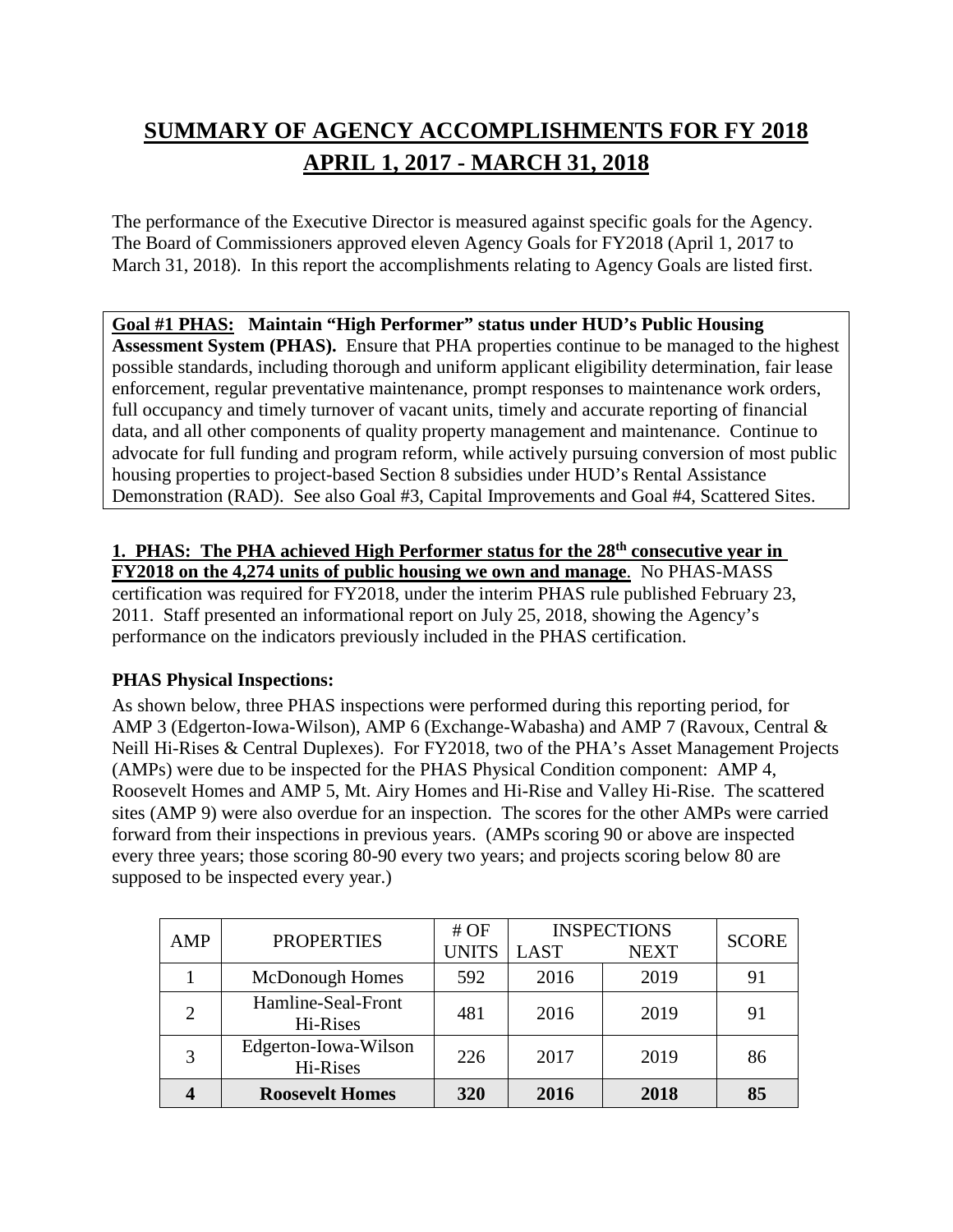| AMP | <b>PROPERTIES</b>                                             | $#$ OF<br><b>UNITS</b> | <b>LAST</b> | <b>INSPECTIONS</b><br><b>NEXT</b> | <b>SCORE</b> |
|-----|---------------------------------------------------------------|------------------------|-------------|-----------------------------------|--------------|
| 5   | Mt. Airy Homes & Hi-<br><b>Rise, Valley Hi-Rise</b>           | 610                    | 2016        | 2018                              | 82           |
| 6   | Exchange-Wabasha<br>Hi-Rises**                                | 265                    | 2017        | 2020                              | 92           |
| 7   | Ravoux, Central & Neill<br>Hi-Rises & Central<br>Duplexes $*$ | 210                    | 2017*       | $2020*$                           | $90*$        |
| 8   | Dunedin-Cleveland-<br>Montreal-W. Side<br><b>Duplexes</b>     | 567                    | 2016        | 2019                              | 92           |
| 9   | <b>Scattered Sites (without</b><br>duplexes)***               | 360                    | 2016        | $[2017]***$                       | $75***$      |

\* Last year the PHA appealed the initial inspection scores for AMPs 3 and 7. REAC approved part of the AMP 7 appeal, raising the score from 88 to 90. REAC rejected the appeal for AMP 3.

- \*\* AMP 6 (Exchange & Wabasha Hi-Rises) was inspected on May 24, 2017 and again on August 8, 2017 for a Quality Assurance inspection.
- \*\*\* The Scattered Sites were due to be inspected in FY2017 but the inspection was delayed until FY2018. However, it did not occur in FY2018 for reasons not made clear to the PHA.

While completing scheduled inspections (preventive maintenance, housekeeping, etc.), staff continue to look for any deficiencies that could lead to a PHAS finding. Maintenance staff update the PHAS materials and handouts annually to align with REAC's revision to inspection protocols, ensuring everyone who completes inspections understands each deficiency cited.

**The PHA completed FY2018 with an overall occupancy rate of 99.6%. This represents the 23rd consecutive year the PHA has achieved an overall occupancy rate of 99%.** Each of the twelve months had overall occupancy levels of 99.3% or greater. The average occupancy rate for the family units was 99.9%, an increase from the previous year (99.8 %). The average hi-rise occupancy rate was 99.5%, an increase from the previous year (99.2%).

Under the previous PHAS rule the Management Operations Indicator covered the following areas of PHA operations. Staff has continued to track and calculate the Agency's performance on the same system as another way to ensure continued high performance.

• **Vacant Unit Turnaround Time ("Key to Key")**.After excluding modernization vacancy days the average turnaround time was 14.04 days, faster than last year's 15.67 days and well below PHAS' old "A" standard of 20 days.

The average month-end occupancy rate was  $99.18\%$  (99.60% the previous year) without excluding modernization vacancy days. Month-end occupancy was above 99% every month during the year. Calculated from vacancy days and the total number of unit-days available after excluding vacancy days related to modernization work, the PHA's occupancy rate for the year was 99.28% (99.31% the previous year). Turnaround time for the family developments in FY2018 was 16 days, an increase from 15 days the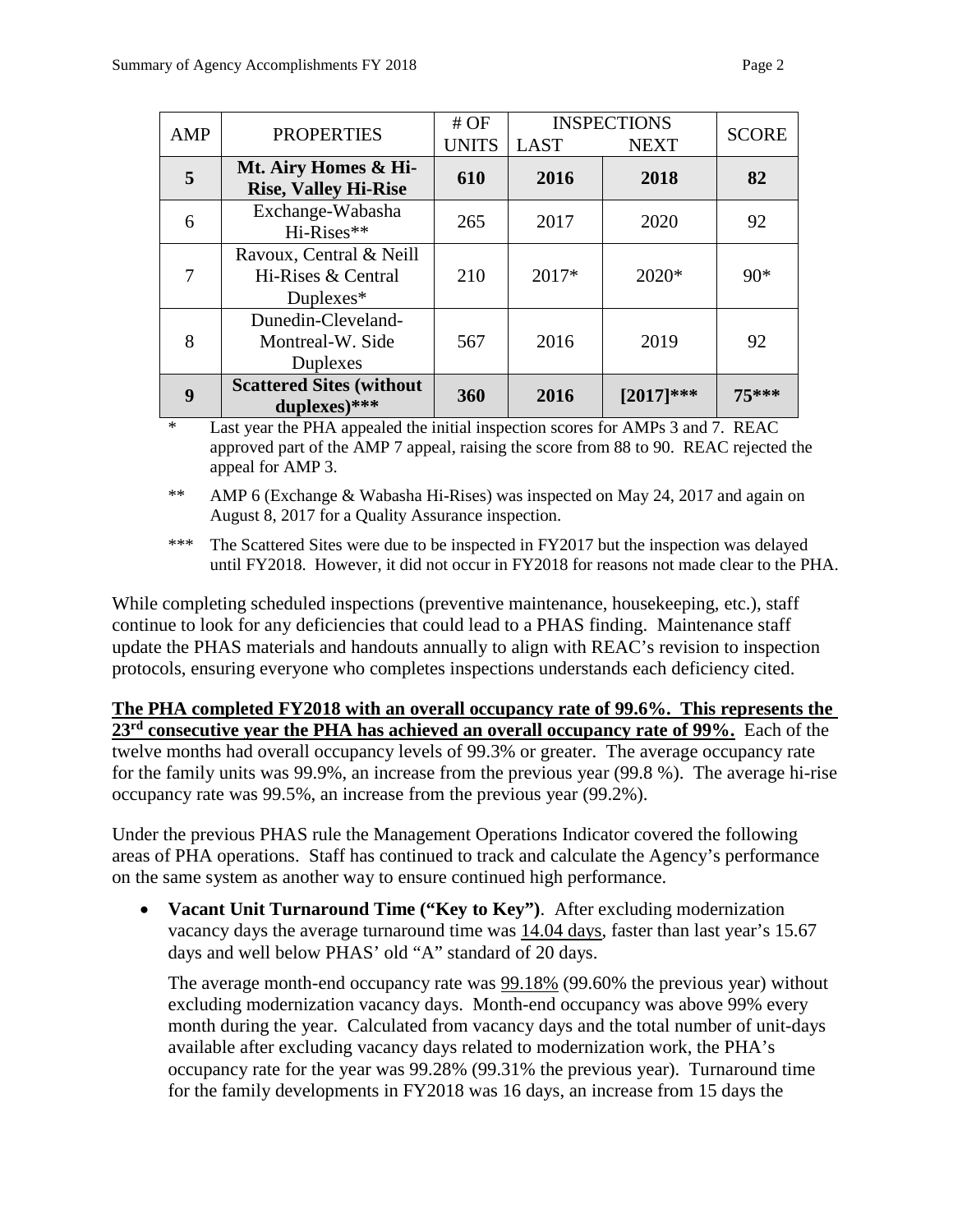previous year. The hi-rise turnaround time decreased from 29 days in FY2017, to 18 days in FY2018 due to the Ravoux Plumbing Renovation Project being completed.

- **Capital Fund Program (CFP-Modernization)**.This is a separate PHAS indicator. The PHA scored "A"s on all components, for timely obligation and expenditure of all open CFP grants.
- During FY2018 the Maintenance Department completed all Priority 1 and 2 work orders within the PHAS high performer standards. A total of 6,602 emergency work orders were completed within twenty-four hours. In addition, 22,715 non-emergency work orders were completed within an average of 5.19 days. The total number of Priority 1 and 2 work orders for the reporting period was 29,317.
- **Annual inspection of units and major systems**. The PHA inspected all units and major systems during the year ("A" rating).
- **Security**. The PHA scored "A"s on all components.
- **Economic Self-Sufficiency**. The PHA scored "A"s on all components.

**Quality Assurance: The High Performer designation for the public housing program should provide assurance to the Board and the public that the PHA is well run and staff remain committed to the mission of helping families and individuals with low incomes achieve greater stability and self-reliance by providing safe, affordable, quality housing and links to community services. Staff at all levels of the PHA deserves credit for this remarkable record of sustained performance. We are proud of this "Agency Goal #1" accomplishment.**

# **1A. Details on Selected PHAS indicators:**

# **Vacant Unit Turnaround Time:**

- Under the leadership of Director BettyLou Authier, the Maintenance Department turned over 615 (family and hi-rise) units for re-rental in an average of 8.69 days. Average preparation hours per unit were 30.09. In addition, the Maintenance Department (including Maintenance Contracts) prepared for re-rental 61 scattered site homes in an average of 20.98 days.
- Family area Maintenance staff exceeded its requirement of painting one vacant unit per area, per week, in an effort to maintain a high acceptance rate for the units. In addition, hi-rise Maintenance staff painted a total of 375 hi-rise units during the fiscal year.
- Under the leadership of Director Mike Winston, staff from all work units within the Resident Services Department contributed to the effort to improve turnaround time. Staff continued to refine existing procedures and implement new processes such as:
	- o Resident Services Management and Rental Office, along with the Maintenance Department, continued to recognize the importance of ongoing communication among PHA work groups to enhance our effectiveness.
	- o The practice of Hi-Rise Management staff conducting all unit showings continues to be an effective way to reduce the time between unit offers and lease signings, and enhance our overall unit-turn-around time.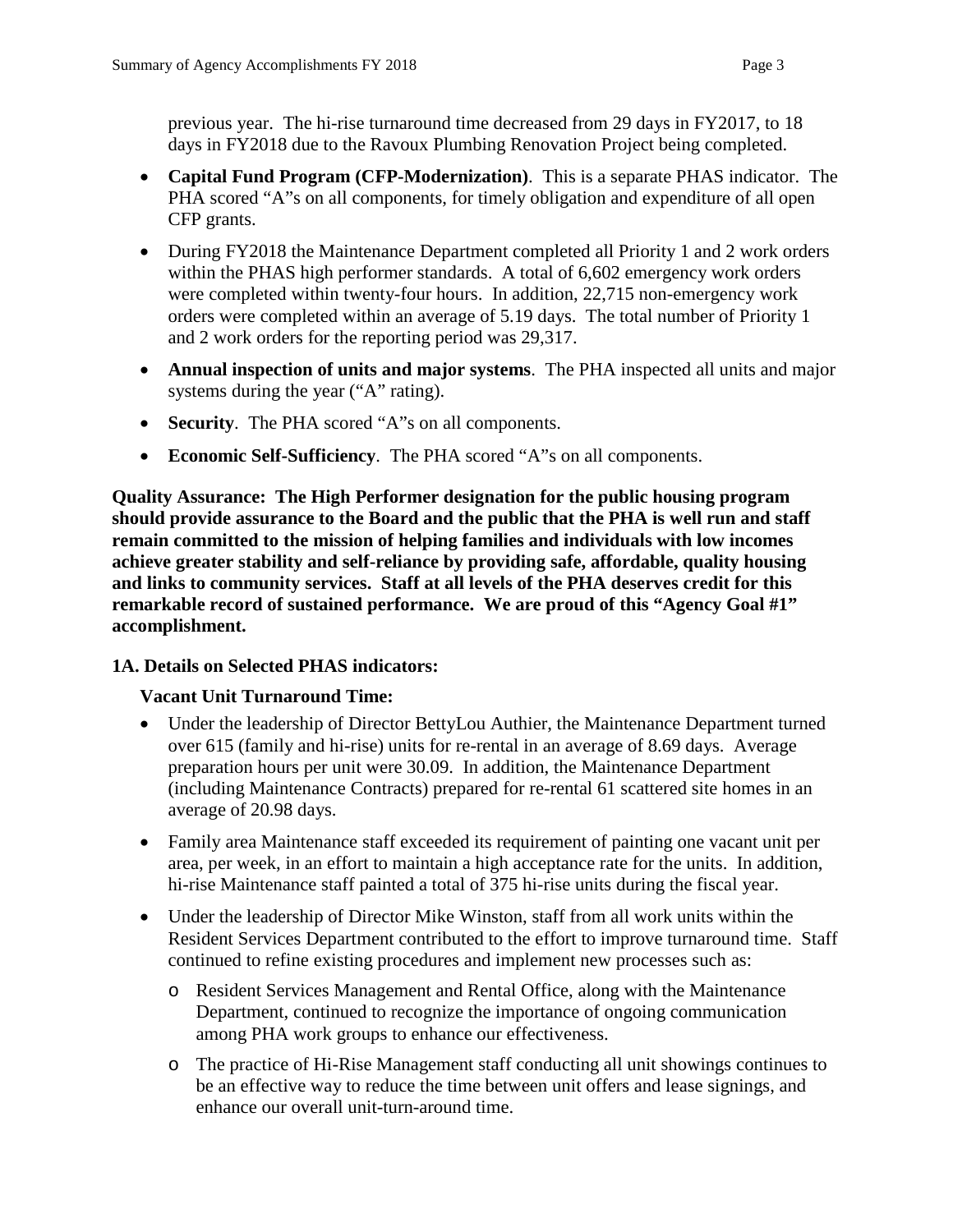- o Rental Office and special program staff, including CHSP, ASI, and ALP continued to utilize tracking tools to monitor the status of special program applicant files.
- o Family Management staff worked to reduce time between actual vacate date and vacate inspection date, improving scheduling and completing contractor painting.
- o Rental Office and Management staff communicated on a daily basis regarding the status of showings and the need for new applicant files following unit turndowns.

**Public housing admissions and occupancy:** The goals included: Maintain a public housing occupancy level of 99%, maintaining the highest PHAS "A" rating while continuing to perform thorough and uniform screening of all public housing applicants; review and adapt procedures to ensure ongoing efficient, consistent and fair screening practices; continue to incorporate enhancements to screening processes as identified through staff input.

- **A total of 635 leases were signed in FY2018**, down from 686 in FY2017. 426 of those leases (67%) were with new applicants from the waiting list. The remaining 33% (209) were with families and individuals who transferred within public housing properties.
- On average, 17 units were vacant at the end of each month during the year. This compares to an average of 24 during the previous year. In FY2018, 53 leases were signed each month on average, 5 fewer per month than in FY2017 (57). Effective February of 2018, "mod vacant" units ("hotel units") were no longer included in the monthly vacant unit counts as permitted by HUD regulations.
- A total of 184 families signed leases in the family developments and attended the mandatory Admission Orientation Program, which is a three-hour session conducted by Family Management staff. In this program staff reviews the lease and other PHA requirements as well as introduces the families to an array of available services.
- All new admissions to the hi-rise buildings (242) were invited to attend a New Resident Orientation session (non-mandatory); 195 attended. These sessions serve a purpose similar to the Admission Orientation Program at the family developments. New tenants are encouraged to meet with a designated resident at their building who serves as a Resident Orientor.
- **A total of 944 files were processed for a final housing eligibility determination. 45% (426) of the public housing applications that were processed were approved. 55% (518) were processed for denial.** This is a change from the prior year, where the approval/denial ratio was 39/61 percentages.
- **The total number of units offered in FY2018 was 924. Of this number, 31% of the units offered were turned down.** This is a slight decrease with the percentage of units turned down in the previous year (33%). Of the total number of hi-rise turndowns (169), Neill, Iowa, Front, Hamline, Seal and Montreal had the lowest number of turndowns at ten or less per building for the entire year. Edgerton, Mt. Airy and Dunedin ranked the highest in unit turndowns at 25 or more per building. For the non-scattered site family developments, Dunedin Terrace remained the site with the lowest number of units turned down at five, while McDonough Homes had the highest number of turndowns at 3. However when one compares the number of units offered to the number of turndowns, Dunedin Terrace had the highest turndown rate (38%) and McDonough had the lowest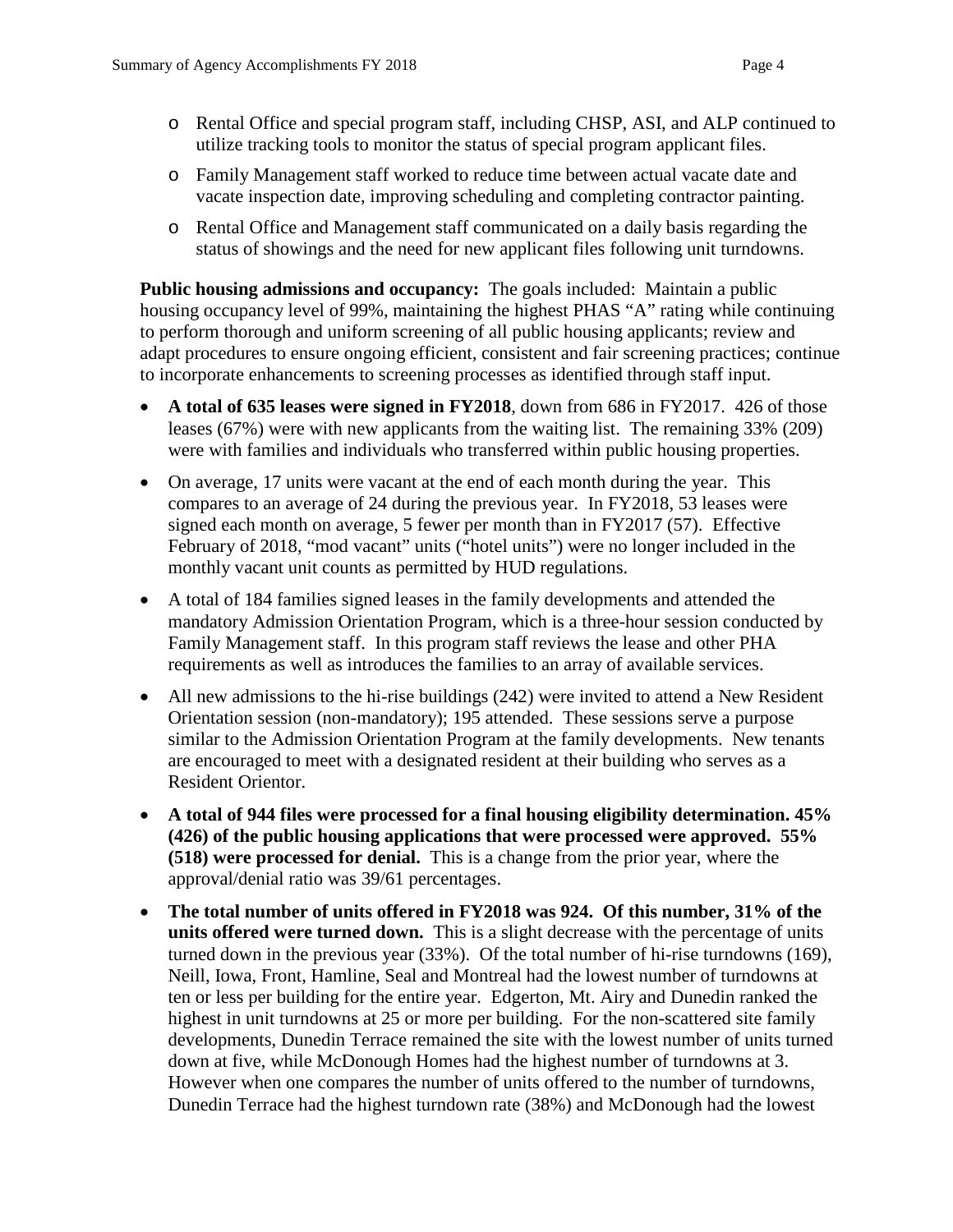(23%). There were a total of 35 turndowns in the scattered sites resulting in a 31% turndown rate. The most common reason for turning down a unit continued to be dissatisfaction with the unit floor plan and/or building location.

• The Rental Office scheduled a total of 102 denial hearings in FY2018. This is an informal hearing process which allows applicants who are denied admission the opportunity to request a review before the PHA Resident Hearing Committee. Of the 102 denial hearings scheduled, 83 hearings were held. The PHA's denial of the application was upheld in 36 (43%) of those hearings, 13 (16%) were overturned outright and 34 (41%) were overturned with stipulations and/or suspension.

**Public housing lease enforcement:** The goals included: Work with residents and others to achieve compliance with all provisions of the lease. Work with staff to assure consistent, effective and well-documented follow-up on all lease compliance issues. Consistently implement lease termination actions if lease compliance cannot be achieved by the resident. Maintain lease terminations database. Track and interpret data related to lease terminations.

- Working with residents to obtain lease compliance continued to be a major focus for housing management teams. All applicants moving into public housing met with the Housing Manager to review lease requirements prior to signing the lease.
- All new family residents and residents transferring into a new area attended a mandatory admission orientation program to assure that lease requirements and consequences for noncompliance were clearly understood.
- During FY2018, 60 resident households (individuals or families) moved out of public housing because the PHA terminated their leases "for cause" (not including 12 lease terminations for non-payment of rent). The total number increased from 52 terminations in FY2017. Family lease terminations increased from 23 to 25 while Hi-Rise increased from 29 in 2017 to 35 lease terminations "for cause". The 60 lease terminations for cause represent less than 2% of all households living in public housing during the year.
- During FY2018, Legal reviewed and responded to a total of 192 standalone requests for reasonable accommodation from public housing tenants. This number primarily includes requests for transfers and service animals, but does not include reasonable accommodation requests raised as a defense to an alleged lease violation. The total number decreased from 205 requests in FY2017. Of these requests, 118 were approved (61%) and 74 were denied (39%).
- Executive Assistant/Communications Manager Mai Moua continues to oversee the Fraud Reduction Initiative that allows the public to report possible fraud in housing. This initiative includes a method to track and follow up on fraud complaints. Staff report to the Board annually on the number and disposition of fraud cases.

**Public housing rent collections:** The goals included: Continue proper collection procedures for both current and vacated residents, coordinating efforts between the Resident Services Department and the Finance Department to ensure that collection loss write-offs meet the PHAS "A" rating. (Tenant Account Receivables less than 2.0 percent of total dwelling unit rental income, to support the PHAS "A" rating for the Financial Assessment component.) Maintain timely rent payment through enforcement of chronic late rent policy.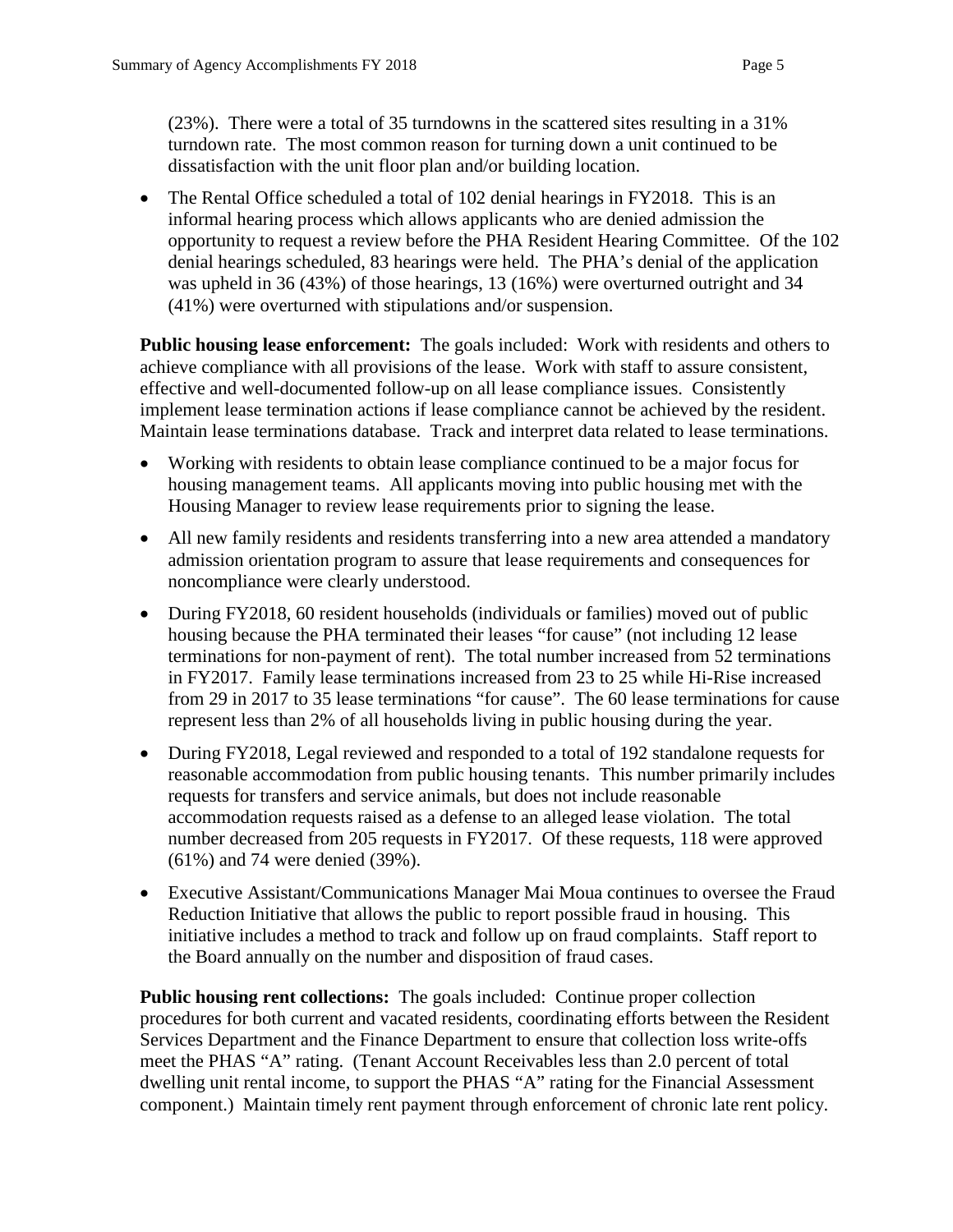- The total amount of uncollected rent averaged 0.19% for FY2018, monitored and reported in the Monthly Management Report. Uncollected rent totaled \$67,656 of more than \$16,864,663 in rent charged. In FY2018, 12 residents were required to vacate (lease terminations, eviction filed in court) due to non-payment of rent, down three from 15 in FY2017.
- During FY2018 Finance staff initiated 1,916 lease terminations for non-payment of rent. As a result of these letters, Finance prepared and filed 41 eviction actions (down from 65 in FY2017). In each case management and human services staff contacted the residents, connected them with services and resources and worked with them to resolve the issues underlying their failure to pay rent. As a result of those efforts most of the lease terminations were resolved without the PHA filing an eviction action in court.
- Management Staff initiated 68 lease terminations for chronic late rent payment (four times late in a 12 month period), resulting in 21 vacates and 45 stipulation agreements. Two lease terminations for chronic late rent were pending at the end of FY2018. Residents who are chronically late paying their rent receive a series of notices and offers of help before their lease is terminated.

**Marketing:** The goals included: Maintain marketing initiatives to increase public awareness, ensure an adequate waiting list of qualified applicants for all bedroom sizes and increase unit acceptance. Utilize the waiting list as well as other available data and resources to identify potential under representation of specific applicant groups.

- Marketing efforts for FY2018 continued to be targeted toward potential hi-rise applicants including those who may qualify for the Congregate Housing Services Program (CHSP). Rental Office staff placed an advertisement in the major senior housing publication Twin Cities Senior Housing Guide. Staff maintained their informal exchange of information between the PHA and Ramsey County social service providers as well as staff from such organizations as Mental Health Resources, Safe Alternatives, South Metro Human Services, Guild Inc., Catholic Charities, the Wilder Foundation, the Union Gospel Mission and Accessible Space, Inc.
- The Public Housing waiting list was closed for all bedroom sizes on August 1, 2015. There were 6,924 families on the list at the time it closed. The waiting list was re-opened for efficiency and one-bedroom hi-rise units on March 3, 2016, and for three and fourbedroom family units on January 17, 2017, with both openings using an online format. Since then, the PHA has opened and closed waiting lists for different bedroom sizes as needed. FY2018 ended with a public housing waiting list of 6,970 applicants.

# **Preventive maintenance and housekeeping inspections:**

• In FY2018, over 4,274 annual inspections were completed for all PHA occupied units with appropriate follow up for households that failed to meet the PHA's housekeeping standards. In family housing, two leases were terminated for poor housekeeping and property damage, the same as in FY2017. This was after significant efforts on the part of Housing Managers, Human Services Coordinators, housekeeping trainers and outside resources were unable to resolve the tenant-caused issues. Hi-Rises had one lease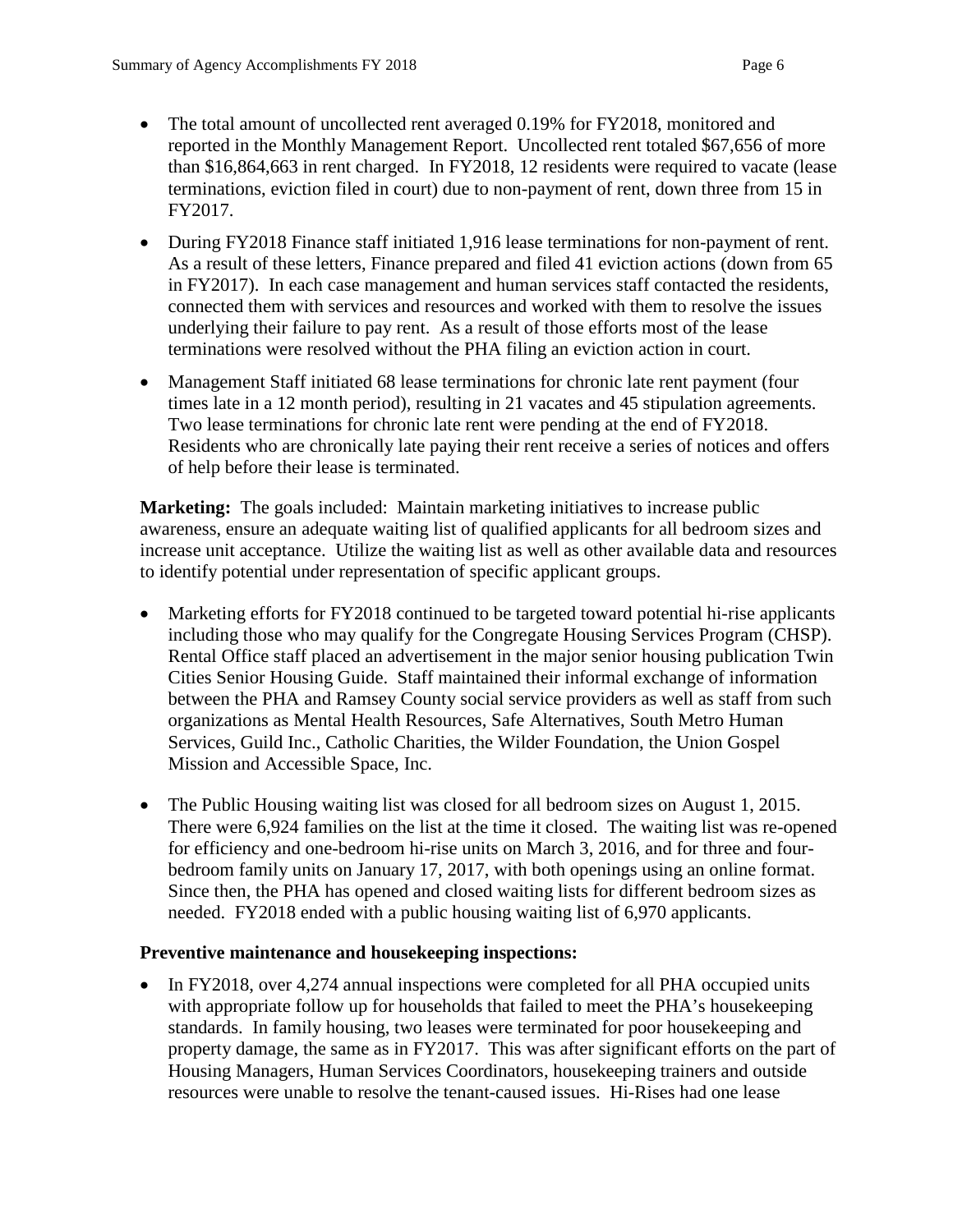termination for poor housekeeping and property damage, a decrease of two from FY2017, when there were three. These low numbers are a reflection of the continuing efforts of staff to prioritize issues related to health and safety.

- In FY2018, Management continued to use an annual inspection form that includes a checklist of safety items and identified City Certificate of Occupancy and HUD inspection deficiencies.
- In FY2014, the PHA implemented new protocols and procedures for addressing nonlease compliant behavior and/or substandard property conditions. This practice has increased and we continued to see great results throughout FY2018. The Management Control Module (MCM) was created to provide an opportunity for the PHA to review tenant information at one central location. The MCM enables staff to upload housekeeping inspection and pictures, review tenant information on current occupancy, police calls, resident issues, and exterior inspection photos. This module has allowed Resident Services and Maintenance to tighten up procedures while adding more accountability and transparency around PHA property inspections (annual housekeeping, drive-bys, quality control, preventive maintenance & routine maintenance). This tool assists in immediately identifying potential problem units, follow up in a timely manner and correct the deficiency to avoid health and safety conditions in and around our properties. The module is an enhancement of the computerized work order system, where everything is entered, tracked, and reviewable by supervisors, senior managers, department directors, and the Executive Director.
- Resident Services staff continued to provide mold prevention and bed bug training to new residents at Admission Orientation Programs and the Scattered Site Training Program. Staff also provided reminders and handouts in the management offices.
- Maintenance Contracts staff continued to maintain processes and open lines of communication that provide for successful outcomes in dealing with pest control issues. A Maintenance Contracts staff member attended Resident Services Hi-Rise and Family area staff meetings. At these meetings, pest control information and updates were discussed so that all parties were fully aware of any and all ongoing pest control issues. Where bed bug infestations were noted, a Maintenance Contracts staff member worked with the pest control contractor and the Resident Services manager to determine to what extent furniture had to be removed from the dwelling unit. Agency-wide PHA properties had infestation rates of 1.59% for bed bugs and 5.5% for roaches and other insects, both a decrease from FY2017.

**PHAS (and SEMAP) Activity Monitoring and Reporting:** Under the leadership of Director Ron Moen, Finance/IT staff worked with other departments to develop and maintain accounting systems and documentation to support PHAS and SEMAP certifications in the area of modernization (timely obligation of funds), rent collections, tenant accounts receivable, Section 8 utilization, as well as other areas defined by HUD.

In an ongoing effort to assist operations, IT staff spent a significant amount of time creating, modifying and running reports for PHA staff. IT supported over 22 special purpose databases including those related to: Appliances, Board Meeting Minutes, Collections/Losses, Complaints, Contacts, External Contacts, Equipment Check-out, HR Mailing Labels, IT Inventory, IT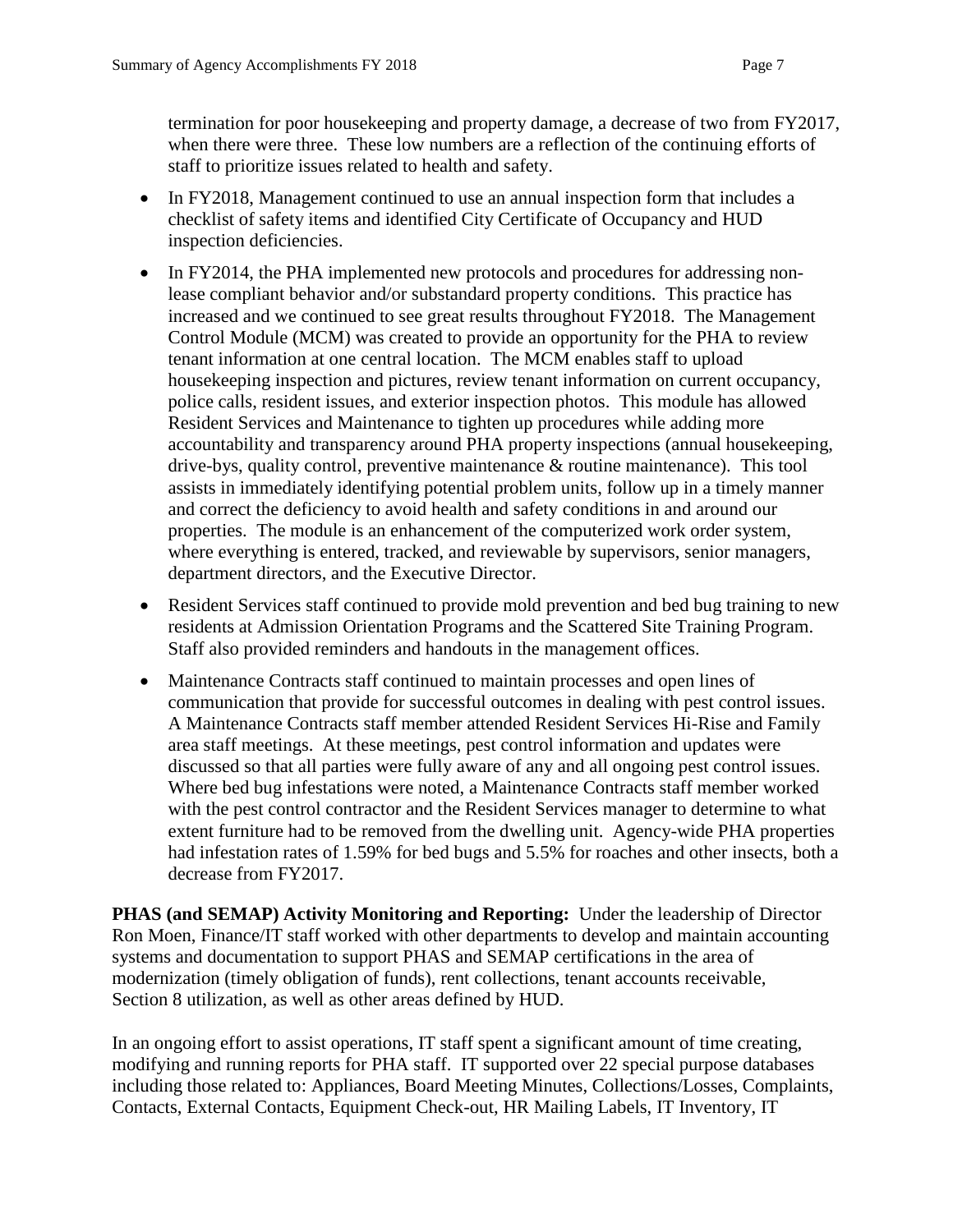phones, Move-in/Move-outs, Pension Meeting Minutes, Police Calls, Problem Units, Procurement, Public Housing Waiting List, Applications, Section 8 Waiting List, Rent Reasonableness, Tenant Vacates, Terminations, and Trespass List.

Two reports that are central to monitoring the production activity are the Public Housing monthly occupancy summary ("the Control Book") and the Monthly Management Report. The Board receives copies of the Monthly Management Report on a quarterly basis.

### **Public Housing Admission & Occupancy Policy Revisions approved by the Board:**

VAWA. 5/24/2017 – Amend Public Housing Admission and Occupancy Policies by adding Appendix L, a VAWA Emergency Transfer Policy, as required by HUD rules following amendments to the Violence Against Women Act ("VAWA"), effective immediately. The HCV/Section 8 Admission and Occupancy Policies were amended similarly on 9/27/2017.

Utility Allowances, Payment Standards. 10/25/2017 – Increased the payment standards for the Housing Choice Voucher (HCV; Section 8) Program and maintained utility allowances for both HCVs and Public Housing at their current amounts. The higher payment standards took effect on November 1, 2017 for new HCV participants and current participants who move to new units, and January 1, 2018 for current participants with annual recertifications of eligibility on or after that date. The Board last approved increasing the payment standards on November 23, 2016. July 22, 2015 was the last change in HCV utility allowances.

11/22/2017: Flat Rents. Increase flat rents for all public housing units to equal the Fair Market Rents (FMRs) for the Twin Cities metropolitan area in 2018. To allow time for residents to plan and adjust, the proposed increases apply to current residents whose annual recertifications take effect on or after April 1, 2018. The higher amounts take effect on the same date for new households moving into public housing or current residents transferring between public housing units. The flat rents will be adjusted annually in the future to reflect any changes in the proposed FMRs, without further Board action.

Triennial Recertifications. 1/24/2018 – Amend the Admission and Occupancy Policies (AOPs) for both Public Housing and Housing Choice Vouchers/Section 8 to conform to a new HUD rule and to clarify the current policies on "streamlined" redeterminations/reexaminations of income and rent recertifications; effective April 1, 2018.

4/25/2018: Smoke-Free. Revised the Admissions and Occupancy Policies for the Public Housing Program (Appendix H) to adopt a "Smoke-Free Public Housing Policy" to conform to HUD's final rule prohibiting smoking in all public housing properties effective July 30, 2018.

Before the final Board action staff had discussed the Smoke-Free final rule and the pending PHA policy with residents in a variety of settings, including the following:

- Resident Advisory Board (RAB) meetings in September 2017
- Public Hearing on Agency Plan on November 14, 2017
- Hi-Rise Presidents Council meetings
- City-Wide Residents Council meetings.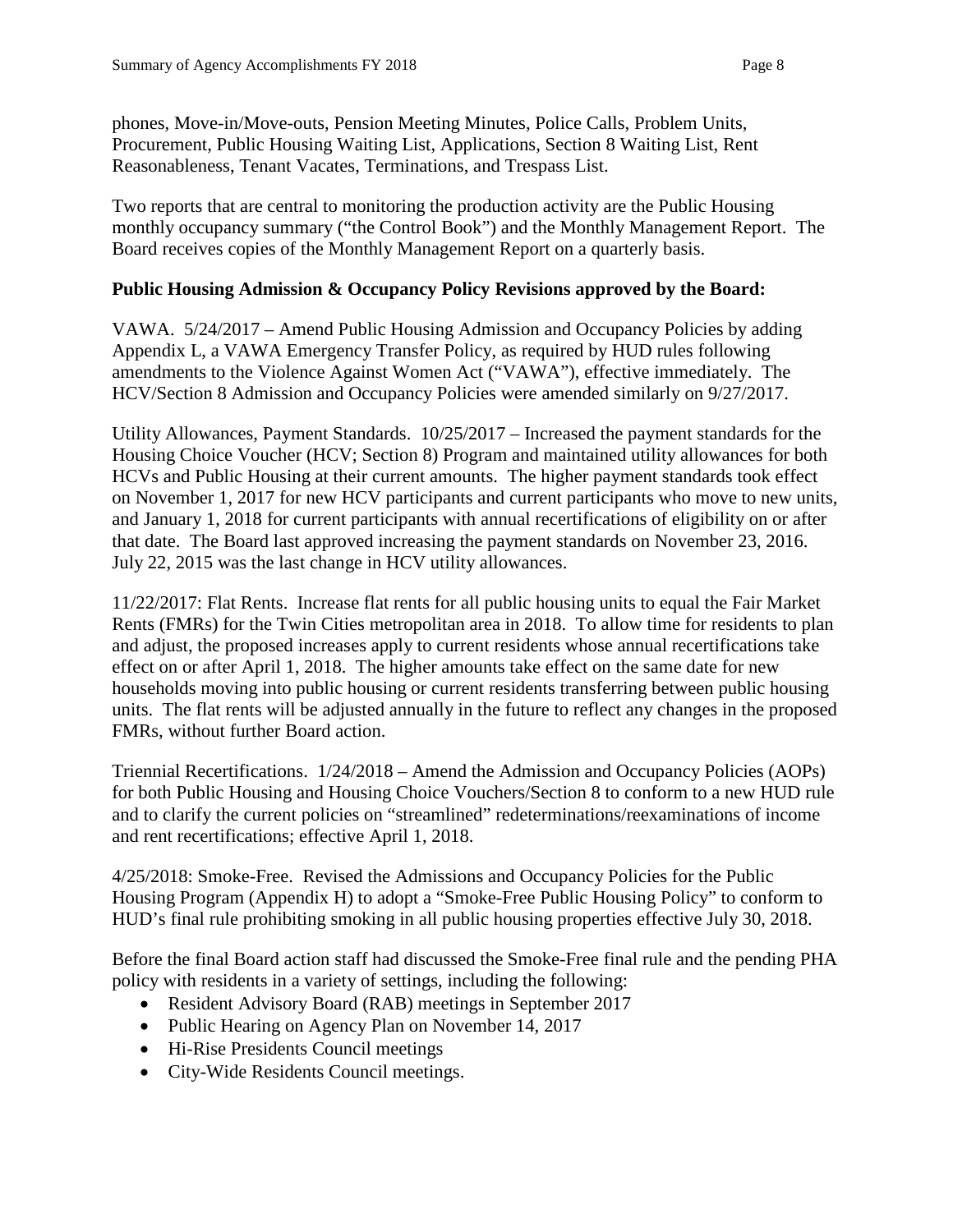The Resident Initiatives (RI) staff also has been especially active in this area, beginning several years ago with the first Statewide Health Improvement Partnership (SHIP) grants that included goals of reducing tobacco use by public housing residents.

**Goal #2 SEMAP: Section 8 Housing Choice Vouchers: Maintain "High Performer" status under HUD's Section 8 Management Assessment Program (SEMAP).** Maintain full utilization of vouchers and budget without exceeding authorized limits. Successfully administer current agreements for Project-Based Vouchers (PBV), including PBV in supportive housing projects and mixed income projects, renewing expiring PBV contracts at successful projects. Continue to advocate for full voucher funding and program reform. Continue the HUD-Veterans Affairs Supportive Housing Program (VASH) and the Family Unification Program (FUP). Apply for more special purpose vouchers, incremental vouchers or preservation vouchers if offered by HUD. Continue to work with the City's Fair Housing Work Group and Voucher Mobility Action Team and provide information and support that will assist the City in making informed decisions regarding voucher use in St. Paul. Continue to use online features and partner portals to increase staff efficiency, and to enhance customer service for owner partners, as well as Section 8 applicants and participants.

# **2. SEMAP High Performer status: The PHA achieved High Performer status for FY2018 (17th consecutive year) on the 4,699 Section 8 Housing Choice Vouchers (HCV) and related**

**subsidies we administered during the year**, as reported to the Board on May 23, 2018. The Agency's SEMAP score for FY2018 was 97%, the same as last year. Staff accomplished this goal under the leadership of Housing Policy Director Al Hester and Section 8 Programs Manager (now Director) Dominic Mitchell.

- CY2017 Housing Assistance Payment (HAP) Utilization was 99.00%; Unit Utilization was 99.72%. SEMAP goals were met in both categories.
- FY2018 Housing Assistance Payment (HAP) Utilization was 98.75%; Unit Utilization was 98.11%.

# **2A. Details on selected Section 8 HCV program achievements:**

# **Administrative Achievements:**

- Though there were notable peaks and valleys (described in the next bullet), FY 2018 marked a year of mostly stable funding for Housing Assistance Payments (HAP), after previous restrictions due to Congressional Continuing Resolutions (CRs) and delayed appropriations, federal budget caps and "sequestration".
- We started the fiscal year on April 1, 2017 with 99.2% of our vouchers leased. However, there was continued underfunding from the prior fiscal year due to Congress' failure to reach a budget agreement. We took steps to reduce unit utilization while this low funding continued until July of 2017, when the funding was suddenly restored (with some retroactive dollars) with over a 20% increase in funding that would level out a few months later. With that restoration we jump-started our leasing efforts, but completed the fiscal year with only 98.1% of our vouchers leased.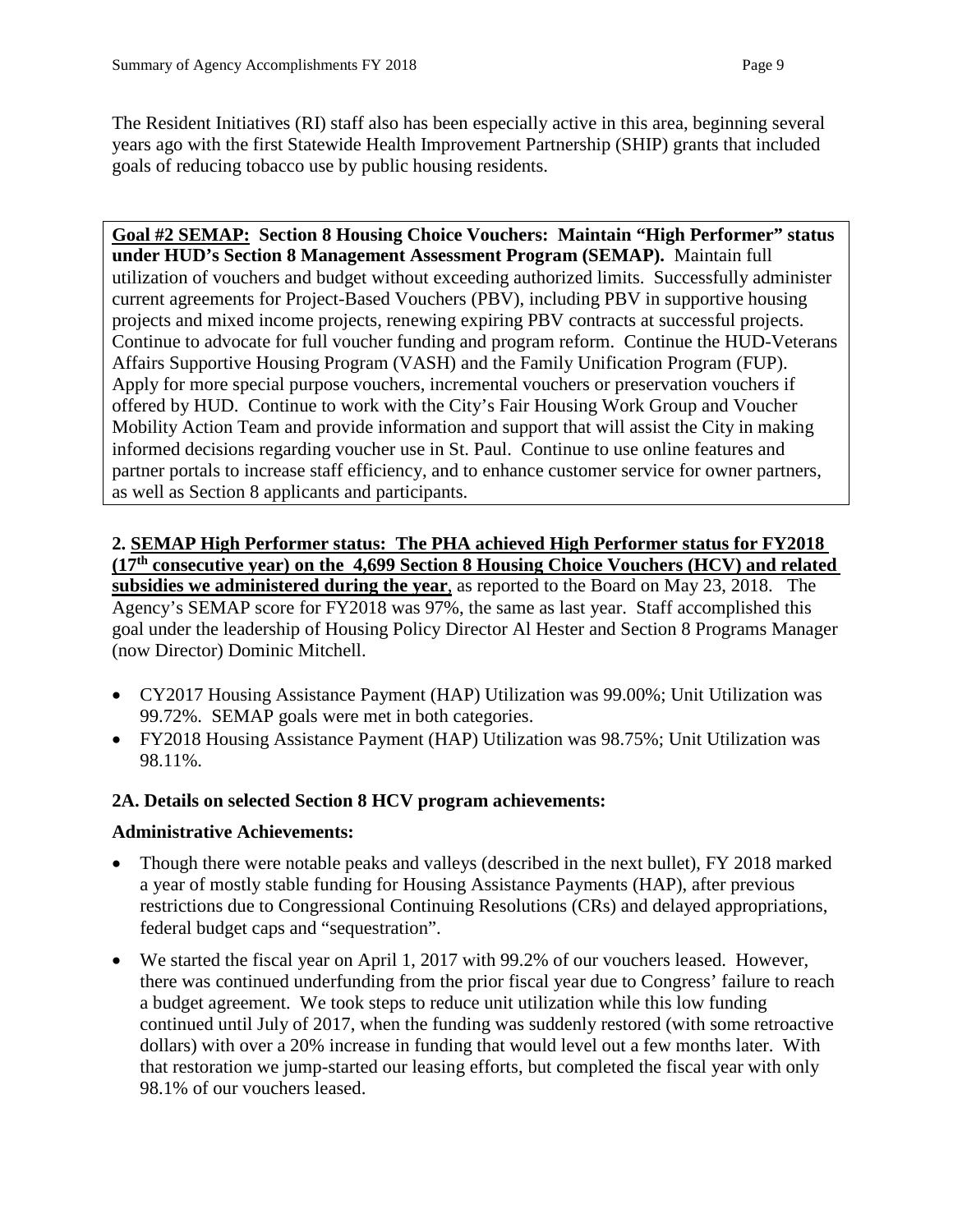- We continued to trim expenses, as the HCV program continues to be funded at approximately 77% of the Administrative Fee to pay for necessary program activity, and successfully ended the year contributing nearly \$250,000 more to our reserves than we had intended. This is our highest contribution to our reserves since FY2016, and prior to that since FY2012 (pre-sequestration).
- In an effort to inspire and remind each other of our mission, staff continue sharing a couple individual positive success/mission stories at each monthly staff meeting, in addition to a successful team-building activity.

# **Growth: New Allocation Received**

The Section 8 HCV program continued to grow, increasing our ability to serve individuals in St. Paul who are in need of affordable housing.

• We received 43 additional vouchers from HUD in June of 2017, to preserve assistance for families at the Grand Pre by the Park building.

# **Project-Based Voucher Accomplishments:**

The Section 8 Program continues to grow in size and complexity, as we are able to serve more niche populations in an effort to help them achieve greater stability and self reliance.

- Renewed PBV HAP Contracts at Jackson Street Village, Liberty Plaza, Model Cities, Rivertown and YWCA, totaling a renewed commitment of assistance for 195 PBV units.
- Throughout the fiscal year, offered Housing Choice Vouchers (HCVs) to 231 participants who requested a voucher after residing in a PBV unit for 12 months or more. 37% (85) voucher-holders) accepted the tenant-based HCV and vacated the PBV unit, allowing another family to move into the PBV unit.
- In an effort to more efficiently manage the intake process for our homeless and hard-to-reach intake clients, we started streamlining the intake process for certain projects in 2016, eliminating the need for an intake appointment. We now do it with approximately 192 units in 11 PBV projects.

# **Production Accomplishments:**

The Section 8 Team continues to show growth while the program grows in complexity.

# **Intake**

- 482 New Admissions in FY2018 (including PBV, new Portability participants, and other FUP, VASH, and SRO new admissions) (down from 511 in FY2017)
- 282 Portability Move-Ins (up from 259 in FY2017) (See Portability Move-Outs below)
- 900 names drawn from the waitlist (up from 450 drawn in FY2017)

# **Occupancy**

- 3,664 Annual Reexaminations (up from 3,579 in FY2017)
- 4,204 Interim Reexaminations (up from 3,850 in FY2017)
- 247 Portability Move-Outs (down from 336 in FY2017) (See Portability Move-In above)
- 418 Current Participant Moves (down from 450 in FY2017)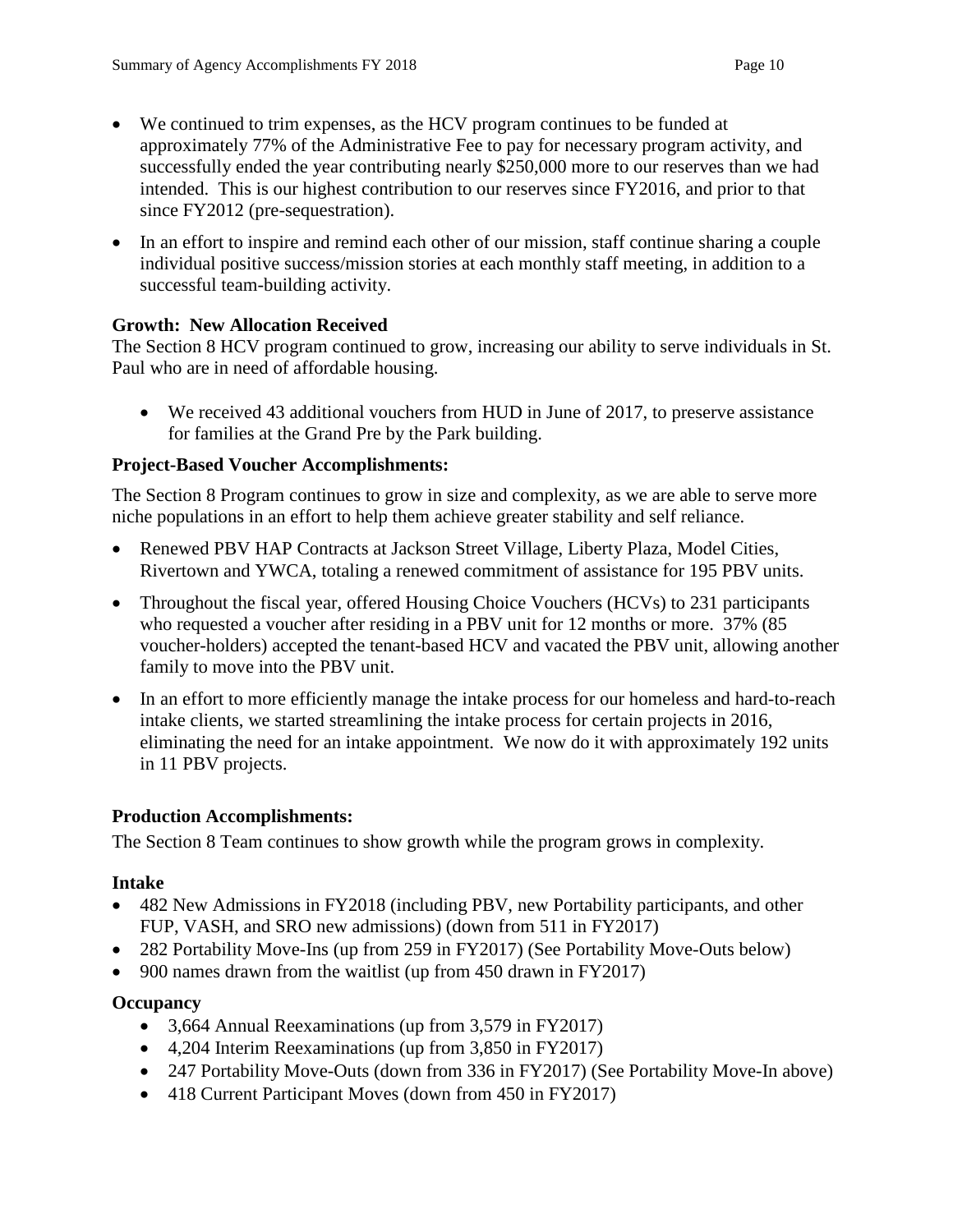### **Inspections**

- 6,419 total physical inspections which is lower than the 7,365 inspections completed in FY2017, primarily for the reasons listed below:
	- o 3,560 Passes (up from 3,505 in FY2017)
	- o 2,801 Fails (down from 3,860 in FY2017)
	- o 278 visits where inspector could not gain access due to "refused entry" and "no one home" (down from 326 in FY2017)
- 2,858 Annual initial inspections; down from 2,915 in FY2017; primarily due to units qualifying for biennial inspections. We expect this number to be lower in the current fiscal year due to the figures below:
	- o 1176 Passes (41%)
	- o 1682 Fails (59%)
- 1,178 New/Mover Initial Inspections (down from 1,207 in FY2017)
	- o 699 Passes (59%)
	- o 479 Fails (41%)
- **Biennial inspections:** 1,083 units in FY2018 did not require inspections as they qualified for biennial inspections (up from 1,043 in FY2017). Biennial inspections continue to be a motivator for both tenants and landlords to have their units prepared for HQS inspections and complete self-certification forms when offered.
- **655 units** in FY2018 did not require re-inspections, as they qualified for selfcertifications to pass their unit.

# **Fraud Enforcement**

- Reviewed 93 unduplicated Reports of Tenant Fraud (down from 107 in FY2017).
	- o 46 required no additional investigation and were discharged (up from 37 in FY2017).
	- o 47 investigated further by contacting property owners and/or the tenants (down from 70 in FY2017).
- 10 resulted in Notice of Program Termination (down from 12 in FY2017).
- Terminated HAP Contracts for 1 Section 8 Owner, for overcharging to Section 8 tenant. (Down from 6 in FY2017).

# **Legal**

- Processed 73 Reasonable Accommodation Requests (down from 131 in FY2017).
	- o 54 Granted (74%)
	- o 19 Denied (26%)
- Scheduled 15 Informal Reviews, determining applicant eligibility for a voucher.
	- o 6 applicants did not appear for their review (PHA decision to deny upheld).
	- o 8 applicants were denied.
	- o 1 applicant decisions were overturned.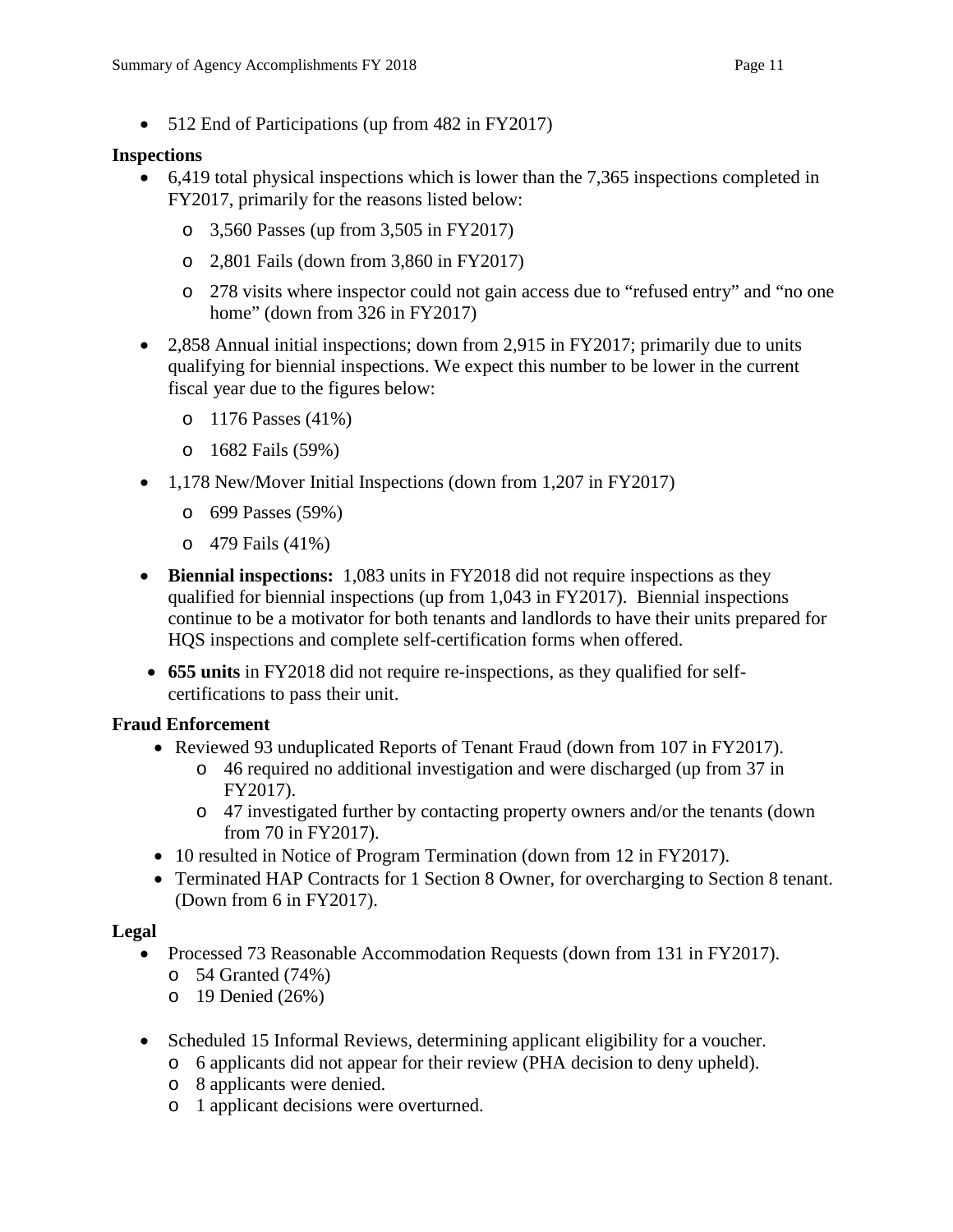- 330 Terminations of Voucher assistance issued (down from 352 in FY2017) Program Violations:
	- o 17 for Criminal Activity (down from 34 in FY2017)
	- o 1 Termination for Utility Shut-Off
	- o 38 for Failure to provide true & complete information (down from 48 in FY2017)
	- o 48 for Defaulting on Payment Agreement
	- o 35 for Defaulting on a balance owed (having never made a payment agreement)
	- o 72 for Missed appointments
	- o 6 for Missed inspections (down from 11 in FY2017)
	- o 36 for Failures to provide required documentation (down from 43 in FY2017)
	- o 1 for Staff Abuse
	- o 2 for VASH Non-Compliance

Lease Violations:

- o 21 for Eviction actions
- o 4 for Damage to the unit
- o 9 for Other lease violations (not rising to an eviction)

Other Terminations:

- o 40 for combinations of the above, or for other reasons
- 242 Hearing Requests Received (down from 270 in FY2017)
	- o 193 cases resolved without a hearing (80%)
- 70 Hearings Scheduled (up from 60 in FY2017)
	- o 32 Terminations upheld
	- o 9 Terminations upheld by default
	- o 3 Settlements reached
	- o 1 Termination overturned
	- o 23 Hearings rescheduled
	- o 2 Hearings canceled by PHA
	- o 9 Hearings (out of 36 held) participants represented by counsel.

#### **Family Self Sufficiency (FSS)**

- 18 Active Participants
- 2 New Enrollees
- 3 Graduates
- 7 Terminations
- 390 available slots remain
- \$12,812.21 paid to FSS graduates from their Escrow accounts.
- No FSS participants became homebuyers during this year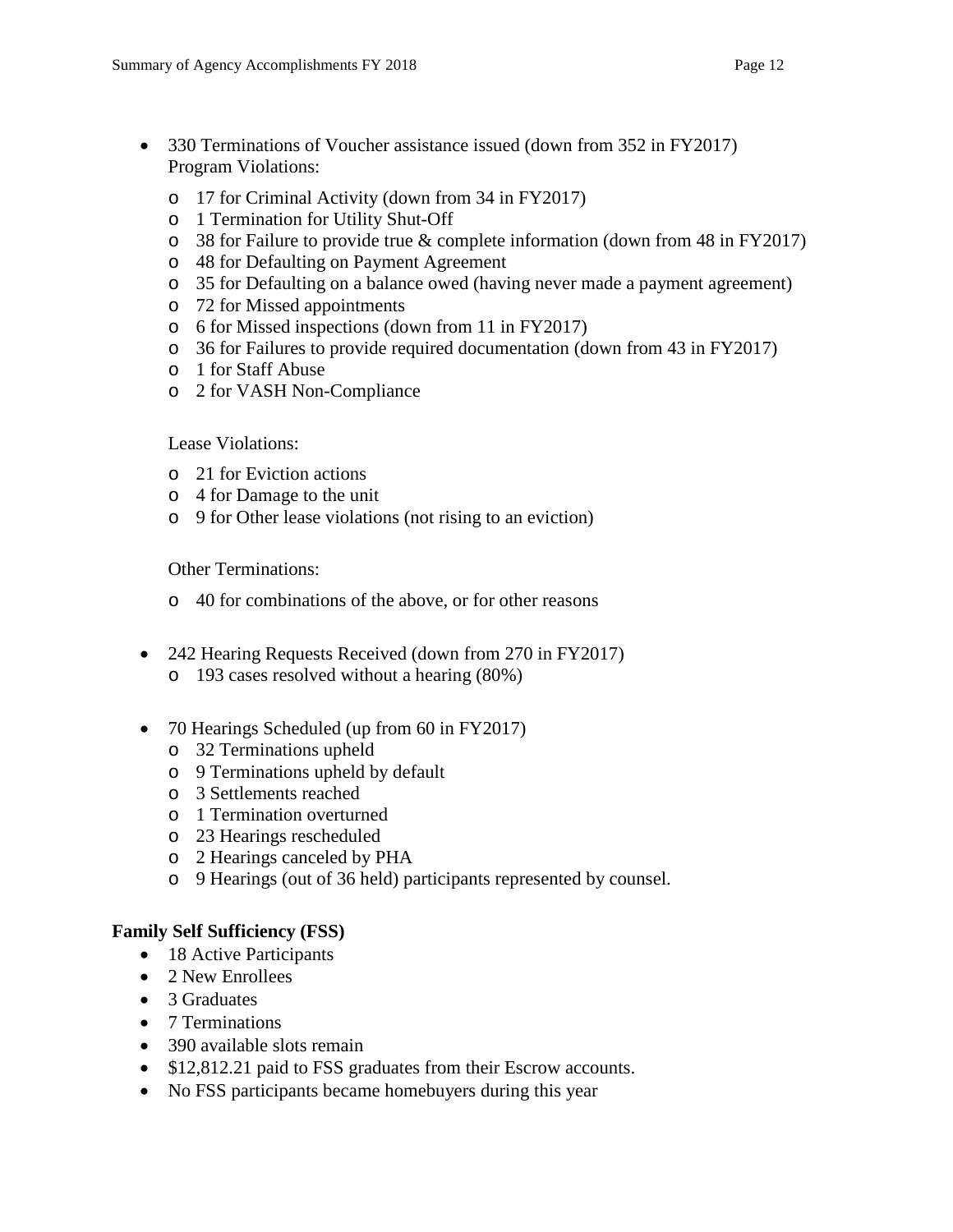### **Legal Improvements**

Staff strives for maximum legal compliance and due process for our clients, while ensuring administrative efficiency and consistent voucher and HAP contract enforcement.

- Continued to clarify the rules for waiving or modifying HCV procedures when necessary as a "reasonable accommodation for a person with a disability".
- Continued to consistently enforce and defend 30-day extensions of voucher shopping time, to a maximum of 120 days, for applicants and participants ("movers") who are looking for a unit to lease with the voucher.
- Gathered numerous court documents that assist the Programs Manager in making decisions on whether to terminate or deny assistance.
- Maintained use of Police Officers as witnesses in Section 8 hearings, to prove PHA terminations for criminal activity and failing to provide true and complete information.
- Strengthened and clarified the process for terminations for damages, if a tenant has damaged a unit or committed lease violations that are not discovered until after the tenant has moved out of the assisted unit.
- Continued to reiterate the importance of current releases, compliance with our MN Data Practices laws, and how to best utilize HUD's Optional Contact Form.
- Continued refining Lead-Based-Paint processes to ensure compliance with most recent HUD guidance regarding children with Elevated Blood Lead Levels.
- Revised Criminal Activity Self-Certification Form to ensure maximum understanding, clarity, and participant accountability.
- Continued clarification and refinement of VAWA rules, documentation, and forms to ensure compliance with recent HUD guidance.
- Continued commitment to training and educating Section 8 owners. Legal provided training on the Violence Against Women Act at the Section 8 Landlord Workshop.
- Defended five (5) decisions from hearing officers upholding the Section 8 Program's terminations of Housing Choice Vouchers, with three (3) in the Minnesota Court of Appeals and two (2) in the United States District Court for the District of Minnesota.

#### **Inspection Improvements**

The Inspections Team continued to develop new methods and innovations in their confirmation of safe and sanitary housing for our clients, while responding to increased program complexity.

• We continue to use handheld inspection tools to make processes more efficient for the inspectors, while allowing owners to see the deficiencies that were cited within two days through our online portal. We continued the implementation of biennial inspections in this fiscal year (began in May of 2015). This has reduced overall inspection volume by approximately 26%. Units qualify for biennial inspections if they that pass the annual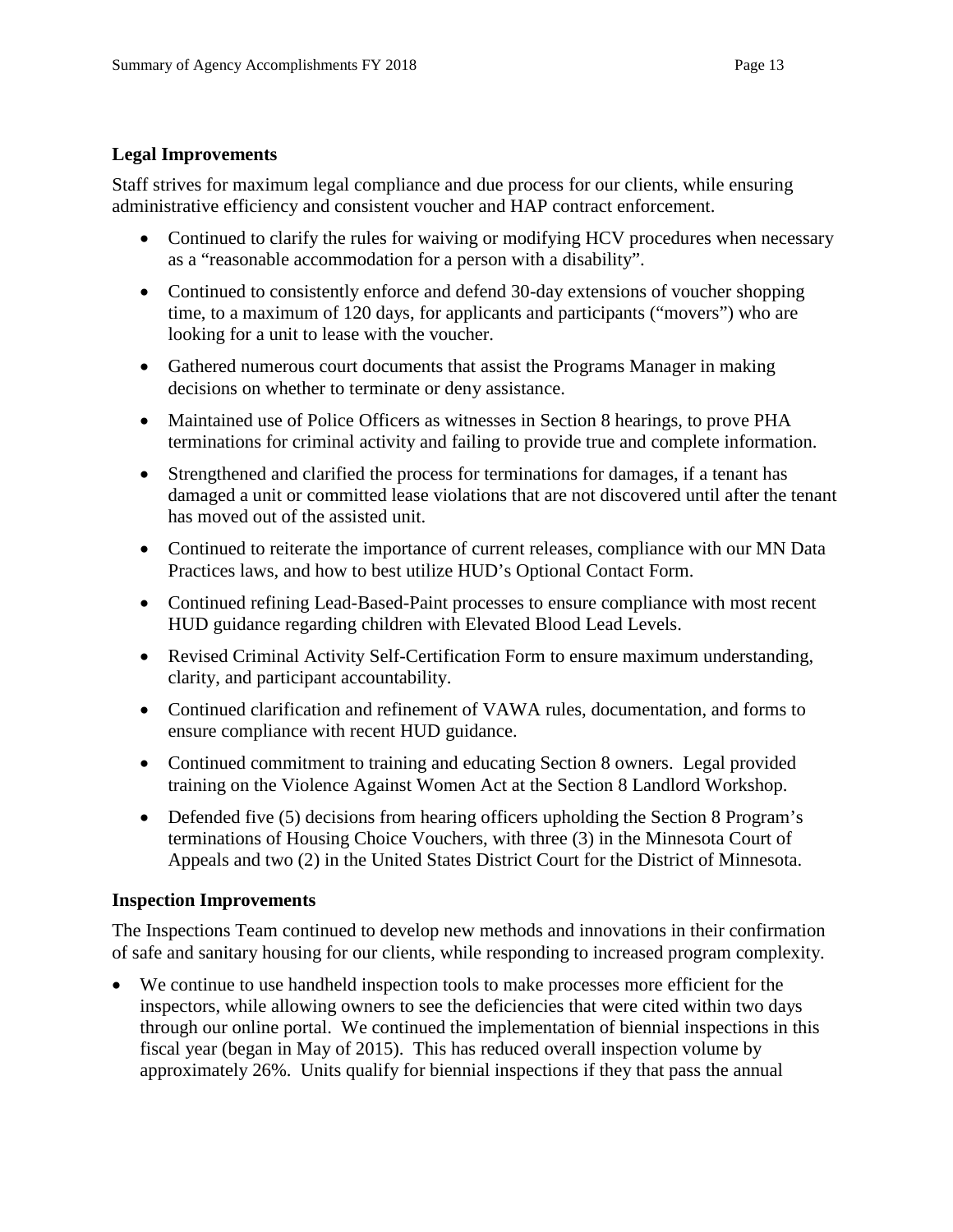inspection without requiring an inspector to make a second visit to verify that deficiencies have been fixed.

- We have implemented cross training of the inspectors so that they can provide schedule desk coverage when needed and when there are "downtimes". This allows us to limit delays should the scheduler be out of the office.
- As a result of the cross training and new hired scheduler, we have implemented efficiencies at the schedule desk. We are relying on electronic communication more frequently and reducing duplicative processes and paperwork to increase efficiencies. Increased electronic communication was also a request from our landlord advisory group.
- We stopped beginning inspections with an exterior and perimeter inspection in order to eliminate time wasted should the inspector be unable to enter the unit; this also eliminated some handheld device errors.
- Inspectors began using online mapping tools to ensure they are selecting the most efficient route possible when conducting daily inspections.
- Continued allowing owners to certify that all deficiencies cited by the inspector have been fixed, eliminating the need for a physical re-inspection. (Applies only to non-life-threatening deficiencies; the PHA may also require tenant certification, photographs or other documentation.) Offering self-certifications reduces the number of reinspections needed and increases the number of units that may qualify for biennial status. We have standardized the offering process to ensure consistency.

# **Occupancy & Intake Improvements**

The Occupancy and Intake Teams continued to refine and improve on already solid procedures for ongoing Section 8 applicants and participants, while efficiently processing more participants.

- Strengthened communications and process for current tenants who are moving from their current units, to ensure they have the maximum shopping time to both augment their housing choice and reduce any periods of homelessness in between assisted units, while also having all the information and resources they need to maximize their choice based on their income.
- With the request and receipt of a higher rating for the newly formed "Housing Choice" Voucher Specialist" position in the last fiscal year (combining the former "Rental Technician" and "Occupancy Technician" class specifications into one group of employees), the work unit has been engaged in additional cross-training between the functions to ensure maximum versatility in accomplishing program functions. This allows supervisors greater flexibility in assigning staff according to program needs and individual employees' strengths.
- Continued updates, refinement, and review of Housing-Choice-Voucher Specialist Guide with staff to ensure maximum usefulness for staff.
- Continued additional Quality Control review of files to be pulled at random to assist with annual performance reviews. These reviews allow the Assistant Section 8 Programs Managers to address minor staff performance issues before they become larger issues.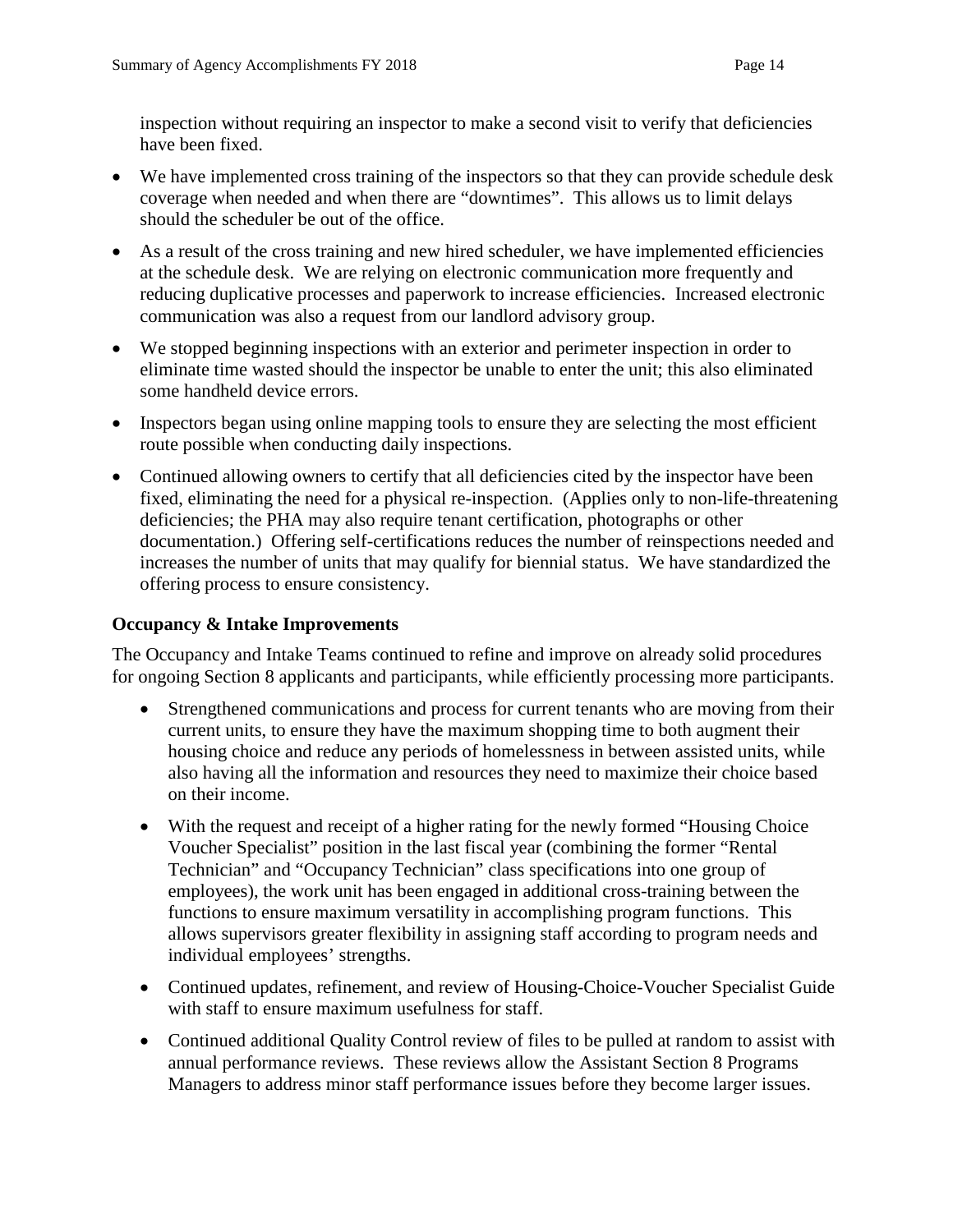- Implemented a review of balance owing calculations and letters by an Assistant Manager to ensure calculation and written consistencies among all staff prior to notification being sent out to the tenant.
- Continued other Section 8 process improvement items, including the implementation of new "mail-out" recertification packet for all elderly or disabled families on a fixed income. This has eliminated approximately 1/3 of all annual recertification appointments, benefiting both our clients and staff.
- Clarified and streamlined rent increase requests, and allowed rent increases to be requested more often to both meet market-rate practices and address landlord concerns.
- Implemented policy (approved late in FY2017) on removing clients from the waiting list if we are unable to reach them, in an effort to more efficiently manage the limited number of slots on our waiting list.
- Created a questionnaire for households with full-time students, to promote greater consistency and accuracy in determining household income and size, which affect voucher size and calculation of the tenant's share of the rent.
- Continued streamlining process on our continuous collections of balances owed due to delayed reports of income changes.
- Increased education and use of Language Line to more effectively reach clients who have Limited English Proficiency (LEP).
- Continued fine tuning PowerPoint briefings for all applicants, as well as the written materials included in the briefing, to ensure consistent message delivery and understanding by clients.
- Began calculating subsidy standards for Metro agency port-outs to ensure that their selected units were affordable before transferring their paperwork.

# **Landlord/Owner Recruitment and Retention**

The Section 8 HCV Program continued to respond to inquiries to ensure maximum landlord compliance, participation, and satisfaction.

- Scheduled 6 bi-monthly workshops and some individual meetings to orient owners (landlords) to the Section 8/Housing Choice Voucher Program.
- Published Owner Newsletters in November of 2017 and May of 2018, marketing and educating on program changes and improvements. We have used these newsletters to notify landlords of important issues that may affect them (such as staffing changes, smoke detector recalls, Lead-Based-Paint information, etc.).
- Held Owner Workshop in October of 2017, where we invited all currently participating property owners to the Wellstone Center for a 4-hour-program, designed to give them valuable information on how to successfully manage a rental property where one or more tenants are subsidized by a Housing Choice Voucher.
- Continued Landlord and Owner Advisory Group to investigate program improvements and solutions that are desired by landlords, in an effort to augment tenant choice.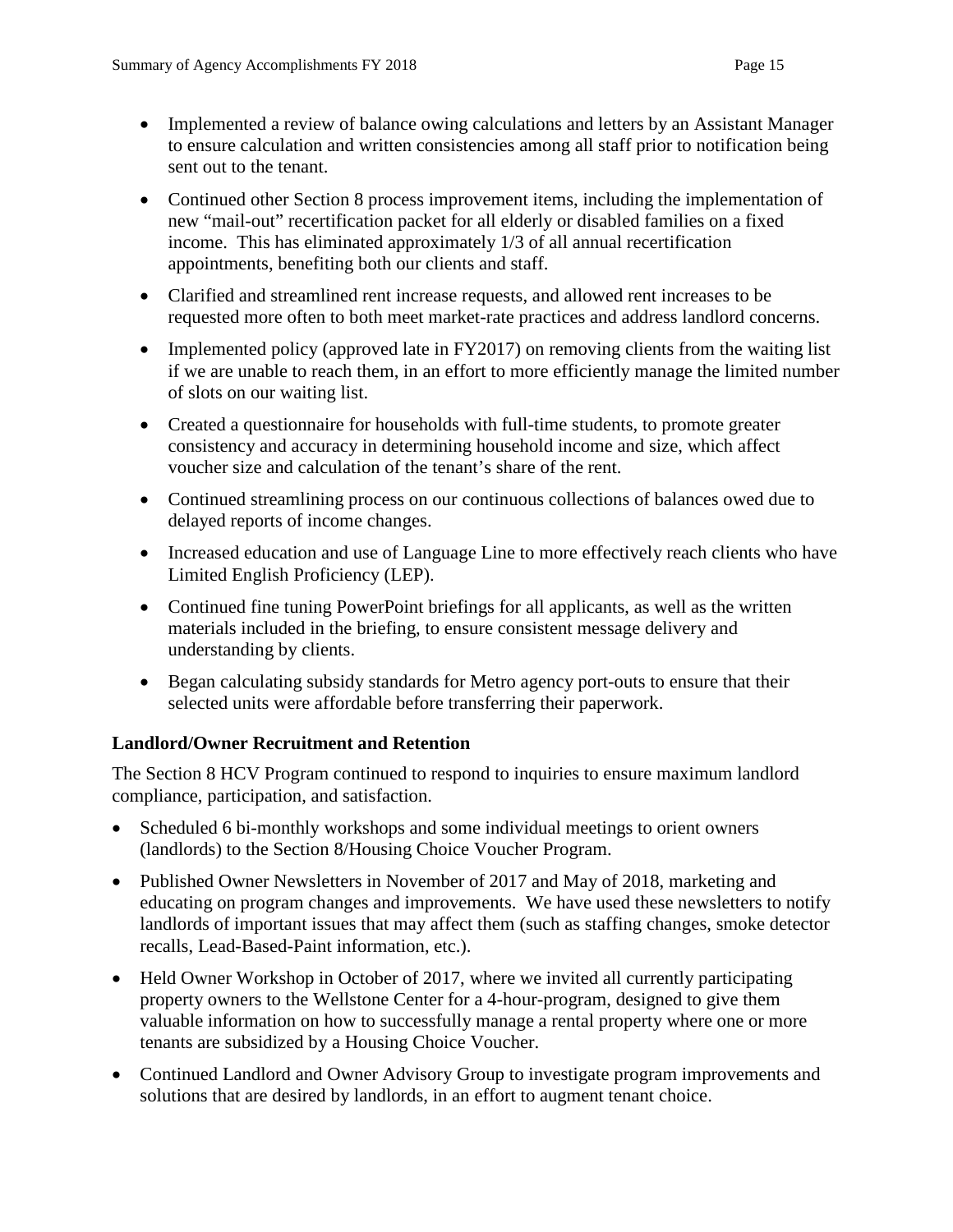- Continued to market online portal to existing owners/landlords, where they would have online access to their payment history and prompt and detailed inspection results.
- In our daily communication with landlords, we advise and educate about the EPA's Lead Safe practices and their responsibilities under these regulations.
- We have informed owners and landlords about various rehab programs available from community organizations, the City of St. Paul, and Ramsey County for their use in maintaining their property and at times, pass an inspection.
- Responded to individual owner inquiries as they arose, holding program to highest standard of accountability to both tenants and owners to ensure consistent administration and maximum owner participation.

### **Partnerships with other Entities**

Staff continued to seek out new partnerships to increase efficiency and breadth while working toward the common goals of safe, affordable, quality housing for St. Paul residents who have very low incomes and/or are experiencing homelessness.

- Maintained positive, responsive, and productive relationship with HUD field office staff, while undergoing individual client inquiries, program utilization updates, and a SEMAP Confirmatory Review.
- The Executive Director was appointed to the Governance Committee and Director Mitchell to the Design Team of the Outside-In Initiative, which is a philanthropically led effort with both county and city stakeholders. The initiative is thinking of new solutions to address the growing unsheltered population throughout the City of St. Paul. Staff participated in meetings with the ongoing RUSH (Redirecting long-term Users of Shelter to Housing) collaborative, to work with city and county partners to house the 100 most long-term users of shelter, and to take those solutions and implement more broadly.
- Staff attended two Section 8 metro-wide meetings with the nine other agencies in the Metro area that administer Section 8 programs, to collaborate and learn more efficient ways of administering the program.
- Partnered with Metro Transit to initiate communications with program participants on Metro Transit Assistant Program, which will allow program participants to receive discounted fares for transit.
- Maintained and developed relationships with both the St. Paul Police Department  $&$  St. Paul Department of Safety & Inspections, and sought ways to collaborate to efficiently manage limited resources, share public information, and hold mutual clients accountable.
- On July 25, 2017, the Executive Director presented a PowerPoint to the St. Paul Housing and Redevelopment Authority and St. Paul City Council on the fundamentals of the HCV program. The intent of the presentations and ongoing staff involvement is to both educate on the program options and to be a voice in ongoing Fair Housing discussions. The presentation provided background information to the City Council relative to their discussions about a possible "Section 8 Ordinance" as the City of Minneapolis adopted earlier in the year.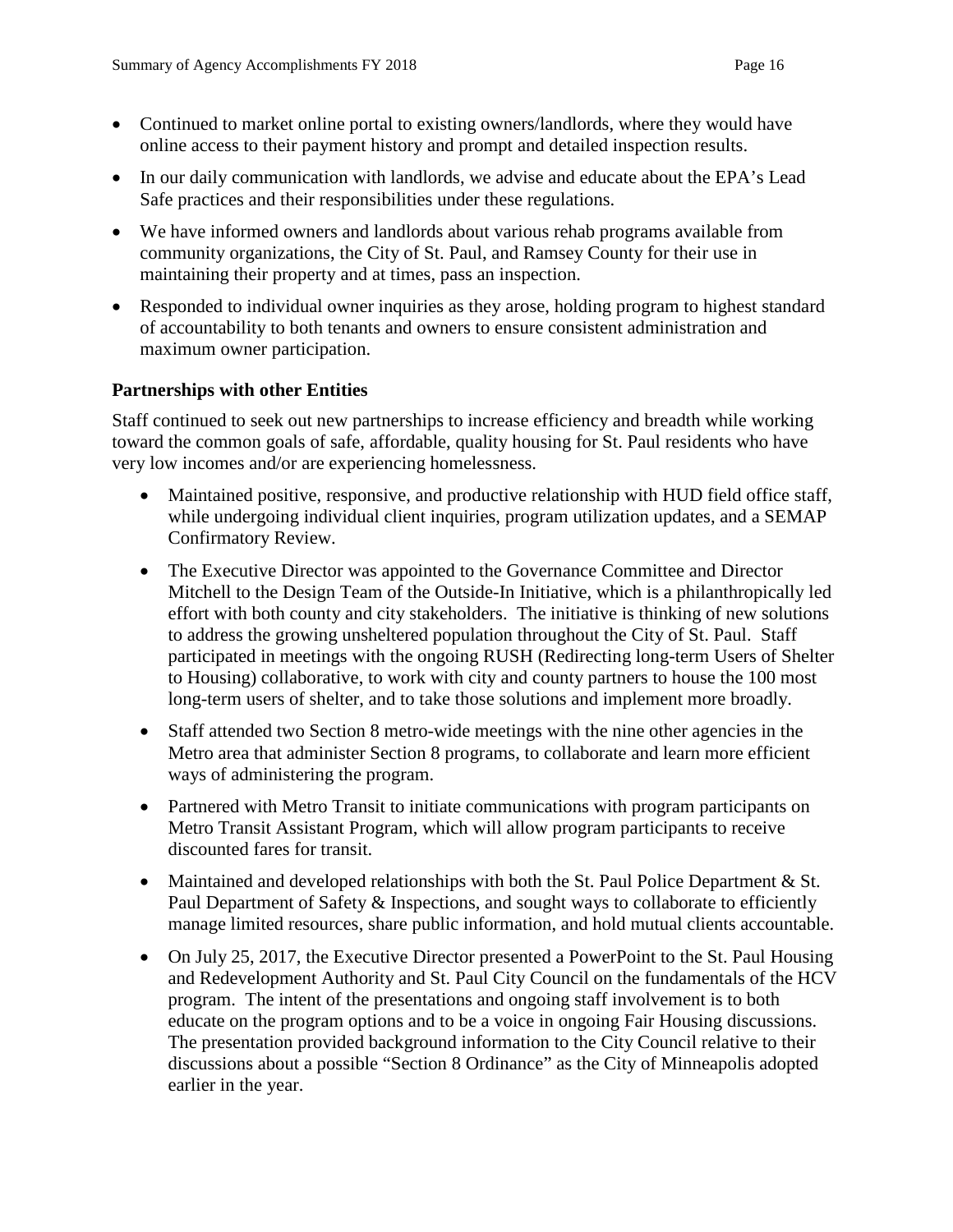- Continued to work with VA on both referrals and on general problem-solving with mutual clients on the Veterans Affairs Supportive Housing (VASH) program.
- Continued to collaborate with Ramsey County Community Human Services Department on referrals for participants in the Family Unification program (FUP).
- Participated in meetings of the Ramsey County Safety Net Committee meetings, where several service providers advise County staff on policies for disbursing emergency funds, as well as networking about changes and issues in individual programs.
- Participated in the Ramsey County Continuum of Care, which plans and coordinates HUD-funded housing and services for homeless families, single adults, and youth.
- Worked with Ramsey County Department of Environmental Health to share appropriate information to ensure compliance with most recent HUD guidance regarding children with Elevated Blood Lead Levels.
- Worked generally with the Coordinated Access to Housing and Shelter (CAHS) and Coordinated Entry for Youth and Singles (CEYS) initiatives for homeless families, which allows one-stop referral sources for homeless families in need of shelter or housing.
- Continued to work with Catholic Charities on admissions to Mary Hall's 75 units of Section 8 Moderate Rehabilitation Single Room Occupancy (Mod Rehab SRO) housing for formerly homeless single adults. Some of those Mary Hall residents are later accepted to public housing after demonstrating their ability to comply with a lease while living in the SRO unit.
- On  $5/24/2017$  the Board approved sending a letter supporting Catholic Charities' application to HUD to convert the HUD subsidies originally awarded for the Mod Rehab SRO units at Mary Hall, to provide rental assistance to the same number of units at the new Catholic Charities building called the St. Paul Opportunity Center/Dorothy Day Residence, when the new building is completed. The conversion is possible under HUD's Rental Assistance Demonstration (RAD) program.
- HCV/Section 8 Programs Manager participated in monthly meetings of the Ramsey County Family Homelessness Prevention and Assistance Program (FHPAP) Advisory Committee, which also functions as the project advisory committee for the Family Unification Program (FUP).
- Maintained relationship with Housing Link, which provides the PHA with rent reasonable comparables and de-concentration data for SEMAP, analytic maps, and some limited landlord recruitment.
- Continued to collaborate with WAND (Woman Achieving New Directions), Goodwill/Easter Seals, Workforce Solutions, Community Action Partnership, RS Eden, Ramsey County, and the Wilder Foundation in the administration of the FSS program.
- Programs Manager Mitchell continued to serve on MN NAHRO Board of Directors and the National NAHRO Professional Development committee, and began chairing National Professional Development Sub-Committee for Curriculum development.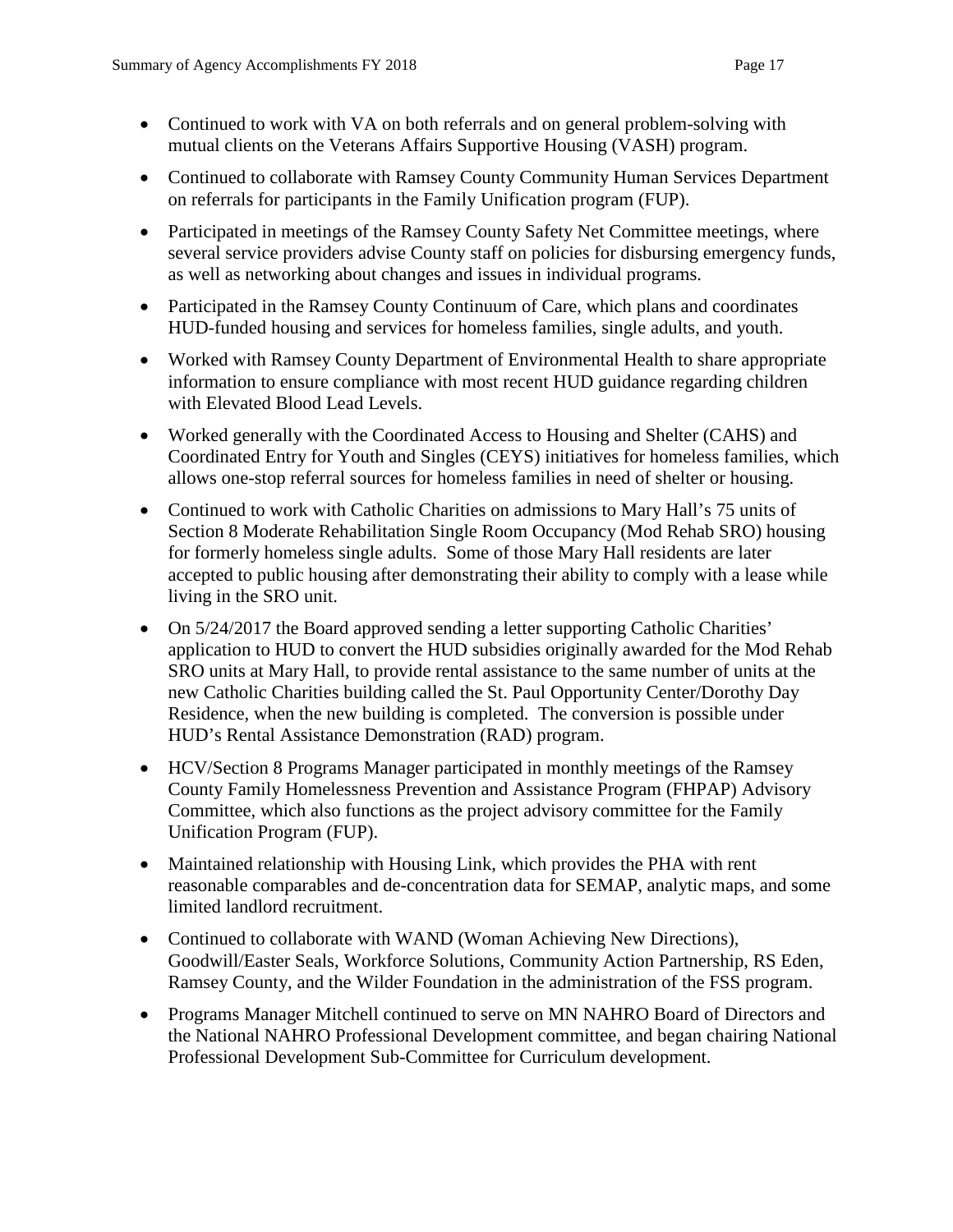- Assistant Programs Managers Cynthia Yuen and Corina Serrano serve on MN NAHRO Professional Development Committee, and aid in planning conferences and in developing session tracks on the HCV Program and Emerging Leaders.
- Programs Manager Mitchell and Deputy Director Seeba advocated for state bonding money through his role on the MN NAHRO Board and served as liaison between MN NAHRO and the PHA's legislative educational and advocacy efforts.
- The Executive Director, Programs Manager and Assistant Programs Manager, Policy Director and General Counsel participated in Regional Housing Initiative, designed to review Affirmatively Furthering Fair Housing opportunities in the Metro area.
- Programs Manager and the General Counsel meet with several state legislators to educate them on the Homes for All initiative in partnership with the Minnesota Coalition for the Homeless.
- Programs Manager provided presentation to Metro area landlords at the 2018 Homes-For-All Conference, educating them on how the HCV Program works alongside the management and maintenance of their properties.
- Programs Manager presented to Ramsey County Corrections Officers, explaining how HCV program admissions and ongoing enforcement work with mutual clients.

# **Section 8 Admission & Occupancy Policy Revisions approved by the Board:**

9/27/2017: VAWA. Amended HCV/Section 8 Admission and Occupancy Policies by adding Appendix M, a VAWA Emergency Transfer Policy, as required by HUD rules following amendments to the Violence Against Women Act ("VAWA"), effective immediately.

10/25/2017: Utility Allowances, Payment Standards. Increased the payment standards for the Housing Choice Voucher (HCV; Section 8) Program and maintained utility allowances for both HCVs and Public Housing at current amounts.

1/24/2018: Triennial Recertifications. Amended the Admission and Occupancy Policies (AOPs) for both Public Housing and Housing Choice Vouchers/Section 8 to conform to a new HUD rule and to clarify the current policies on "streamlined" redeterminations/ reexaminations of income and rent recertifications; effective April 1, 2018.

**Agency Goal #3: Capital Improvements: Continue renovating public housing properties and making capital improvements which promote fire safety and life safety as well as preserve the asset.** Pursue potential grant and loan opportunities, as well as financing options after RAD conversions where necessary. Maintain high quality and timely design, bidding and construction, utilizing "green and sustainable" principles to conserve energy and water and protect the environment to the greatest extent feasible. Continue to actively involve residents, staff and the community in planning capital improvements.

# **3A. Program Administration, Fund Obligation and Expenditure: Under the leadership of Maintenance Director BettyLou Authier and Construction Manager Dave Lang, the PHA**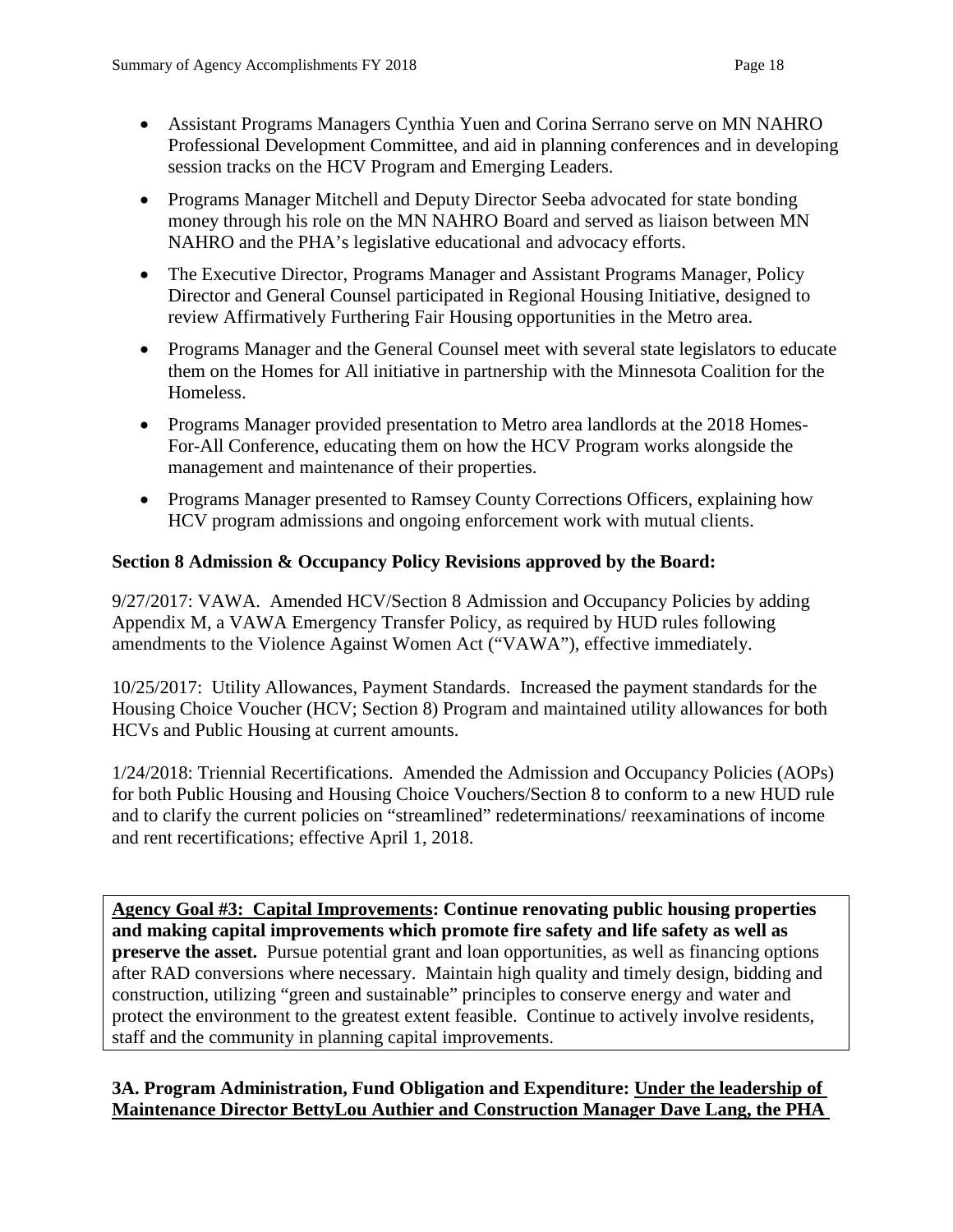#### **met or exceeded all program administration goals.**

- Maintenance Contracts staff worked closely with other staff to identify and accomplish needed property maintenance and improvements with Capital Fund Program funds, operating budget funds, and non-routine operating budget funds.
- Staff met and cooperatively developed the PHA's FFY2018 Capital Fund Program (CFP) application and revised CFP 5 Year Action Plan. Draft copies of each were discussed with residents at Resident Council meetings and at a public hearing in November 2017. HUD announced our final FFY2018 CFP funding (\$11,050,058) on May 23, 2018.
- On June 30, 2017 HUD announced the PHA's final FFY2017 CFP funding amount of \$7,159,806. Staff then met and adjusted the final 2017 CFP application and CFP 5 Year Action Plan to match the final HUD FFY2017 funding amount. The adjusted CFP application was submitted to HUD after Board approval on July 26, 2017.
- Staff also met and cooperatively revised the PHA's FFY2016 (\$7,118,173) CFP budget, FFY2015 (\$6,786,832) CFP budget, and FFY2014 (\$6,725,092) CFP budget. The budget revisions were discussed with residents at Resident Council meetings and the Agency Plan Public Hearing discussed above.

**3B. Capital fund program coordination goals in more detail:** Coordinate the efficient, high quality and timely design, bidding and construction of modernization projects. The following represents some of the work that was awarded and/or completed during the reporting period.

• Maintenance Contracts staff worked with other staff to identify, fund and accomplish needed property maintenance and improvements with Capital Fund Program funds, Operating budget funds, and Non-routine Operating budget funds.

# **Minnesota Housing Finance Agency (MHFA):**

- PHA Maintenance Contracts staff submitted a MHFA funding request under their 2014 Consolidated Multifamily RFP for the construction of a 12-plex at McDonough Homes. MHFA awarded \$1,080,000 of Economically Disadvantaged Housing Challenge (EDHC) program funding for the McDonough 12-plex. The construction work was completed and the PHA closed on the \$1,080,000 MHFA EDHC loan on May 16, 2017.
- PHA Maintenance Contracts staff submitted an application to MHFA requesting Public Owned Housing Program (POHP) funding in December of 2017 for the completion of the Dunedin Terrace family modernization. MHFA awarded \$1,000,000 of forgivable POHP loan funding for the Dunedin Terrace Phase IV modernization. The final Phase IV Dunedin Terrace construction work is scheduled to begin in the spring of 2019.

#### **Federal Home Loan Bank of Des Moines (FHLBDM):**

• Pre-applications were submitted to the Federal Home Loan Bank of Des Moines for their Competitive Affordable Housing Program in March of 2017 for; 1) Mt. Airy Family Exterior Modernization Phase IV, 2) Dunedin Family Modernization – final phase, 3) Montreal Hi-Rise plumbing replacement, and 4) Central Hi-Rise plumbing replacement.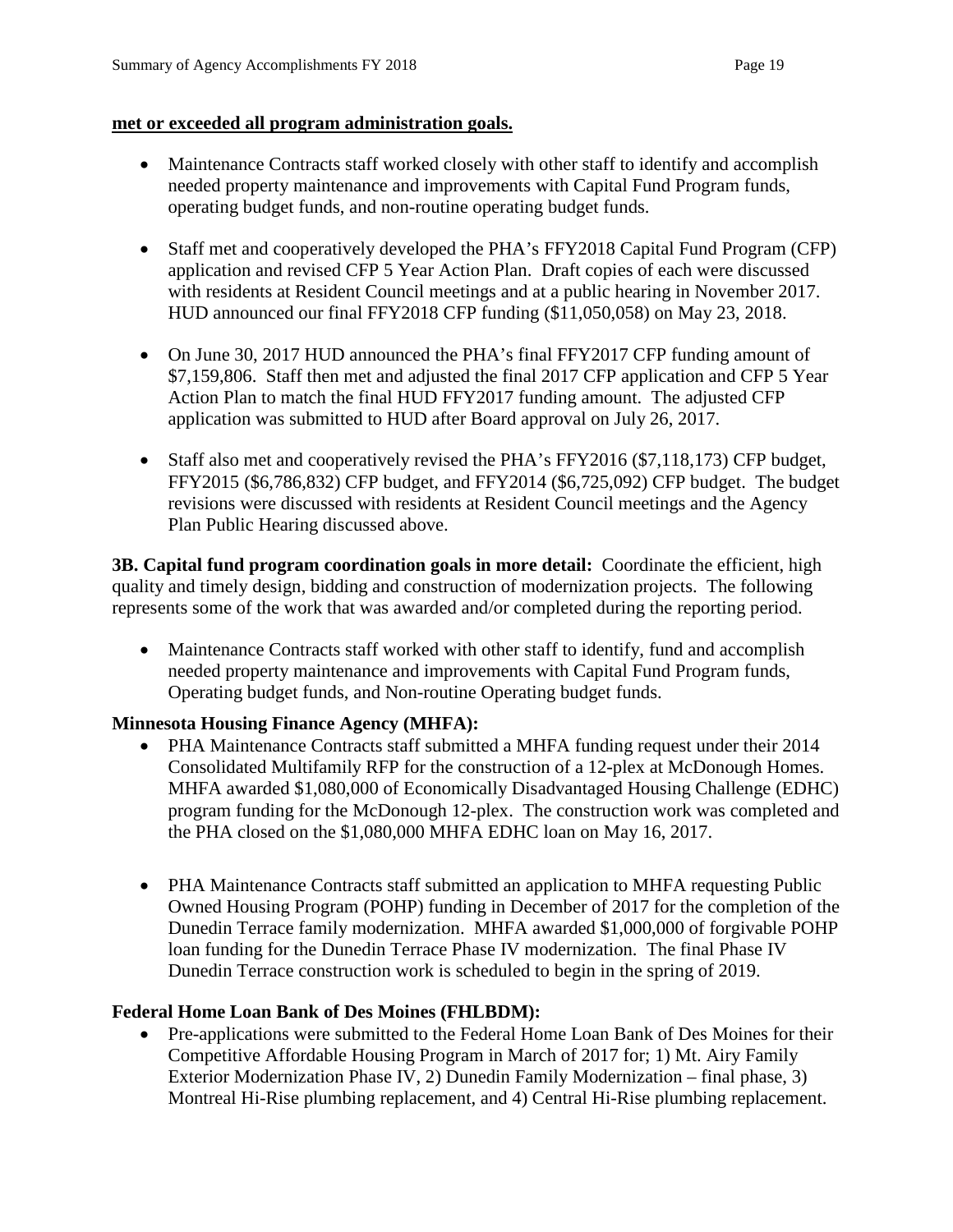Final applications for: 1) Mt. Airy Family Exterior Modernization – Phase IV, 2) Dunedin Terrace Modernization – final phase, and 3) Montreal Hi-Rise plumbing replacement were submitted on 6/21/2017. On 12/14/2017 the Federal Home Loan Bank of Des Moines awarded a \$750,000 subsidy (grant) for the Montreal Hi-Rise plumbing replacement but did not fund the other applications (reported to the Board 1/24/2018).

- FHLBDM: Staff submitted pre-applications to the Federal Home Loan Bank of Des Moines for their Competitive Affordable Housing Program in February of 2018 for 1) Cleveland Hi-Rise Dwelling Unit Electrical Panel Replacement, 2) Dunedin Hi-Rise Elevator Modernization, 3) Exchange hi-rise Elevator Modernization, 4) Front Hi-Rise Dwelling Unit Electrical Panel Replacement, and 5) Montreal Hi-Rise Dwelling Unit Electrical Panel Replacement.
- As approved by the Board on 4/25/2018, staff submitted applications to the Federal Home Loan Bank of Des Moines for their 2018 Competitive Affordable Housing Program in May of 2018 for 1) Exchange Hi-Rise Elevator Modernization, 2) Central Hi-Rise Elevator Modernization, 3) Dunedin Hi-Rise Elevator Modernization, and 4) Neill Hi-Rise Elevator Modernization.

Maintenance Contracts staff accomplished the following asset preservation tasks that are typical of the ongoing inspection, planning, and work needed to preserve PHA physical assets:

#### **Roofs**

Worked to fund and accomplish hi-rise roof repairs and replacements recommended by a roofing consultant that was hired in previous years to survey and evaluate all PHA hi-rise roofs. Funded consultant costs to conduct exterior building evaluations (including roofs). Hired contractors to patch roof leaks as needed. Design work was completed for the replacement of the Central Hi-Rise roof and the work is now funded due to the PHA's increased FFY2018 CFP funding amount. The increased FFY2018 CFP funding amount has also allowed the PHA to budget for the replacement of the Exchange Hi-Rise roof. Both the Central and Exchange Hi-Rise roofs will be bid in the winter/spring of 2019 for a spring of 2019 work start.

#### **Exterior Building Surfaces**

Worked to fund and accomplish hi-rise exterior wall repairs recommended by a consultant that was hired in previous years to survey all hi-rise building exterior wall surfaces. Staff added prioritized work to the CFP Five Year Action Plan and Physical Needs Assessment.

Phase III of the Mt. Airy Family Exterior Modernization at 34 units in 12 buildings was awarded in March of 2017. The Phase III work was completed in early 2018. Developed bid documents and are recommending award of Phase IV of the Mt. Airy Family Exterior Modernization at 60 units in 20 buildings to the PHA Board in June of 2018. The number of Mt. Airy units modernized under Phase IV was increased due to the increased level of FFY2018 CFP funding. Staff submitted MHFA and Federal Home Loan Bank of Des Moines funding applications to allow the acceleration of the remaining Mt. Airy Family Exterior Modernization. Unfortunately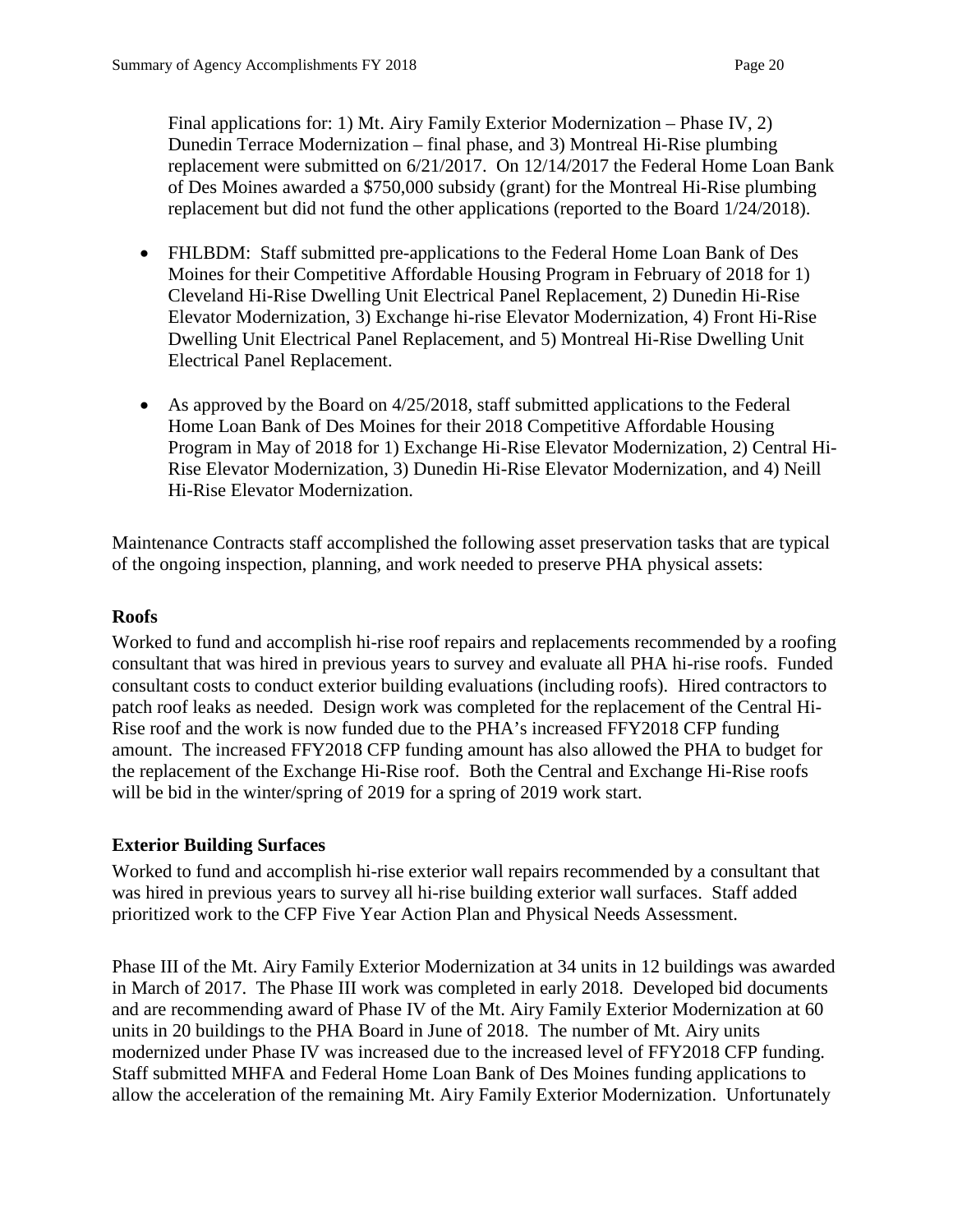none of the funding applications was funded. 108 of the 272 Mt. Airy family unit exteriors will remain to be modernized after the completion of Phase IV. Increased FFY2018 CFP funding has allowed the PHA to fund the final phase of the exterior brick repair at the Dunedin Hi-Rise. Work is expected to start in the spring of 2019.

### **Building HVAC Systems**

With the PHA Chief Operating Engineer assistance, we completed needed hi-rise heating, cooling and ventilation improvements. Stanley Engineering prepared bid documents for the replacement of the Front Hi-Rise corridor air supply and community room HVAC system. Contract 17-126 was awarded to Corval Construction June 14, 2017 for the Front Hi-Rise corridor supply system and community room HVAC system replacement.

### **Life Safety Systems**

Staff continued the administration of contractor work to test and correct deficiencies in PHA fire alarm, sprinkler and emergency generator systems on a regular basis. Increased FFY2018 CFP funding allowed PHA to fund fire alarm system improvements at Exchange and Neill hi-rises.

### **Hi-Rise Plumbing System Replacement**

Staff hired Martin Pevzner Consulting and Stanley Consultants to evaluate and recommend repairs to the Ravoux hi-rise plumbing system after there were extensive leaks. Both Martin Pevzner and Stanley Consultants recommended the complete replacement of the Ravoux hi-rise plumbing system as soon as possible. A contract in the amount of \$3,583,998 was awarded to Frerichs Construction in March of 2016 for the replacement of the Ravoux Hi-Rise plumbing systems. All work for the replacement of the plumbing systems at the Ravoux Hi-Rise was completed by early 2017. Staff also hired Stanley Consultants to evaluate the plumbing systems in the PHA's other 15 hi-rises. The results of the Stanley evaluation were received in early April of 2016 and were added to the PHA CFP Five Year Action Plan and Physical Needs Assessment. Staff hired Steen Engineering to prepare construction documents for the Valley Hi-Rise and Montreal Hi-Rise plumbing system replacements. Staff submitted MHFA and Federal Home Loan Bank of Des Moines funding applications for Valley and Montreal hi-rise plumbing system replacements. The Federal Home Loan Bank of Des Moines awarded \$500,000 for the Valley Hi-Rise plumbing replacement and \$750,000 for the Montreal Hi-Rise plumbing replacement.

#### **Elevators**

Staff continued the administration of contractor work to perform preventive maintenance and necessary repairs on PHA elevators. In addition, staff hired a consultant to complete the inspection and evaluation of the PHA's other elevators. Staff hired a consultant that prepared elevator modernization documents for Front Hi-Rise. Contract 17-085 for Front Hi-Rise elevator modernization was awarded to All City Elevator on April 6, 2017. The Front Hi-Rise elevator modernization was completed on schedule and on budget. Staff prepared and submitted applications to the Federal Home Loan Bank of Des Moines under their 2018 Affordable Housing Program for \$750,000 of funding for each of the elevator modernizations at the Exchange, Central, Dunedin and Neill Hi-Rises. Staff hope to hear whether any of the applications were funded in December of 2018.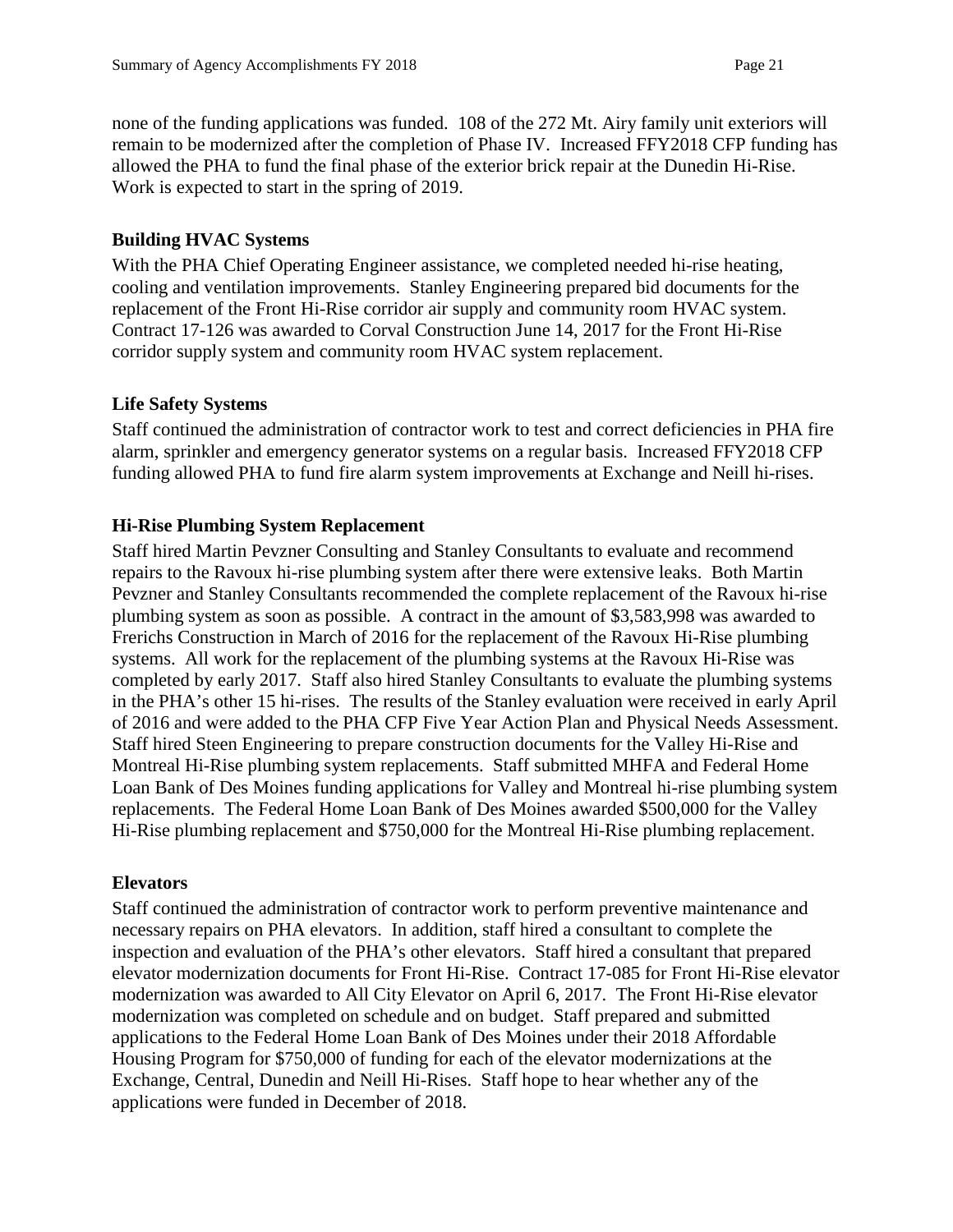### **Scattered Site Lead Based Paint**

Professional Services Inc. completed risk assessments for lead based paint in the PHA's scattered site homes. Staff completed the identified lead based paint control and abatement work.

**3C. Interdepartmental and Resident Communications:** In conjunction with other departments identify facility, procurement, modernization, design, and other Agency and property needs, as well as develop and implement solutions. Continue use of resident newsletters and direct communication on large modernization projects to promote better communications between staff and residents. Attend Hi-Rise Presidents Council meetings and participate in other Resident Council meetings as needed.

Maintenance staff met and worked with representatives of all departments to identify and develop solutions for facility, procurement, modernization, design, and other Agency and property needs. Staff created multi-departmental design and implementation teams that included Resident Council officers and other tenant liaisons to coordinate and communicate larger modernization efforts at hi-rises and family sites including; the Valley Hi-Rise plumbing modernization, exterior modernization at Mt Airy Homes, and the many other CFP funded modernization projects noted earlier in this document.

**Procurement:** The Contracting Officer is responsible for monitoring the Agency's adherence to its established purchasing policies. The Contracting Officer reviewed all formal contract documents issued by the Agency during FY2018. All purchase orders and contracts that ranged in price from \$3,000 to \$100,000 were checked for compliance approval by either the Contracting Officer (for Operating Budget expenditures) or the Capital Fund Manager (for CFP expenditures). Staff ensured that all formal contracts for construction and material procurement were sent to the PHA's legal counsel for review prior to issuing Notices to Proceed.

Purchasing training was administered to all staff with purchasing authority. Groups trained were Maintenance Contracts, Maintenance, Hi-Rise Resident Service, Family Resident Service, Human Resources/Resident Initiatives, Finance, IT, and Housing Policy/Section 8. During the annual Purchasing Training, a test was administered to all attendees. Files for all formal and informal contracts were maintained at the Maintenance Contracts Office at Mt. Airy Hi-Rise for a period of not less than three years.

Staff issued and utilized service contracts for plumbing, landscape, painting, carpentry, concrete, furnace replacement, entry door closer repair and electrical services. These contracts are awarded by the State after competitive bidding and they save the PHA time and money. Staff is encouraged to utilize State contracts when appropriate. The Contracting Officer monitored State Contracts and made sure staff were aware of expiration and renewal dates. Maintenance Contracts set up and maintained 48 charge accounts with vendors in the Metro area to make it convenient for staff to make small purchases (under \$1,500).

During FY2018, participation by Women and Disabled-owned business enterprises (WDBE) in PHA purchases exceeded the Agency's goals in both the Operating (6.6%) and the Capital (30.4%) fund budgets. The Board's goals for minority business enterprise (MBE) participation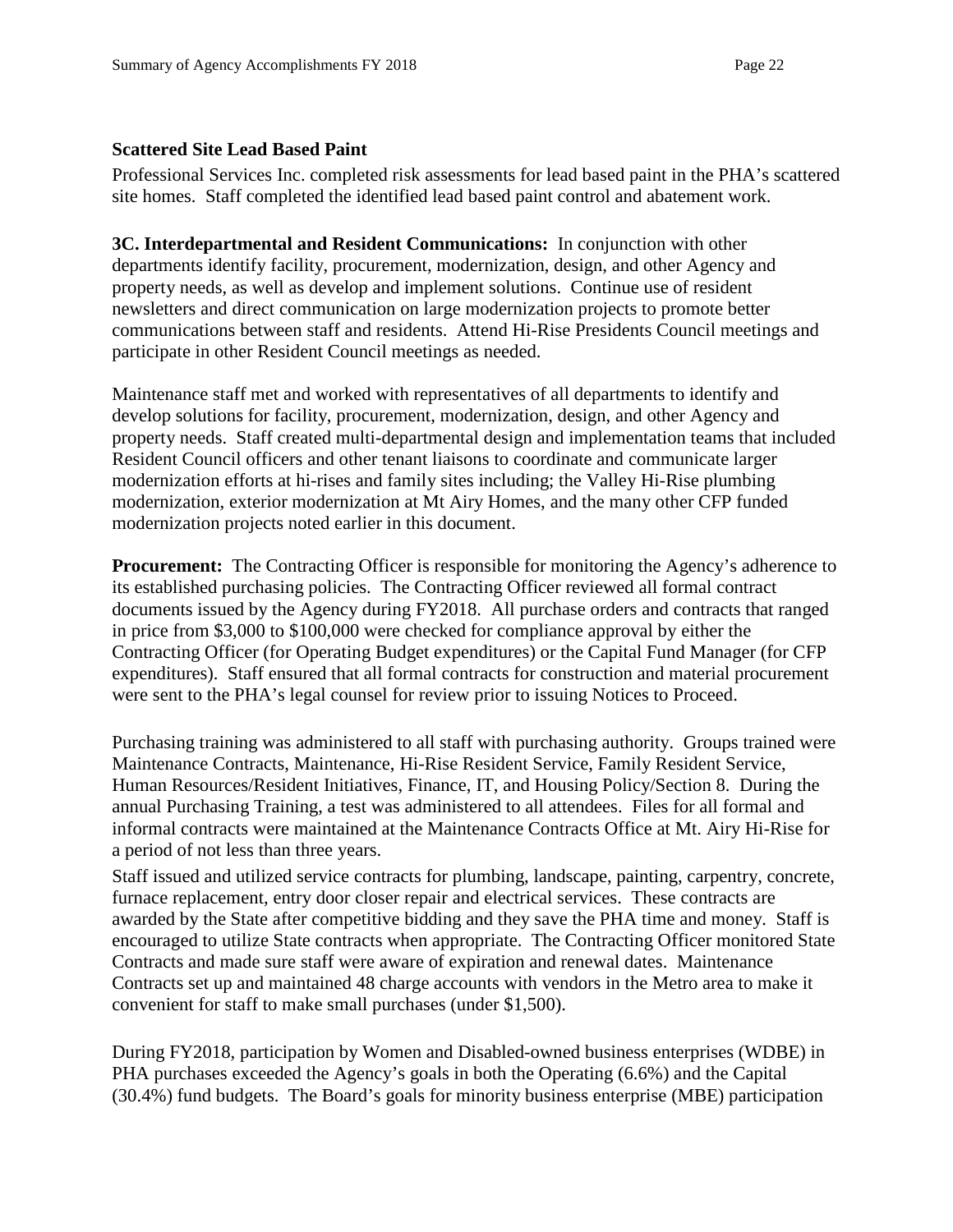were not reached in the Operating budget (6.1%) and the Capital Fund budget (15.8%). Staff made a concerted effort to increase MWDBE participation in contracts by stressing the Board's goals at pre-bid meetings, by including requirements for documentation of general contractor efforts to meet MWDBE goals.

**Agency Goal #4 - Housing Preservation and Development:** Work with residents, other agencies and organizations to preserve, develop, and/or manage affordable housing and other cooperative and entrepreneurial efforts. Explore strategies to help qualified residents of the PHA's scattered site homes (now 418 public housing single family and duplex homes) purchase their homes. Where appropriate, create partnerships with non-profit organizations that can provide the financing and/or services to facilitate successful homeownership including homebuyer education, pre- and post-purchasing counseling. Use the sale proceeds to maintain and improve the remaining PHA single family/duplex homes. To the greatest extent possible, ensure "no net loss" of affordable housing opportunities by obtaining replacement Housing Choice Vouchers from HUD for any scattered site home sold, whether to current residents or to the general public.

# **4A. Asset Preservation and Homeownership Initiative (APHI)**

During FY2017 staff began consulting with public housing residents, other stakeholders and community representatives on alternative strategies to preserve the deeply affordable rental assistance that public housing properties provide, and at the same time promote resident opportunities through a possible new homeownership initiative called Asset Preservation and Homeownership Initiative (APHI). HUD's Rental Assistance Demonstration (RAD) was studied as one element of the PHA's Asset Preservation and Homeownership Initiative.

**Rental Assistance Demonstration (RAD).** In response to the Administration's budget proposal that would have slashed essential funding for the Public Housing Operating Fund and Capital Fund, and after extensive brainstorming with PHA staff, including several mini-retreats, the Executive Director recommended exploring converting of most of the PHA's public housing inventory to Section 8 project-based rent subsidies through HUD's Rental Assistance Demonstration (RAD). After additional staff and legal department research and resident involvement (24 separate meetings with residents), the Board approved submitting eight applications for RAD conversions. The applications were pending at the end of FY2018. If approved by HUD, all 16 PHA hi-rises and the four family housing developments (totaling 3,852 units) would convert from the uncertain public housing funding stream (annual Congressional appropriations for the Operating Fund and Capital Fund) to long-term funding contracts through Section 8, with Project-Based Rental Assistance (PBRA). Staff's reports to the Board on RAD during the FY included the following:

| 4/26/2017 Informational Item: Rental Assistance Demonstration (RAD) Letter of |
|-------------------------------------------------------------------------------|
| Interest                                                                      |

- 5/24/2017 Approve to maintain the Agency's status on the waiting list for HUD's Rental Assistance Demonstration (RAD)
- 6/28/2017 Approve authorization to begin resident consultation regarding a possible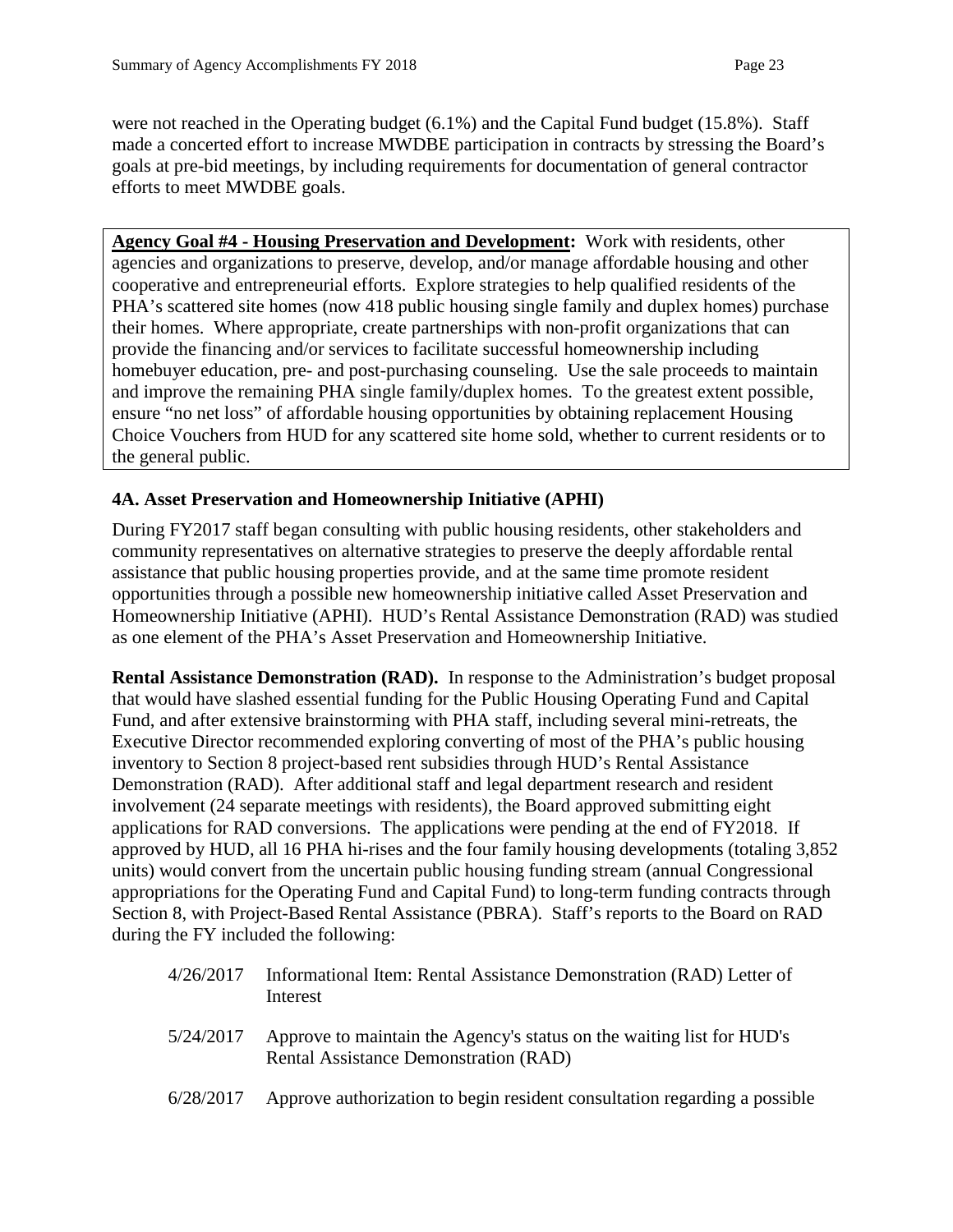application to HUD's Rental Assistance Demonstration (RAD) Program

- 7/26/2017 Unfinished Business: Project Update Possible RAD Conversion
- 7/26/2017 Informational Item: Non-Competitive Purchase; RAD Application Specialist; Contract No. 18-037
- 8/23/2017 Approve submitting 8 applications to HUD under the Rental Assistance Demonstration (RAD) program for McDonough, Roosevelt and Mt. Airy Homes and Dunedin Terrace and all 16 hi-rises), requesting approval to convert the properties from their current public housing funding to either PBV or PBRA; resolutions to amend the Agency Plan
- 10/25/2017 Approve recommendation to proceed with RAD PBV conversion
- 10/25/2017 Informational Item: Rental Assistance Demonstration (RAD) Environmental Assessments AMPS 1 – 8 (MN001000001 - 8); Contract No. 18-058
- 2/28/2018 Informational Item: Rental Assistance Demonstration (RAD) and Asset Preservation and Homeownership Initiative (APHI)
- 3/28/2018 Operating Budget, including RAD expenses
- -------------- [End of FY2018]
- [4/25/2018 Project Update RAD Conversion]
- [5/28/2018 Informational Item: Project Update-RAD Conversion]
- [7/25/2018 Informational Item: RAD PowerPoint Presentation; Keys to a Successful RAD Conversion, the RAD Roadmap]

On January 24, 2018 the Board gave concept approval of a new PHA "Section 32" Homeownership Program making public housing scattered site homes available for purchase by their current residents who may be interested and qualified to own their own homes. The concept plan include offering the 332 detached single family homes and 28 scattered duplex units for sale to current residents, for a total of 360 units. Based on the rough estimate of 10- 20% of current residents wanting and being able to purchase their homes, a Section 32 Homeownership Program could include 36-72 units.

**4B. Entrepreneurial:** Continue to facilitate leasing of PHA rooftop space to cell phone and other communication system providers.

• Staff continued to work with cell phone and broadband providers to execute and maintain leases for use of PHA hi-rise roof top space for their equipment during this reporting period. Annual PHA income from the rooftop leases has reached nearly \$700,000/year.

**4C. New Ventures:** The PHA continued developing opportunities to put back in service some of the public housing subsidies on the shelf. As described above, the new construction projects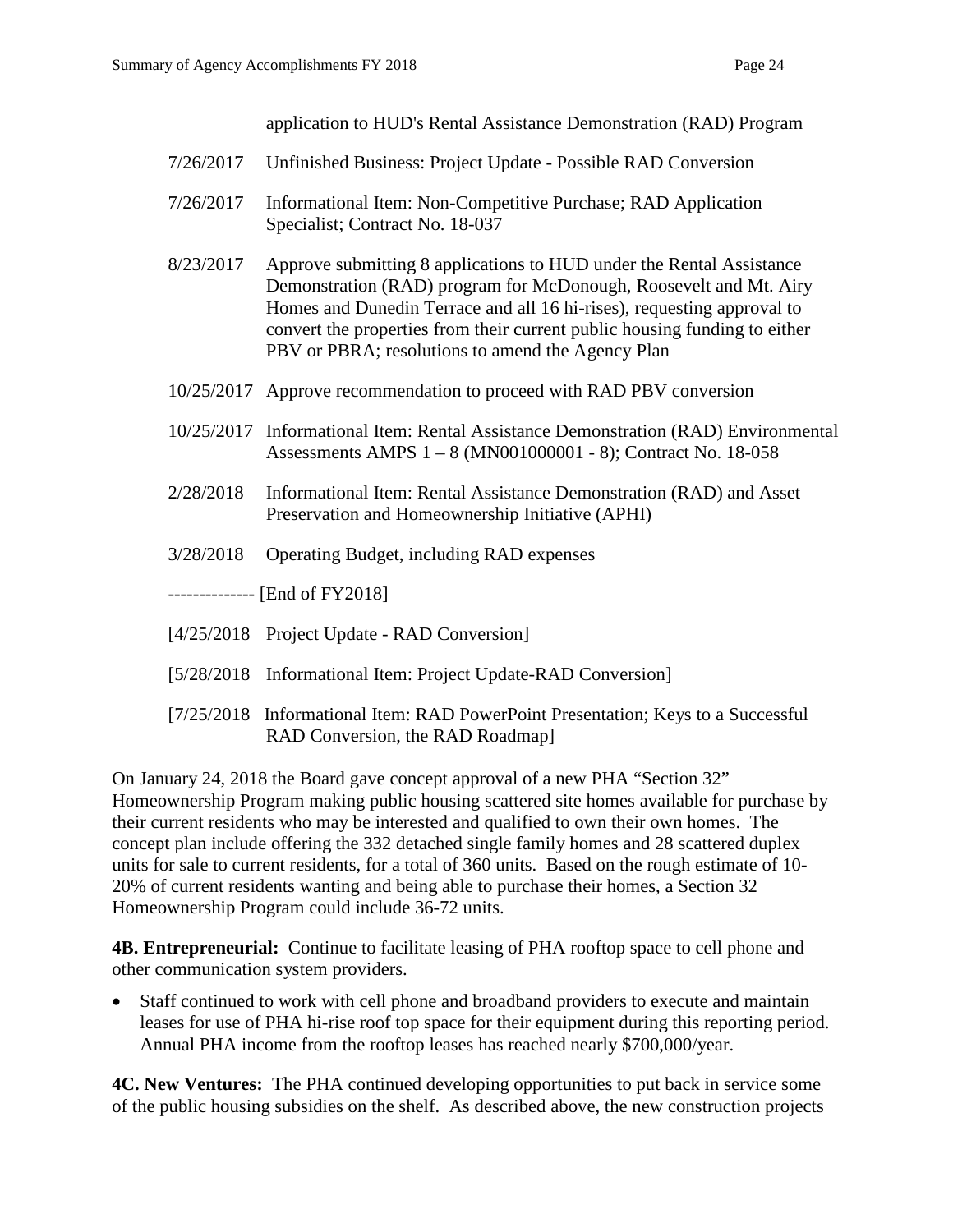at Mt. Airy Homes (4-plex) and McDonough Homes (12-plex) were planned and implemented to achieve this goal. Only 10 subsidies will remain "shelved" after the McDonough 12-plex is completed (new total 4,274 units, with a "Faircloth limit" of 4,284).

**Agency Goal #5 - Safety and Security:** Maintain safety and security at all PHA housing and work sites for residents, staff and the public. Promote non-violence in all aspects of the PHA's work. Continue safety efforts such as ACOP, Officer-in-Residence, off-duty police, expanded use of security guard services for hi-rises as needed, and Workplace Violence Prevention programs. Make physical improvements to properties that enhance safety and security.

**5A. Workplace Violence Prevention:** Senior Staff, especially Human Resources, implemented workplace violence prevention initiatives. Staff continued to work together on strategies that support a safe, secure, productive and inclusive work environment.

There were four incidents of workplace violence this year. Three incidents were in Resident Services and one was in Resident Initiatives. In each situation, the proper procedures were followed, along with the necessary steps to ensure staff safety. Two of the incidents involved residents making verbal threats to staff, one of which was followed by forcible removal and eventual charges. A third incident involved a resident serving a restraining order on an employee after receiving notification that the PHA was aware that the resident had an unauthorized person living in their unit. The fourth incident involved an applicant accepted into public housing who made threats towards an employee. The applicant/new resident was trespassed from CAO and fifteen hi-rises. Workplace violence is also addressed at staff meetings by the Housing Managers and supervisors to ensure all staff are aware of available resources and to assure staff that their safety and security are paramount to the Agency.

**5B. Community Safety and Security:** The goals included working with residents to increase safety awareness and update and enhance security equipment throughout the properties, including cameras, recorders, lighting, etc.

Staff, especially Resident Services Director Mike Winston and Principal Manager Kim Nguyen, worked with the St. Paul Police Department (SPPD), PHA residents and community partners to maintain safety and security for residents and staff.

- **In FY2018, the Board approved entering Year 28 of community policing services under ACOP (A Community Outreach Program) beginning April 1, 2017 and continuing until March 31, 2018, for \$573,820.**
- On September 27, 2017 staff presented the annual report on Crime Statistics prepared by the St. Paul Police Department (a requirement of the ACOP agreement). The report confirmed the crime rates in PHA's family housing continued to be lower than citywide averages for Part 1 crimes. Part 1 crimes include homicide, rape, robbery, aggravated assault, residential burglary, commercial burglary, theft, motor vehicle theft and arson.
- The ACOP Sergeant meets monthly with hi-rise and family managers to share information and plan special initiatives. ACOP officers visit management offices most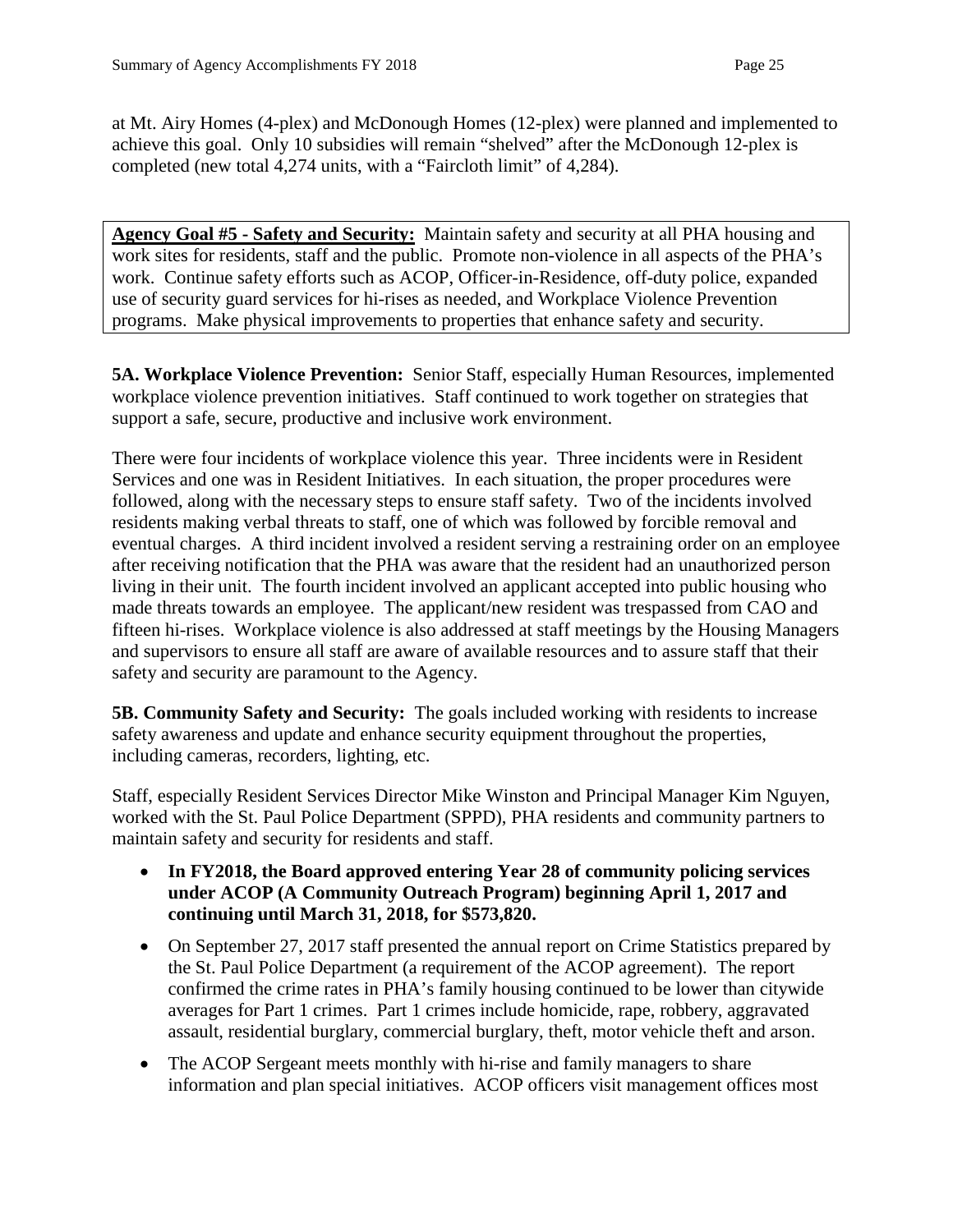days to share information, problem solve and strengthen working relationships. They also attend family Resident Council meetings when available.

- Continued receiving bi-weekly "Calls for Service" reports from the St. Paul Police Department under the ACOP contract. Receiving bi-weekly Calls for Service reports allows staff to react more quickly, often providing assistance or referring residents for outside services before the issue becomes a lease violation.
- ACOP continued to participate in the Agency's National Night Out event, Spring Fling, and other events initiated by PHA and the Resident Councils. This helps to promote continued positive relationships with residents, particularly the youth.
- A good working relationship continued between ACOP and McDonough Management where ACOP is officed. The ACOP Sergeant attends monthly managers meeting and weekly check-in's with the Security Programs Coordinator. In addition, ACOP continues to submit weekly crime reports to Managers.
- **We continued off-duty policing and focused on the busiest hi-rise and family sites as determined by building managers.** In FY2018, \$69,710 was allocated for off-duty police coverage.
- **Currently, there are 16 "Officers in Residence" (OIRs) living in the 16 hi-rises.** Reports of vandalism and property damage in the buildings have decreased since the inception of this program. OIRs also attend monthly Hi-Rise Resident Council meetings, perform knock & talk requests submitted by building managers, and provide weekly office hours to meet with residents.
- On March 28, 2017, an amendment to the contract with Capital Investigations and Security Services, which provides armed security services for Edgerton hi-rise was signed extending their services for one year. This was in accordance with Section 2 "Terms of Agreement" of the contract which allows additional extensions at one year increments with the execution of a written and signed agreement.
- On May 8, 2017, an amendment to the contract with Capital Investigations and Security Services was signed, adding additional services covering our 15 other hi-rises for service through March 31, 2019. This is part of a larger safety and security initiative to address building concerns and improve the quality of life for residents.

# **5C. Employee Health and Safety:**

- Monitored and updated the Agency's material safety data sheets. Continued the contract with DeMarco Solutions to maintain a database for all material safety sheet information. Issued name and picture ID badges to all new employees which lists the 1-800 phone number for 24 hour, 365-day emergency information availability regarding material safety sheet information.
- Continued to use HealthPartners Occupational Medicine Clinic for pre-employment physicals and medical care for employee on-the-job injuries. Pre-employment physicals are specialized and tailored to the physical requirements of the job. Medical examination of injured employees is coordinated with the employee's department, the insurance carrier, and the workers' compensation management consultant. Light or alternative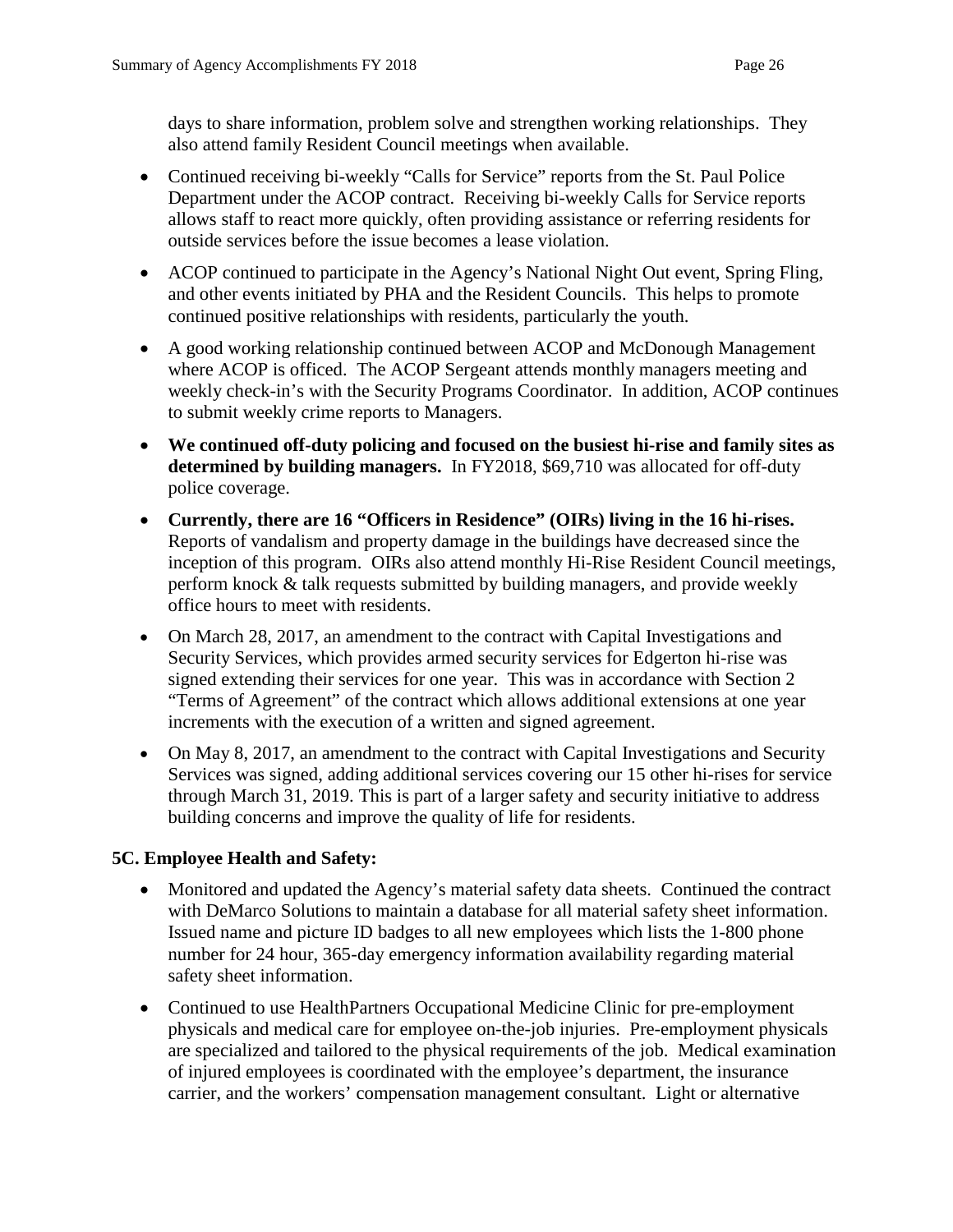work continues to be assigned to employees to allow for a quick return to work and work within physical restrictions. This approach continues to minimize employee time lost due to injuries and, consequently, reduces premium costs.

- Continued to offer ergonomic review of workstations when requested. We conducted 28 ergonomic reviews in FY2018.
- Sent health and wellness information to employees. Weekly employee wellness information from Gallagher Benefits Services is sent to all employees.
- Worked with Gallagher Benefit Services and Health Fair Committee members to organize a "Health Fair" which offered employees flu shots, bone density, blood pressure readings, cholesterol and glucose reading. Approximately 100 employees attended and participated in all aspects of the fair. The goal of the Health Fair is to promote healthy living and provide education on preventative health measures that will help keep employees healthy and, in turn, help control health care costs.
- Continued to refine the PHA's business disaster recovery plan. Completed an initial draft of the disaster recovery plan for CAO. Conducted one Fire Drill at CAO. Front desk security buttons tested.
- Community Center emergency plans updated for McDonough, Mt. Airy and Roosevelt.

# **5D. Contract Settlements and Labor Relations:**

• The PHA continued to maintain positive employee relations by pro-actively addressing and resolving problems at the earliest stages. Continued to work to minimize the number of formal grievances. During the fiscal year one grievance was filed by AFSCME and is currently pending arbitration. During the fiscal year two grievances were filed by Local 363 both were settled at the Step One level.

# **5E. Pension Plan:**

- Human Resources Director continued to chair the pension Administrative Committee. HR continues to have primary responsibility for the administration of the pension plan.
- Offered deferred compensation and ROTH options to employees.
- Conducted one investment/pension education program for employees.
- Discussed pension benefit with all terminating employees during their exit interviews.

# **5F. Workers Compensation:**

• HR continued efforts to control workers compensation insurance premiums. On March 28, 2018, the Board approved the current policy and an annual premium of \$255,934. This was a decrease of \$30,158 (12 %) from last year's rate. This was the start of the eleventh year of purchasing a policy with a \$10,000 deductible per occurrence, which applies only to medical costs. By having a \$10,000 deductible, the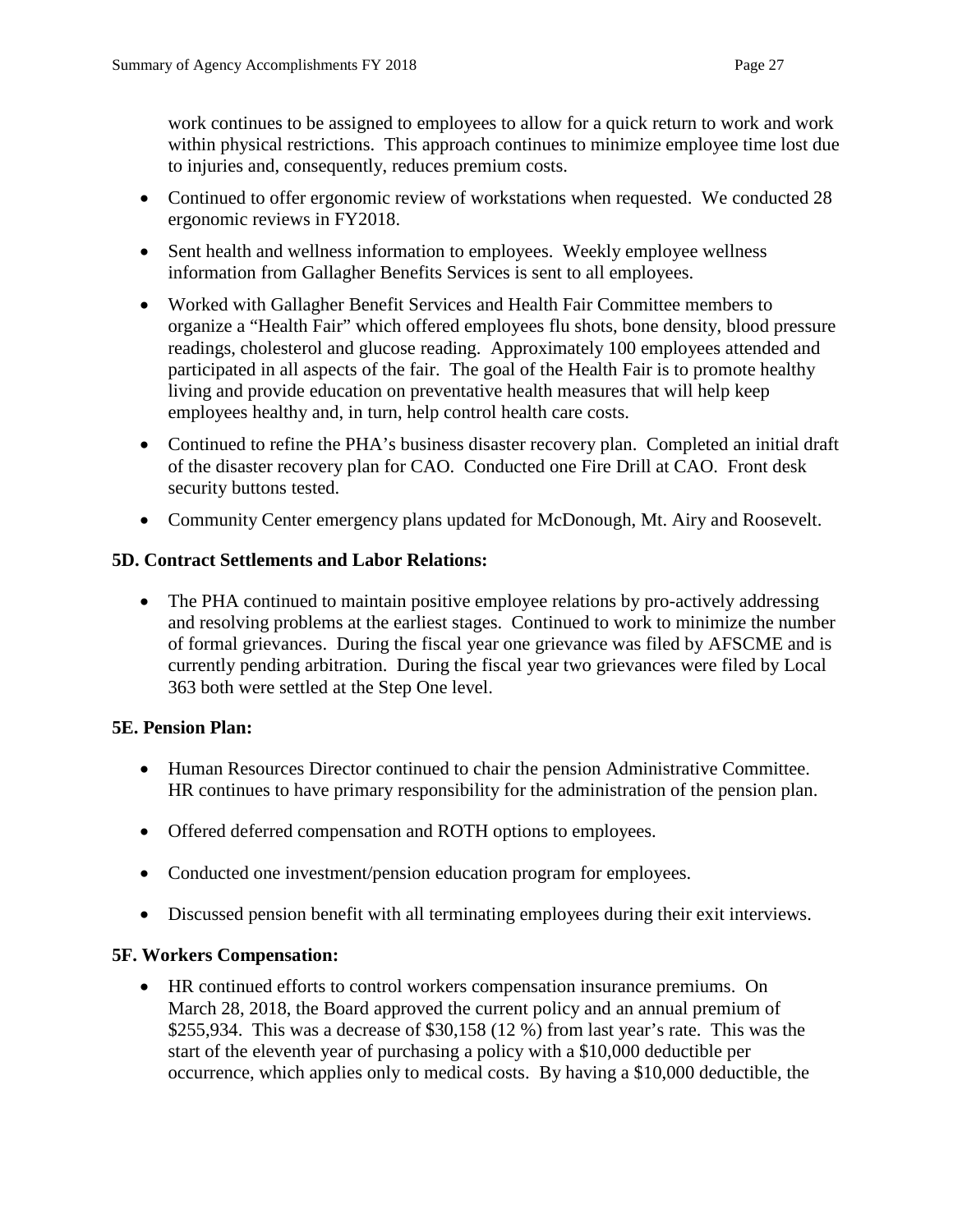Agency saved about \$74,246 versus the cost of a no deductible policy. The experience modification factor decreased to 0.98 compared to 1.16 last year.

- Continued to aggressively manage workers compensation claims, work with physicians to determine employee job restrictions and quickly return employees to work in modified or light duty status.
- During the year there were a total of 25 employee injury claims. (There were also 15 injuries on the job that required no medical attention and entailed no lost time so they were not included in the "employee injury" report.)
- Completed and posted the OSHA 300 Log which reports on-the-job injuries.
- One workers' compensation claim was denied by the insurance carrier.
- Worked with one employee on reasonable accommodations relating to a work injury.

# **5G. Compensation Review:**

• Worked with each department to continue to update job descriptions and performance standards when job duties change.

# **5H. Benefits:**

- Continued to work with Gallagher Benefit Services as the benefits consultant. Continued to review the internal and external factors that influence the costs of medical insurance.
- During the fiscal year, the PHA renewed its agreement with Blue Cross and Blue Shield of Minnesota for health insurance, which incurred a 9% increase to all premiums. The Agency also renewed its agreement with Delta Dental of Minnesota for Dental Insurance, which incurred no changes to the current premiums.
- In conjunction with Cigna Life Insurance Co, offered long-term disability to employees and life insurance benefit coverage to employees and their spouses and children. These benefits are 100% paid by the employee.
- Conducted health and dental insurance open enrollment period.
- In conjunction with Housing Authority Insurance Inc. (HAI), offered and enrolled employees and Commissioners for a free \$5,000 life insurance policy.
- Notified, recorded and tracked 37 staff and their use of leave time under the Family Medical Leave Act during Calendar Year 2017. (FMLA is tracked by calendar year.)
- Notified staff and their dependents of their right to continue medical insurance coverage under federal law (COBRA).
- Compiled and sent annual seniority lists for AFSCME and Local 363.
- Compensated 19 employee's proficient in a second language \$1,000 per year and contracted with vendor to test language proficiency to determine who meets the qualification.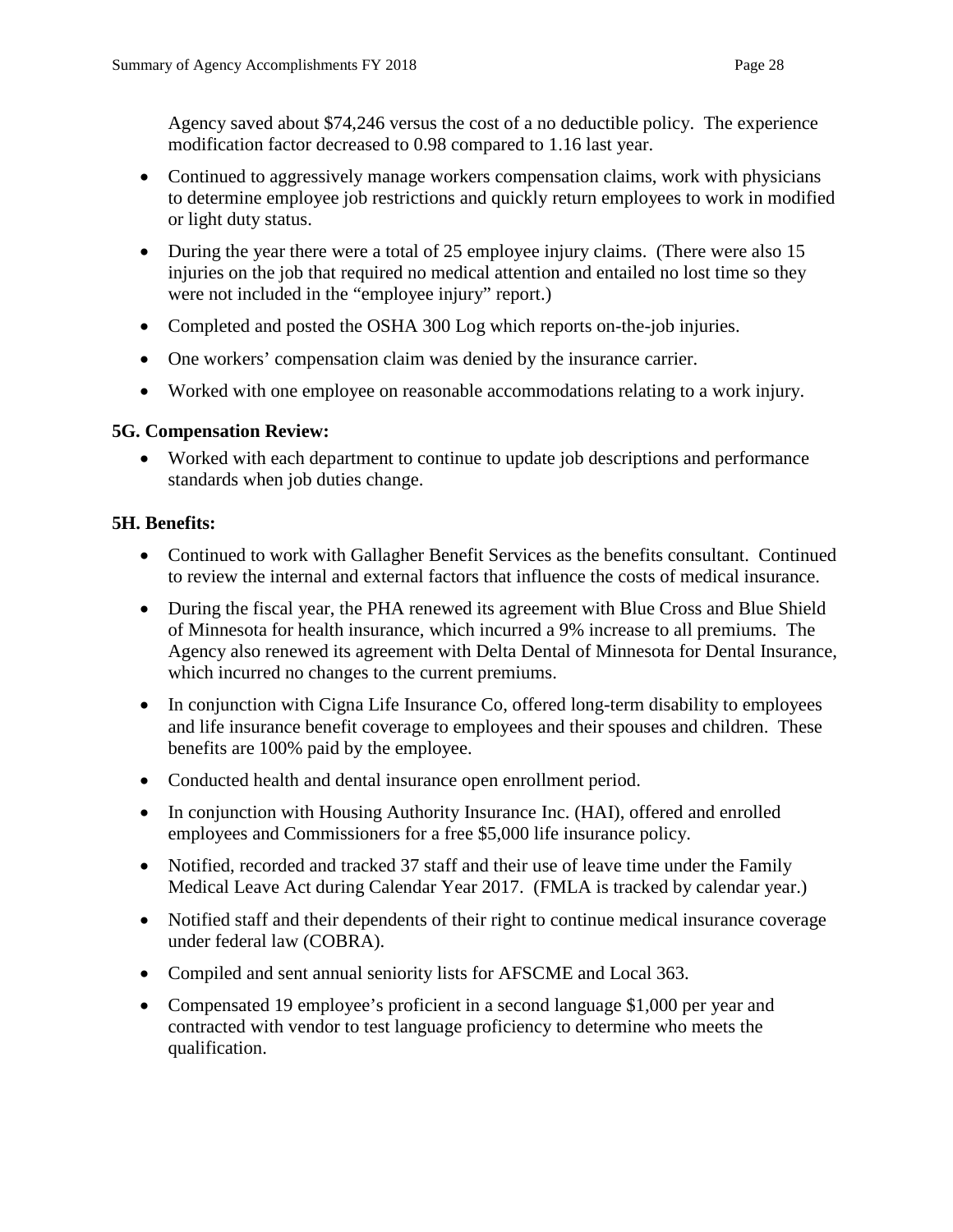**Agency Goal #6: Employee Recruitment and Development:** Attract and retain a diverse and qualified workforce. Promote education, growth, and advancement of employees through career planning, training opportunities and other resources. Promote and enforce equal employment opportunity and affirmative action. Manage workplace diversity by fostering respect for and valuing of diversity.

**6A. Staffing:** Under the leadership of Director of Human Resources Alicia Huckleby, the PHA continued to attract and retain a qualified workforce during FY2018:

- Staffing activity was lower than last fiscal year due to decreased turnover (9.7%, down from 11.4% last fiscal year) and resulting vacancies (23 new hires and 11 promotions, lateral transfers and voluntary demotions). Recruiting activity continued including testing, reference checks, scheduling physical examinations, criminal background checks, new employee orientation, etc. Hiring, promoting, and all other personnel transactions resulted in the processing of 326 "Notifications of Personnel Action" forms.
- **Of the 215 regular full and part-time staff members employed by the PHA at the end of FY2018, 44% were women and 41% were people of color.** Both groups work in all levels of the organization. Of the 23 staff hired for regular positions, 52% were employees of color (up from 37% last fiscal year) and 52% were women (which is the same as last fiscal year).
- Of the 9 staff members promoted, transferred, 44% were people of color (down from 1%) last fiscal year) and 44% were women (down from 12% last fiscal year).
- To aid in the workload because of turnover, 17 temporary employees were hired throughout the fiscal year. This included temporary employees for the seasonal maintenance positions.
- Continued to identify and work with PHA residents whose skills match PHA temporary and on-going employment needs and assist in developing resident economic development initiatives. Continued to administer a comprehensive applicant-testing program. Approximately 145 internal and external applicants were tested for various positions during the year. Continued to score tests using HR and staff from the hiring department.
- Reviewed and scored 147 internal employee applications and 519 external applications.
- Conducted exit interviews with 24 staff that terminated employment with the Agency.

**6B. Training and employee career development:** Continued to train individual employees to improve overall employee and department performance. Ensured that staff attends all mandatory training. Continued to develop in-depth and consistent training for new staff and promoted staff.

• Conducted routine training programs such as individual new employee orientation (met with 40 new employees individually, including 23 regular staff and 17 temporary staff); new employee group orientation.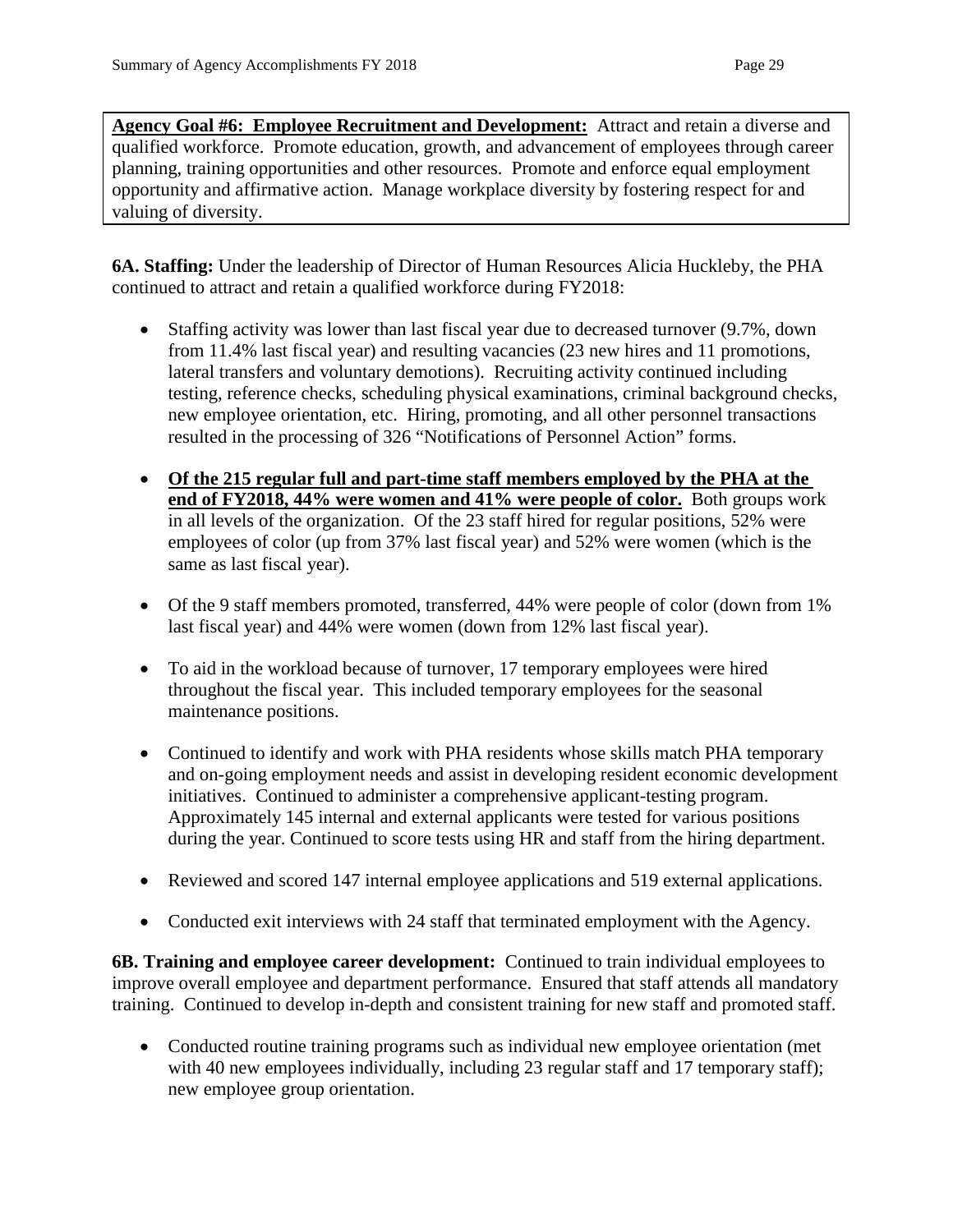- PHA training objectives were met by employees attending Agency sponsored sessions; training presented by outside providers; and individualized, on-the-job training given by supervisors and veteran maintenance staff. In some cases attendance was voluntary. In other cases attendance was mandatory, i.e., sessions on purchasing, new employee orientation. Supervisors also assessed individual training needs as they monitored employee performance. When appropriate, it was either suggested or required the employee attend specific training to improve or enhance work performance.
- Human Resources held the following in-house training sessions:
	- o Al Hester provided one training session on Excel Basic, one training session on Excel Advanced, and one training session on Microsoft Basic.
	- o Lisa Sorenson (Sorenson Consulting) provided training on Enhancing Presentation Skills, Neuroleadership, and Public Speaking.
	- o The Ramsey County Sheriff's Department provided five sessions of mandatory training on Workplace Violence Prevention.
	- o HR conducted one S&C Roundtable on Performance Management.
	- o Finance provided training on Insurance Claims and Tenant Accounts Receivable, as well as Budgeting and Expense Reports.
	- o Conducted career development sessions with 2 employees to include application and resume review, exploring education and training opportunities, scheduling job shadowing sessions with other employees, requesting and reviewing feedback of the job shadowing experience from both parties, conducting practice interviews, and reviewing the class specifications of promotion positions.
	- o The Executive Director continued his longstanding practice of holding "All Employee" meetings during FY2018.

#### **6C. Employee Performance and Productivity:**

- Provided consultation and guidance to supervisors regarding individual and group employee performance and productivity issues.
- HR staff advised supervisors about how to proceed with various issues, covering topics such as organization and work design, employee coaching and counseling. In some cases it was appropriate to advise supervisors to take formal disciplinary action to help resolve and correct performance problems.
- HR staff worked with several supervisors to develop Work Improvement Plans for employees who received overall performance appraisal ratings of "Needs Improvement" or "Unsatisfactory."
- Continued to publish monthly Employee Activity Guide providing detailed information to department directors and the Executive Director covering human resources/staffing activity indicators. Indicators include: employees hired, promoted/transferred/demoted, terminated/laid-off; recruiting activity by department; employee turnover; employee population by ethnic group; age distribution of all employees; employees on leave; health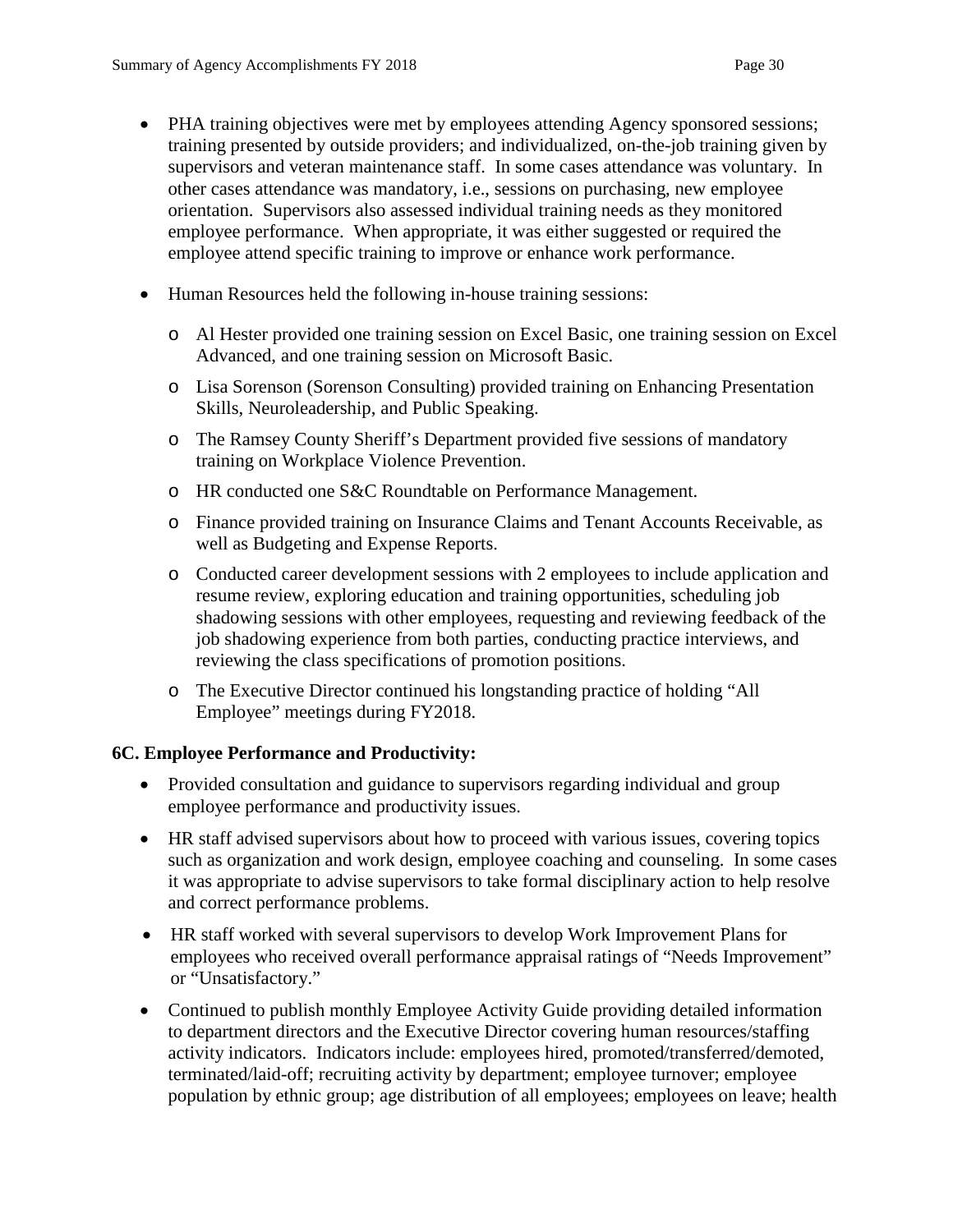insurance cost; list of temporary employees; full-time equivalent employee count by department; and training programs attended by each employee.

**6D. Equal Employment Opportunity (EEO) Compliance.** Under the leadership of Human Resources Director Alicia Huckleby staff achieved the following:

- Sent external job postings to approximately 110 local community agencies and organizations, community colleges, universities, trade schools and MinnesotaWorks.net (Minnesota Job Bank), many of which service specific communities of color. Posted open positions on Craigslist, LinkedIn, Star Tribune, Governmentjobs.com and industry specific websites. Sent notice of job openings to an expanded number of community and/or minority organizations to attract a large and diversified pool of job applicants. Worked with hiring supervisors to review job applicants and encourage hiring and promoting people of color when qualifications are equal or close.
- Reviewed job requirements and testing process to ensure that all job applicants have fair and equal opportunity to be considered for positions for which they are qualified.
- Conducted two new employees' half-day orientation training sessions for a total of 22 employees. Conducted two new employee full day orientation training sessions for a total of 31 employees. Conducted one New Supervisor Orientation for 3 employees. The Executive Director participates in these orientations.

**6E. Affirmative Action Compliance:** Reviewed 326 Personnel Action Forms for EEO compliance: recruitment, hiring, transfers, promotions, demotions, terminations and other employment actions.

**6F. Diversity Initiatives:** Provided opportunities for PHA staff to acknowledge and celebrate diversity and cultural heritage months. Maintained a monthly newsletter and calendar of diversity information and events for PHA staff and residents, including:

- April email: Financial Capability month
- May email: Asian Pacific American Heritage Month
- June email: Juneteenth and GLBT Pride Month
- September email: Hispanic Heritage Month
- October email: Disability in Employment Awareness Month
- November email: Native American Heritage Month
- February email: Black History Month
- March email: Women's History Month
- Submitted the PHA's Annual Informational Board Report on the PHA's FY2018 Affirmative Action Accomplishments and FY2019 Employment Goals.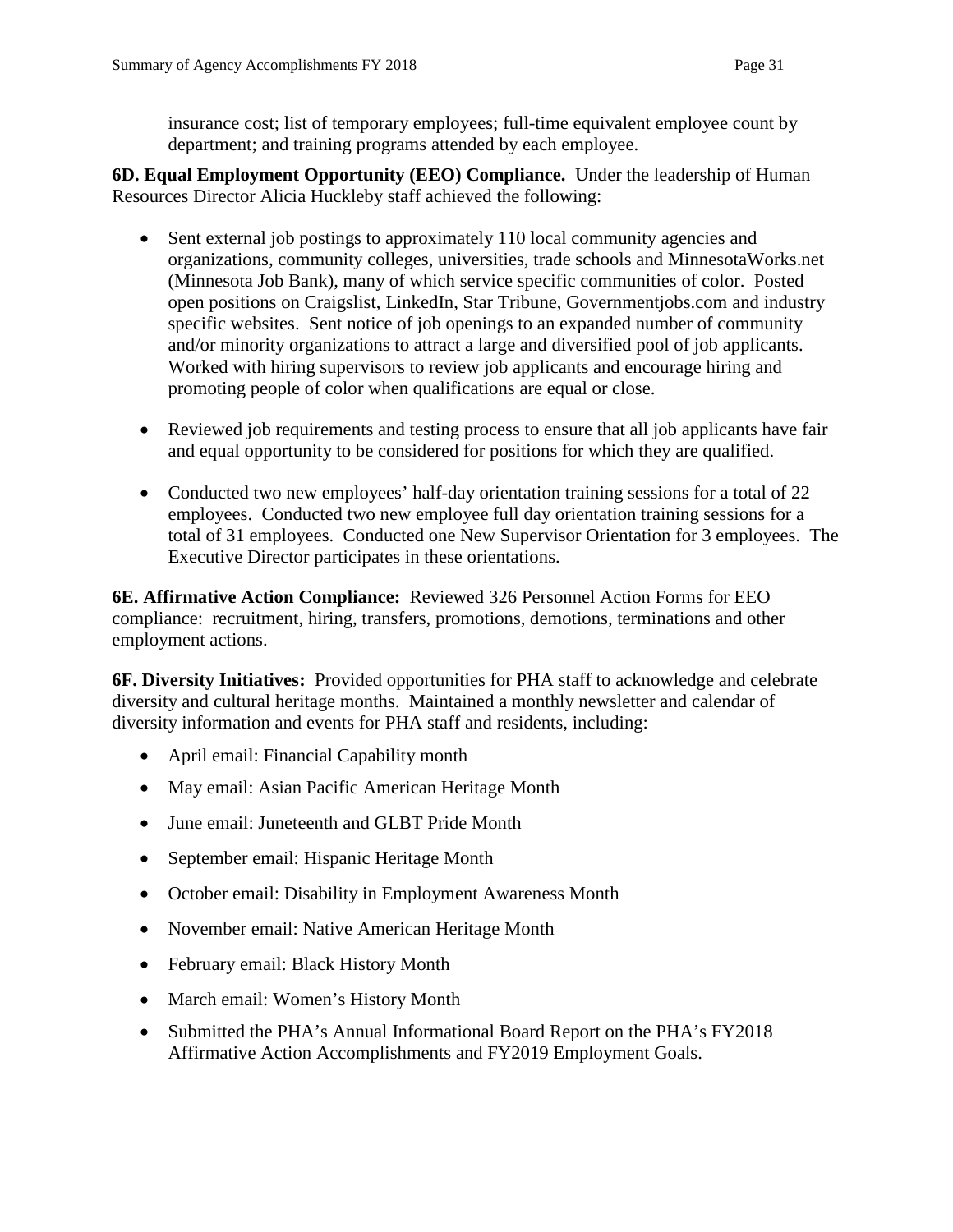**6G. Employee Relations and Conflict Resolution:** Enhance communication and coordination efforts with other departments to effectively identify needs and implement strategies in areas related to EEO/AA, diversity, fair housing, safety and security, and conflict management.

- Conducted consultations with staff regarding issues with co-workers, supervisors, performance, discipline, conflict resolution techniques and other workplace concerns.
- Facilitated discussion with employees regarding work environment, performance and conflict resolution. Enhanced communication and coordination efforts with other departments to identify needs and implement strategies in areas related to EEO/AA, diversity, fair housing, safety and security, and conflict management.

**Agency Goal #7: Organizational Development; Process Improvements:** Continue internal rethinking strategies to promote organizational development, continuous improvement, and appropriate responses to budget challenges and program changes. Issue a Request for Proposals for possible conversion of PHA computer business systems to maximize technologies that facilitate greater efficiency, compliance and customer service/resident satisfaction. Improve customer service by implementing technological or other methods to reduce unnecessary client trips to PHA physical office locations.

**Software Conversion.** Staff investigated whether software tools were available to streamline the administration of public housing and the HCV programs. Staff invited vendors to conduct webinars and onsite product demonstrations. Invitations were sent to Emphasys Software, Yardi Systems, Tenmast Software and Happy Software. Staff concluded that due diligence required the Agency take the next step of exploring a possible software conversion. A formal RFP was issued on February 1, 2018. The following chart outlines some of these activities:

| <b>Activity</b>                         | Date        |  |
|-----------------------------------------|-------------|--|
| <b>Issue RFP</b>                        | 2/1/2018    |  |
| Pre-Proposal Conference                 | 2/12/2018   |  |
| Deadlines for Questions on RFP          | 2/16/2018   |  |
| Proposal Deadline                       | 2/28/2018   |  |
| <b>Evaluations Complete</b>             | 3/8/2018    |  |
| <b>Additional Vendor Demonstrations</b> | Open        |  |
| <b>Staff Recommendation to Board</b>    | 3/28/2018   |  |
| (Notice to Proceed)                     | (4/16/2018) |  |

On March 28, 2018 the Board approved awarding a four-year contract to Tenmast Software, an MRI Software Company based in Lexington, Kentucky, for a new computer software system for managing the Agency's housing programs to replace the PHA's current business systems software. The contract with Tenmast was executed on May 11, 2018, with the anticipation of completing the conversion and transitioning to the new system by December 1, 2018.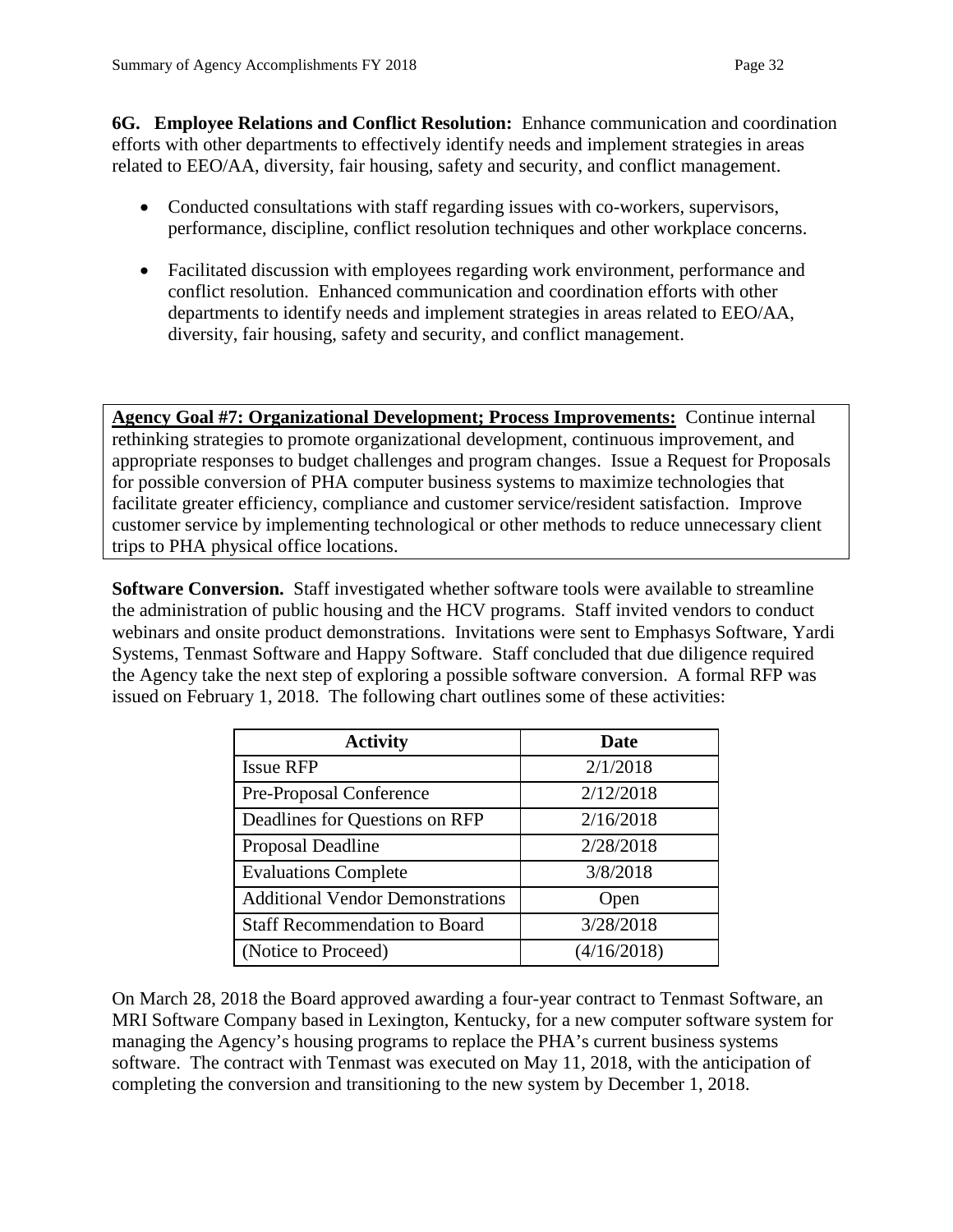Rental Administrator Lisa Feidler and Assistant Information Systems Manager Curt Kline are the project leaders. They have provided monthly updates to the Board since the May meeting. They are working closely with the Tenmast Project Manager to discuss goals and objectives, review the scope of work and project plan, assign tasks and review next steps.

**Reduced "footprint"; Streamlined annual recertifications.** As noted above under policy updates and Section 8 Occupancy & Intake Improvements, staff are reducing the number of client trips to the CAO by mailing out pre-printed packets for annual recertifications for many clients. In both public housing and HCV/ Section 8, clients on fixed income whose household composition, income and other eligibility factors are unchanged can simply sign the forms and mail them back. That saves time for both the clients and PHA staff, avoiding in-person interviews in many cases. Staff anticipates that more streamlining can be accomplished after the software conversion is completed.

**Agency Goal #8 Revenue Sources:** Make every effort to fully lease and manage the commercial space in the W. Andrew Boss Office Building according to sound business practices to generate reliable non-HUD revenue. Maximize revenue from cell site rentals. Defray costs of providing community center space to service providers by establishing rental agreements. Continue to seek other revenue sources by providing management and/or maintenance services to other housing providers.

The W. Andrew Boss Building/Central Administrative Office at 555 North Wabasha is 100% occupied. The building continues to produce needed non-federal net income the PHA can use to offset limited federal resources. The building fund is in sound financial condition. A new tenant, Clear Lakes Dental, began leasing January 1, 2018, occupying the space vacated by Dr. Duane Jeske, DDS on December 31, 2017.

**Agency Goal #9: Fair Housing:** Work cooperatively with community representatives and other units of government to ensure non-discrimination in PHA programs. Explore options to allocate project-based-vouchers and increase payment standards in opportunity areas in the City of St. Paul. Explore opportunities that could expand choice for St. Paul residents in the region.

**9A. Fair Housing and Non-discrimination:** The Public Housing waiting list is representative of the overall population of the metropolitan area, reflecting the area's changing demographics in the applicant pool. Through interactions with the applicant population Rental Office staff continued to demonstrate their respect for cultural differences and make accommodations as needed.

For FY2018, across both Public Housing and Section 8, there were 3 formal discrimination complaints filed against the PHA. The Legal department filed the PHA's timely response with the Minnesota Department of Human Rights and HUD. As of the date when this report was drafted, two of the three complaints were dismissed. We are waiting a decision on the other one.

**9B. Section 8 HCV owner recruitment and retention**. Staff continued to respond to inquiries to ensure maximum landlord compliance, participation, and satisfaction as detailed above.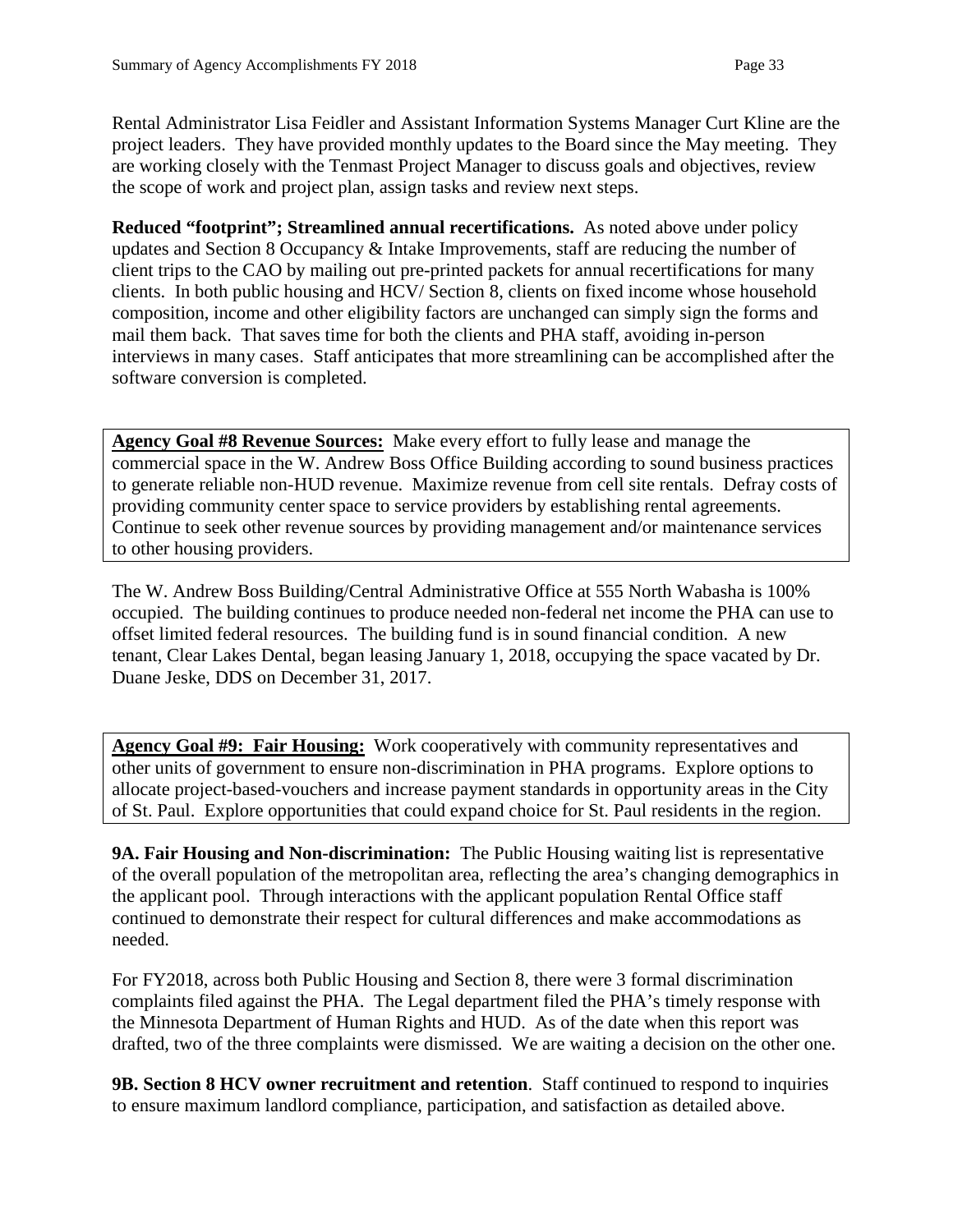**9C. HousingLink:** Continued to work with HousingLink to better serve PHA voucher holders in locating eligible units and willing owners, recruiting new owners, and enhancing other programs and services provided by HousingLink. This organization is an effective outreach tool to get information to service providers who assist clients in finding affordable housing.

**9D. Reasonable accommodation:** Staff continued to respond to requests for reasonable accommodations from residents and staff who have disabilities. Staff continued to work with Legal when dealing with residents' requests for reasonable accommodation. The PHA's Rental Administrator, Lisa Feidler, is also our 504 Coordinator for resident requests for reasonable accommodation. To ensure consistency and compliance with Reasonable Accommodation (RA) laws, our legal staff provided guidance in all RA/504 resident related requests and issues. The Human Services Coordinators worked with residents in response to all requests for reasonable accommodations assistance for persons with disabilities.

**Agency Goal #10:** Linking Residents to Community Services: Promote links to community services through existing and new partnerships with community agencies that provide services to residents through PHA Community Centers and at other sites. Develop joint programs with agencies that can meet the changing needs of PHA residents, focusing on programs and services that enrich residents' lives, promote independence and increase community involvement, with the twin goals of supporting successful tenancies in public housing and promoting upward mobility for all work-able adult residents. Continue and promote CHSP and other affordable assisted living programs.

**10A. Services to Residents at Community Centers:** Staff, especially Resident Services Director Mike Winston, Assistant Director Kim Nguyen, site Housing Managers and Human Service Coordinators worked hard to successfully manage four Community Centers in a manner that meets the needs of changing populations, maximizes the number of services that can be offered to family residents and prioritizes space for programs that work with residents.

- Staff successfully managed four community centers, which includes managing the facilities, dealing with security and upkeep issues, working with current service providers and actively seeking future service providers. The PHA provides space, utilities, receptionist services, and maintenance and repair to non-profit agencies serving public housing residents
- Resident Services staff continued to work with the Resident Initiatives department regarding community center space usage and monitoring current Service Providers under contract with the PHA, as well as being vigilant in securing future partners.
- On August 1, 2017 the PHA and Headstart entered into one-year leases for dedicated space at McDonough, Roosevelt and Mt. Airy community centers. On September 1, 2017 the PHA and the Westside Health Clinic entered into one-year lease for dedicated space at McDonough.
- For the 15th year, free tax assistance was offered at Mt. Airy and McDonough Community Centers; once weekly for 2 ½ months. This effort involved partnerships with the MN State Department of Revenue's Community Outreach and Hiway Federal Credit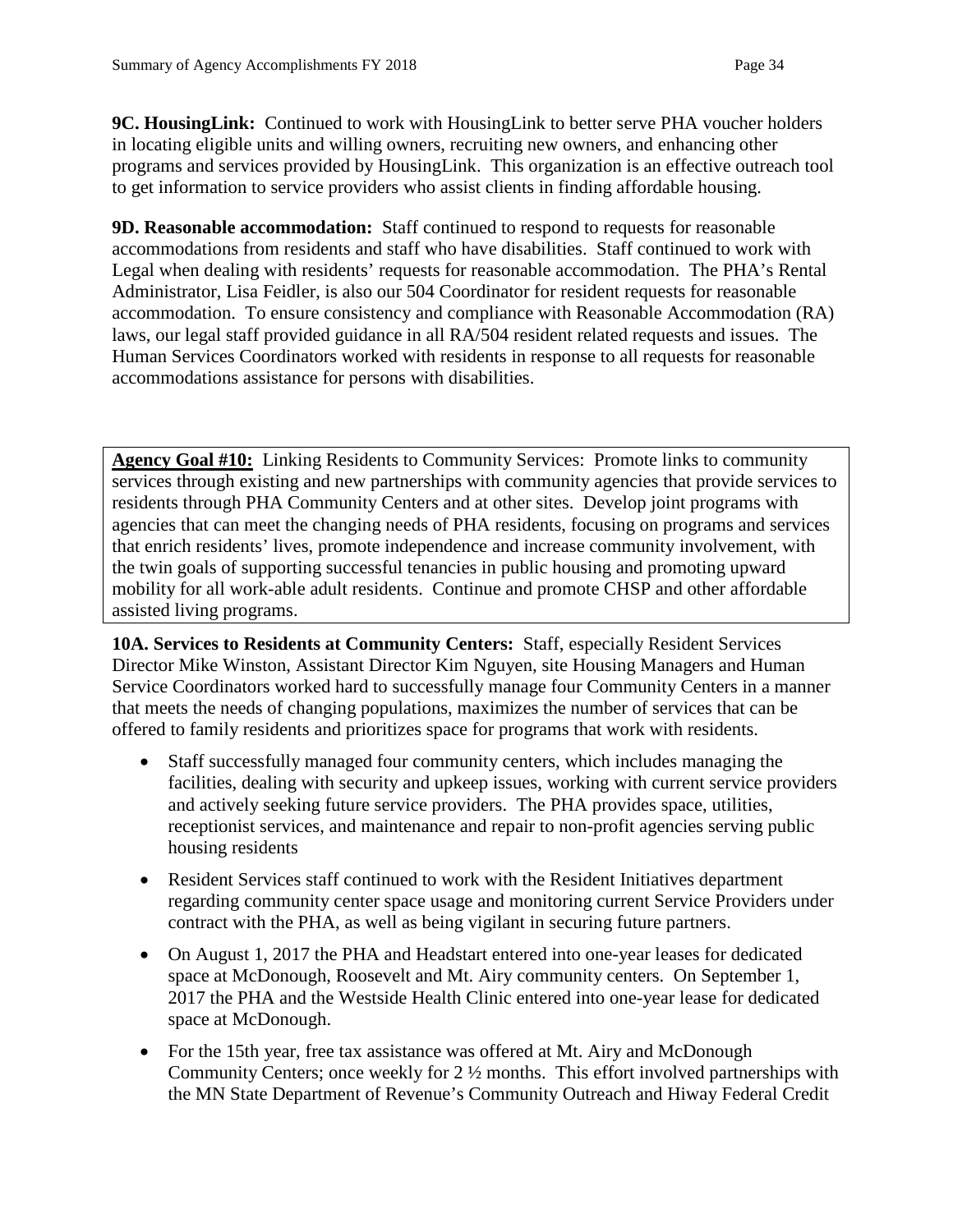Union, the Resident Council and Management staff. Staff volunteered many hours to coordinate and assist with the process and as a result of their collaborative effort, for FY2018, 406 Federal, and 667 Minnesota State returns were filed with families receiving \$1,190,841 in refunds.

- **10B. Congregate Housing Services Program (CHSP):** Goals included**:** Attain full census in all CHSP sites as supported by the grant budget. Maintain improved communication, procedures, and computer reports to link CHSP with the Hi-Rise Management work unit.
	- During the last four months of this fiscal year, CHSP averaged the goal of 113 clients out of a possible 125. This lowered goal (12 fewer participants), was due to the uncertainty of our funding late into the CHSP's funding cycle, and the closure of the CHSP program at Valley Hi-Rise. CHSP's financial performance was closely monitored to ensure maximum client capacity. CHSP Program Manager and the Assistant Resident Services Manager continued to work with the Finance Budget and Reporting Manager to maintain good interdepartmental coordination of billing and budgets.
	- CHSP and Rental Office staff continued to assess the skills and needs of CHSP applicants on the waiting list with a spreadsheet that is updated monthly. There are also regular meetings between the Program Manager, Coordinators, and the Rental Office, which has decreased the processing time on CHSP applications, increasing client satisfaction and reducing the number of clients who cancel their application. The number of referrals and intakes completed has significantly increased compared to previous years, which supports the growing awareness and need of the program.
	- CHSP Coordinators continued to attend all kitchen inspections performed with the site Maintenance Manager and building Manager.
	- The CHSP Coordinators and Program Services Assistants completed training on food safety, working with seniors, and the Minnesota Department of Health Home Health Care Bill of Rights.
	- The program provided marketing presentations with external agencies to increase opportunities and encourage more referrals for the CHSP program. Agencies that have had CHSP marketing presentations include the Metro Area Agency on Aging and Ramsey County Human Services.
	- The partnership with Presbyterian Homes, Optage Senior Dining Choices, is entering its ninth year with the PHA, initial contract starting January 2009. This partnership, along with the Wilder Foundation, continued to be very successful and valuable to residents.
	- Accessible Space, Inc. (ASI) is a nonprofit organization that has shared a partnership with the PHA since October 1, 1988. Over the past 27 years this program has housed hundreds of residents providing 24/7/365 assisted living personal care services, which has allowed those residents to enjoy a basic form of independent living, and avoid premature commitment to a care facility or nursing home. During this period of time ASI has been operating in three PHA hi-rise buildings, Montreal, Neill and Valley. Over the last eight years it became increasingly difficult for ASI to consistently maintain the level of quality care necessary to provide services on a 24/7/365 basis at Montreal and Neill. This was due in large part to systemic issues beyond ASI's control including assessed levels of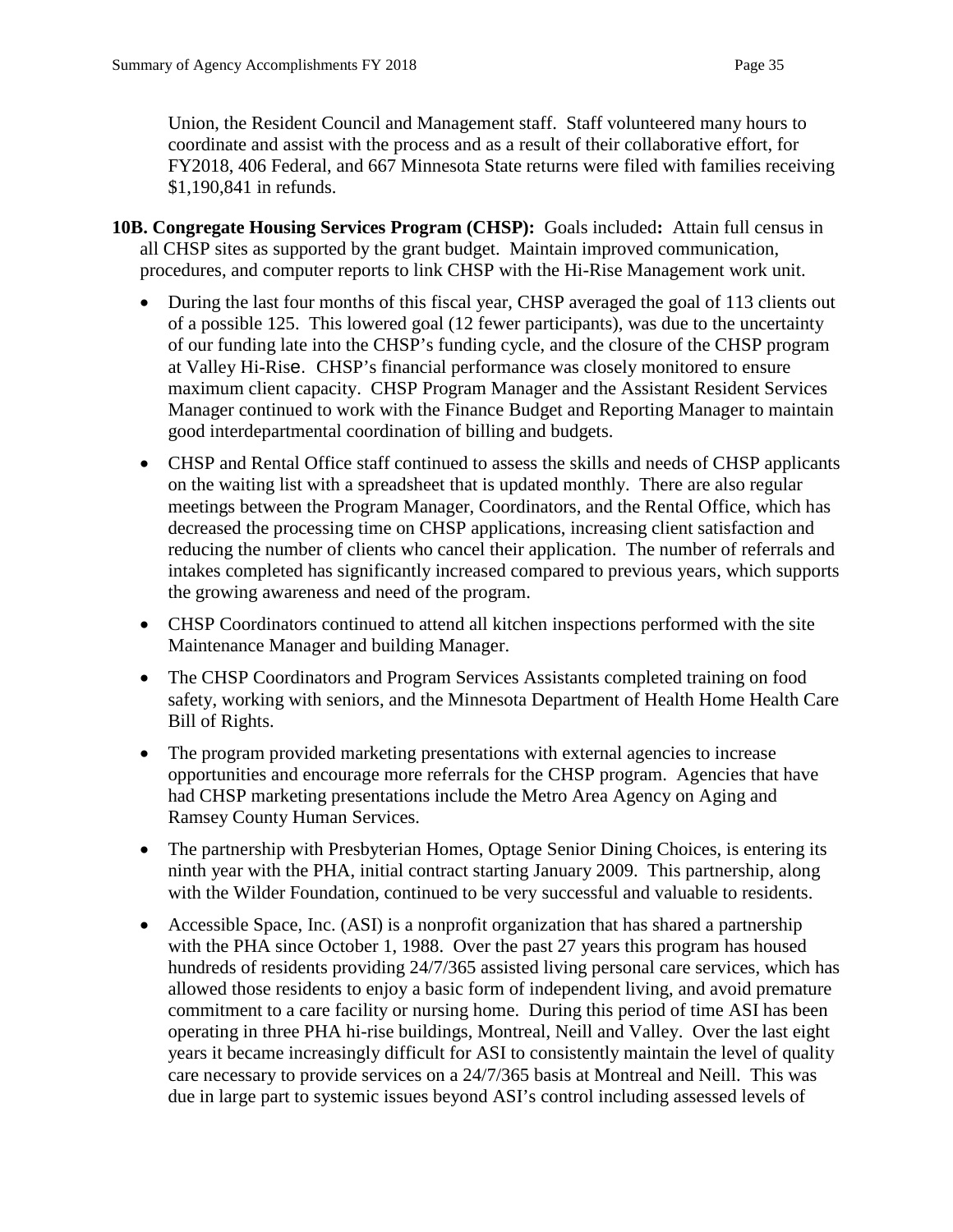care and reimbursement. The result has been a net decrease in reimbursement equaling approximately 28% at each of these two buildings which has seriously impacted ASI's delivery of the services. This has also been amplified by the increased complexity of cares involved as a number of the residents have multiple diagnoses beyond their primary one. ASI continues to operate at Valley Hi-Rise solely for FY2018.

**10C. Resident Initiatives.** Resident Initiatives Director, Alicia Huckleby, and her staff accomplished the following:

**Linking Resident to Community Services; Sustaining Existing Partnerships:** The Resident Initiatives department worked with the Resident Services, Legal, Finance and Maintenance departments **to sustain 104 current partnerships** over the fiscal year. Some highlights:

- **Metro State Nursing Program:** Continued to oversee the PHA's partnership with Metro State University's School of Nursing to provide foot care clinics and blood pressure clinics, as well as general health and wellness services in accordance with the contract, at all public housing sites and community centers.
- **Statewide Health Improvement Program (SHIP):** Continued to oversee the PHA's partnership with the St. Paul-Ramsey County Department of Public Health through SHIP to provide healthy eating, active lifestyle and tobacco reduction services at all public housing sites.
	- o **North Point Health and Wellness Center:**
		- Worked with "North Point Health and Wellness Center" to host the fourth year of the Nice Ride Neighborhood Orange Bike adult bicycle program at 9 PHA locations – Mt Airy Homes, Roosevelt Homes, Central Hi Rise, Edgerton Hi Rise, Exchange Hi Rise, Front Hi Rise, Ravoux Hi Rise, Wabasha Hi Rise, and Wilson Hi Rise, with a total of 36 adult residents. By joining group rides and community events, participants could earn their own bicycle. Eleven participants earned a voucher.
		- Worked with Nice Ride Minnesota Community Partner's Program for a sixth year to offer free one year Nice Ride membership to PHA residents.
	- o **St. Paul Women on Bikes:** Worked with "St. Paul Women on Bikes" to host Adult Learn to Bike Ride Train-the-Trainer Workshop – 5 adults participated – and lead four bicycle skill building rides as part of the Nice Ride Neighborhood Orange Bike Program.
	- o **Free Bikes 4 Kidz:** Worked with "Free Bikes 4 Kidz" to host bike giveaway events at all 4 family sites- Dunedin, McDonough, Mt Airy, Roosevelt – and match 170 youth with a bicycle and helmet. Youth ages 14 years and older received a bike lock. "Two Men and a Truck" provided moving services and 25 volunteers helped out at the events, including YouthCARE Teen Leadership groups and Resident Council Officers at Mt Airy and McDonough. In the last 6 years, 1,370 bicycles and helmets have been given to PHA youth.
	- o **RSVP/Volunteers of America:** Worked with RSVP/Volunteers of America to host "Bone Builders" exercise program at two hi rises – Hamline and Ravoux.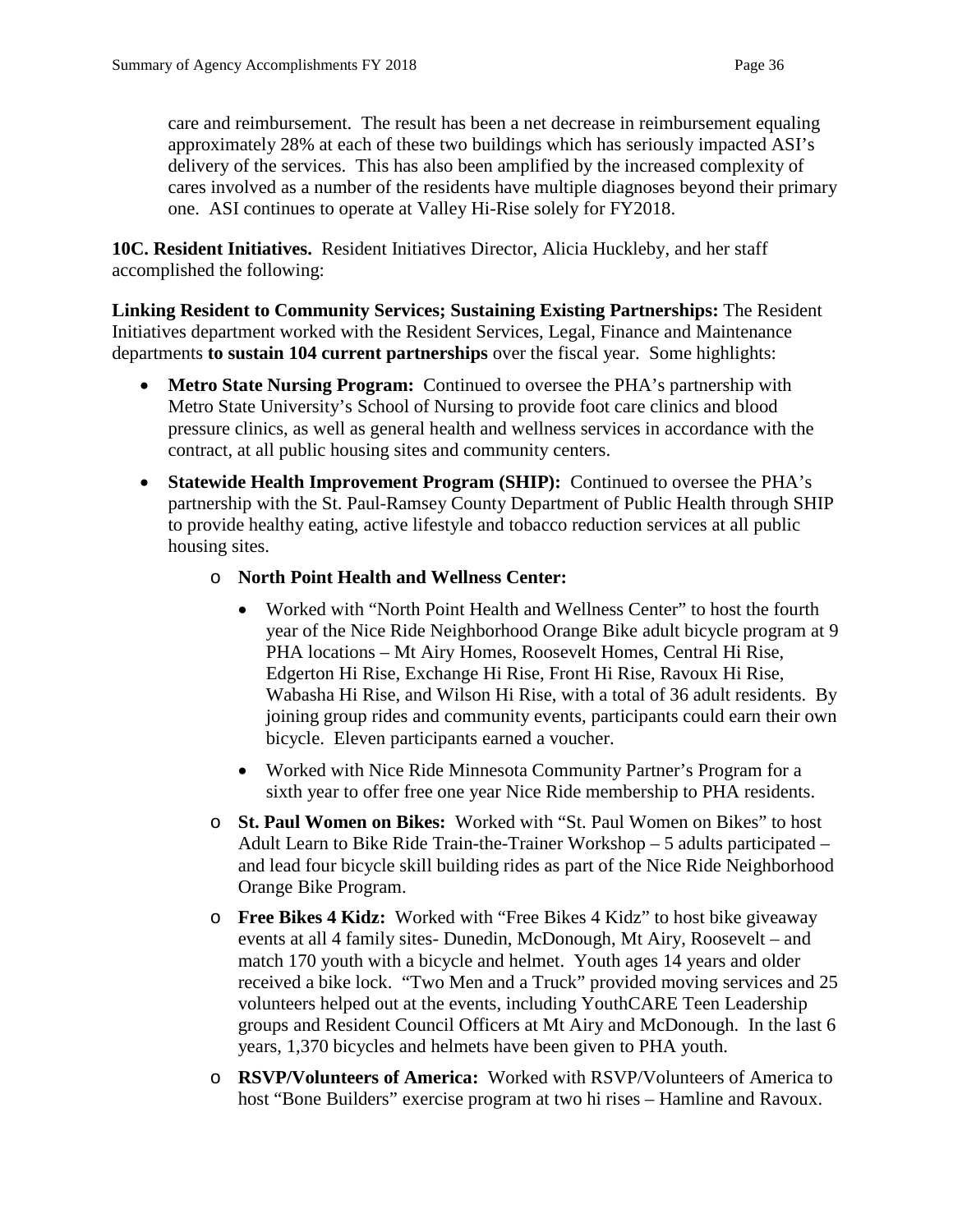Classes are led by RSVP/Volunteers of America volunteers and offered two times per week. PHA residents co-lead the classes at both locations.

- o **Allina Health:** Worked with Allina Health to bring national "Walk with a Doc" program to PHA and host 6 community walking events. Ravoux Hi Rise, Seal Hi Rise, McDonough Homes, Wilson Hi Rise, Dunedin Hi Rise, and Cleveland Hi Rise hosted community walks where 90 residents participated.
- o **Stratis Health:** Worked with Stratis Health to offer diabetes self-management programs, "Everyone with Diabetes Counts" and "Diabetes Self-Management Series", at 7 PHA locations – Exchange Hi Rise, Montreal Hi Rise, Wabasha Hi Rise, and Wilson Hi Rise. Overall, 35 residents completed the class series.
- o **Quarterly Partners Meetings:** Hosted quarterly meetings with PHA partner organizations focused on tobacco reduction and tobacco cessation support. The goal for these meetings was to strengthen and expand linkages between PHA partner organizations, and create policy, systems, and environmental changes to support tobacco reduction and tobacco cessation. Examples of partner organizations in attendance included American Lung Association, Public Health Law Center, Dispute Resolution Center, NAMI Minnesota, Wellshare International. CLUES Comunidades Latinas Unidas En Servicio, Hmong American Partnership, Karen Organization of Minnesota, Avivo, Westside Community Health Services McDonough Homes Clinic, Allina Health, Stratis Health, Twin Cities Mobile Market, Metro State Nursing, University of Minnesota School of Nursing, and Walgreens.
- o Worked with University of Minnesota Extension to provide nutrition education and cooking demonstrations at Cleveland Hi Rise, with 10 resident participants.

#### o **Dunedin SNAP-Ed Pilot Project:**

- Worked with University of Minnesota Extension SNAP Ed Pilot Project at Dunedin Hi Rise and Family to provide ongoing support for resident health action team to identify opportunities for wellness initiatives.
- **University of Minnesota Department of Family Medicine and Community Health Center:** Successfully completed the University of Minnesota Department of Family Medicine and Community Health Center for Healthy Eating and Activity across the Lifespan Phase 1 planning grant. This project titled "Promoting Community Health Where People Live through a Community-Based Participatory Research Project" is a new collaboration with University of Minnesota School of Nursing, University of Minnesota Extension, Dunedin Hi Rise and Dunedin Terrace to address health inequalities in healthy eating and physical activity.

#### o **Hi-Rise Healthier Vending Options:**

• Continued partnership with the Public Health Law Center and Presidents Council to incorporate healthy beverage guidelines with a goal of 50% healthier beverages availability in Hi Rise Vending contracts.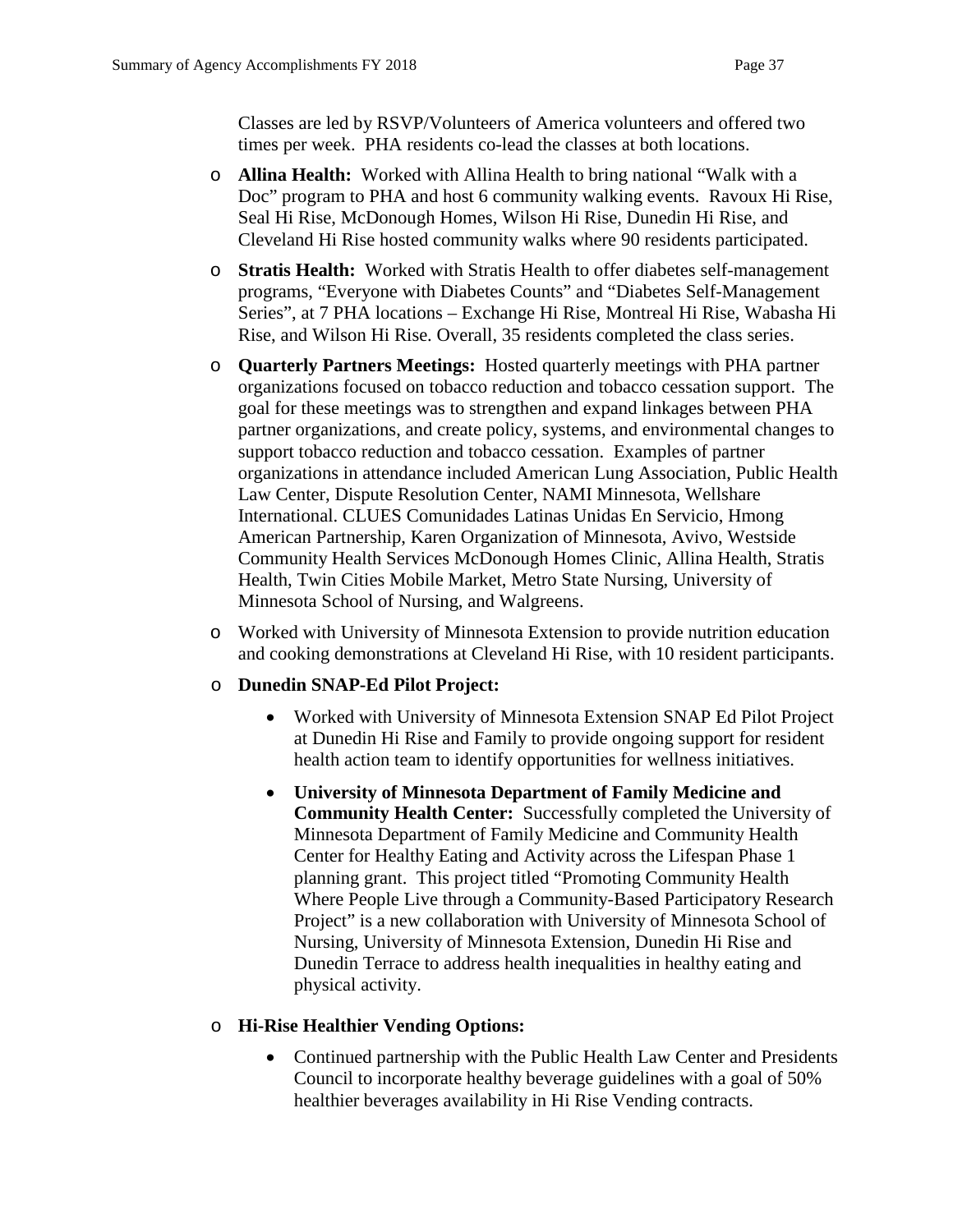- Hosted a Vendor Fair focused on healthier foods and beverages. Twenty-five residents attended, including representatives from 11 Hi Rises, 2 Family Sites and 4 Vendor Companies.
- o Presented "Rethink Your Drink" at Dunedin Homes, Roosevelt Homes, McDonough Homes and Mt. Airy Homes to highlight amount of unnecessary sugar added to various drinks and promote healthier alternative beverages.

# o **HUD's Smoke Free Final Rule:**

- **National Alliance on Mental Illness:** Worked with NAMI Minnesota to host workshops on mental wellness and smoking cessation at all PHA sites. 107 residents attended the workshops.
- **American Lung Association:** Worked with American Lung Association to identify opportunities for resident communication and preparation for HUD's Smoke Free Housing Policy that is effective July 30, 2018.
- **American Lung Association:** Worked with American Lung Association to identify community partners to provide culturally appropriate resources for tobacco cessation and community engagement at Citywide Council meetings, Presidents Council meetings, and PHA events to HUD's Smoke Free Housing Policy. Community partners included Wellshare International, CLUES Comunidades Latinas Unidas En Servicio, Hmong American Partnership, and Karen Organization.
- **Tobacco Partners Meetings:** Hosted four PHA Tobacco Partners meetings to discuss tobacco cessation resources available for PHA residents. PHA staff, Walgreens, American Lung Association, Public Health Law Center, National Alliance on Mental Illness Minnesota, and Resource Inc. participated in the discussion.
- o **Concordia University:** Partnered with Concordia University Physical Therapy Doctoral students to offer balance screenings and follow up screenings at Hamline Hi Rise, Cleveland Hi Rise, Iowa Hi Rise, Ravoux Hi Rise and Dunedin Hi Rise.
- o **Crosswalk Safety** 
	- **Saint Paul Police Department:** Worked with Saint Paul Police Department, including ACOP, and Hi Rise Resident Councils to host Stop for Me Crosswalk Safety Events at dangerous intersections nearby Ravoux Hi Rise (Marion Street), McDonough Community Center (Timberlake Road), Roosevelt Community Center (Ames Avenue), Edgerton Hi Rise (Payne Avenue), and Iowa Hi Rise (White Bear Avenue). 64 residents participated in the crosswalk events.
	- **Saint Paul Public Works:** Worked with Saint Paul Public Works Department, Saint Paul Police Department, and Ravoux Hi Rise Resident Council to apply for 2017 AARP Community Challenge Grant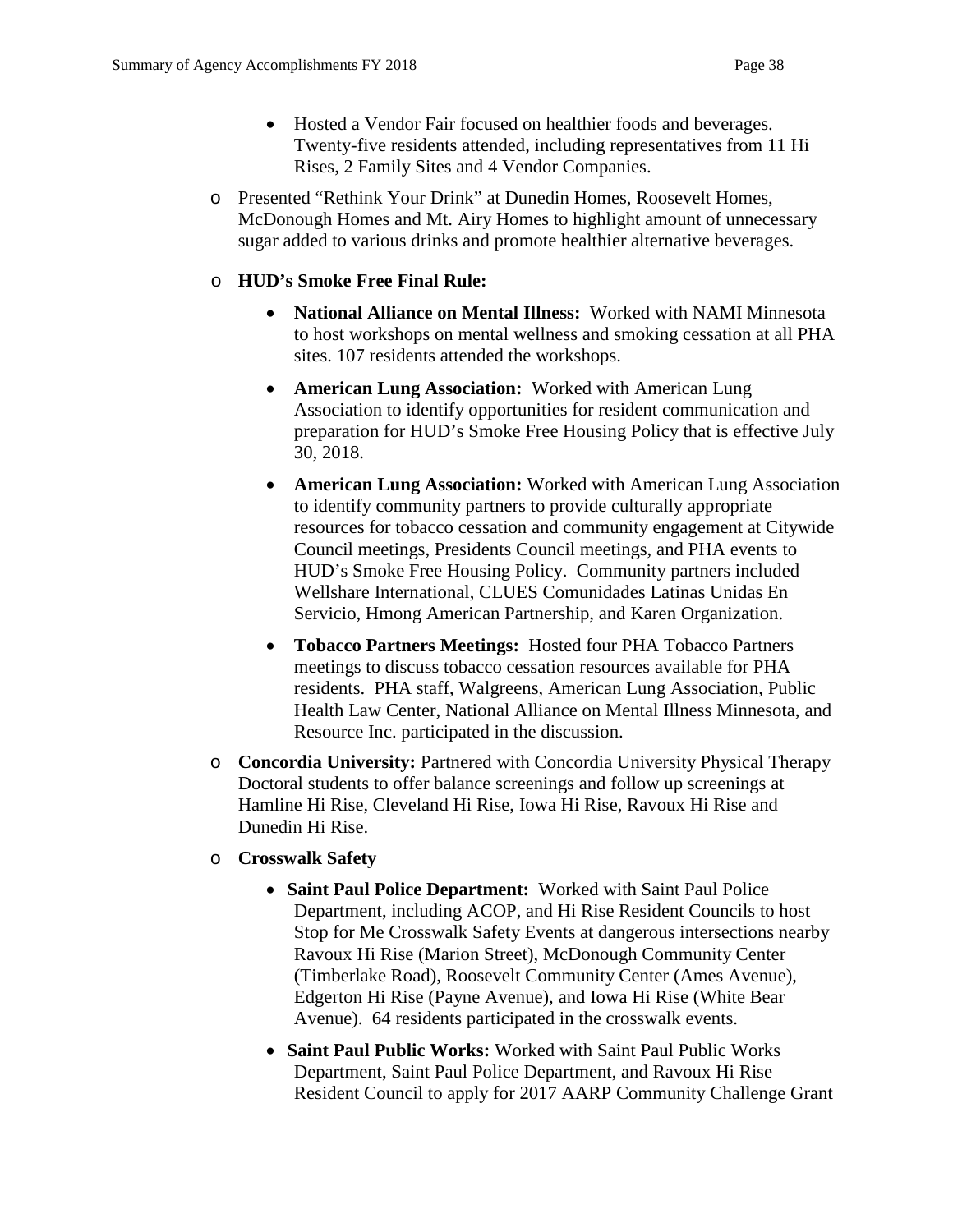funds to install crosswalk improvements at two crossings along Marion Street at Ravoux Street and Fuller Street.

- **University of Minnesota Extension: Ramsey County Master Gardener Program:** Partnered with University of Minnesota Extension: Ramsey County Master Gardener Program and St. Paul-Ramsey County SHIP Program to recruit resident garden mentors and provide support to residents at 12 hi-rises and three family sites.
	- o Hosted a Harvest Celebration in September to recognize the season's achievements.
	- o With UMN Extension, created and piloted a five session Garden Mentor Training mini certification program for four residents to become equipped to lead and support gardening initiatives in their residential community.
	- o Worked with Dispute Resolution Center in guiding Garden Mentors to engage in productive dialogues in their communities.
- **Allina Health Neighborhood Health Connections Grant:** The Presidents Council used \$4,970 in Allina Health Grant funds to encourage resident involvement in promoting and maintaining healthy lifestyles. Residents of all ages and ethnicities have had more involvement in exercise classes, biking activities, and health education.
- **Twin Cities Mobile Market (TCMM):** Continued to work with Amherst H. Wilder Foundation to participate in the TCMM, a mobile grocery store bus. The PHA worked with Wilder staff to add two additional PHA sites, Front and Seal Hi-Rises, to TCMM's route. This brought the total number of PHA sites participating in the TCMM to eight.

# **Linking Resident to Community Services; Creating New Partnerships:**

- **The PHA added ten new partners in this area during the fiscal year:**
	- o American Lung Association
	- o St. Paul Urban Tennis Program
	- o Public Health Law Center
	- o Wellshare International
	- o Karen Organization of Minnesota
	- o Hmong American Partnership
	- o CLUES Comunidades Latinas Unidas En Servicio
	- o Saint Paul Natural Resources
	- o El Rio Vista Recreation Center
	- o University of Minnesota: School of Nursing
- The PHA's Legal team (Louise Seeba, Sean Whatley, and John Stechmann), the Finance Director and Contracting Officer reviewed all these contracts for services.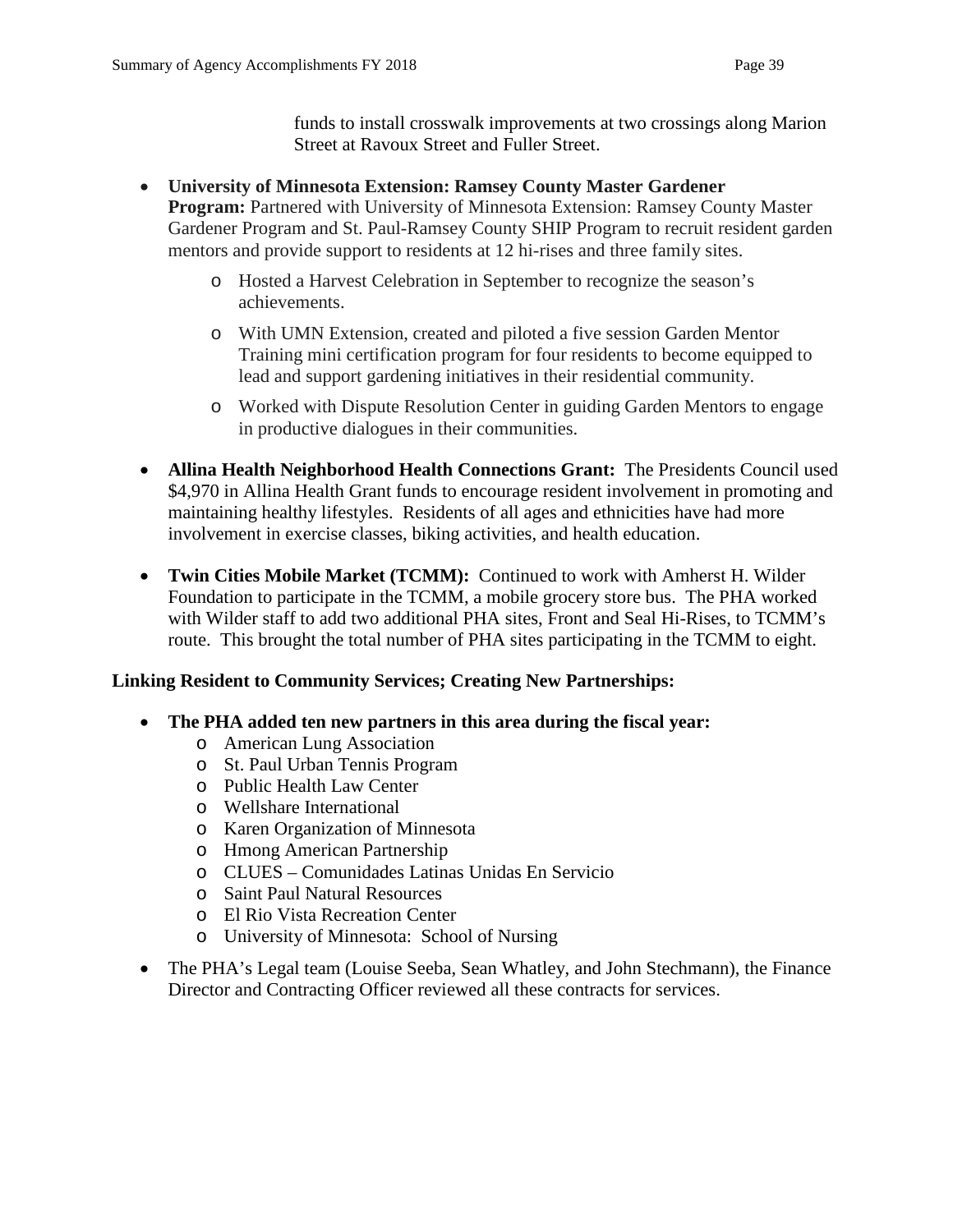# **Funding Opportunities for Supportive Service Implementation:**

- Applied and received two NAHRO Awards of Merit. The first was for our partnership with Wilder's Twin Cities Mobile Market, and the second was for our partnership with Allina Health and the Walk with a Doctor Program.
- Applied for and received the following grants to support SHIP work and overall resident health and wellness activities: Statewide Health Improvement Partnership Grant: \$70,000; Allina Health Neighborhood Health Connections Grant: \$4,970; University of Minnesota's Department of Family Medicine and Community Health (Phase II): \$14,255; and a Saint Paul-Ramsey County Public Entity Innovation Grant: \$96,530, for a total of \$203,336 in grant funds received. The City Wide Resident Council applied for and received a Saint Paul-Ramsey County SHIP Mini-Grant of \$1,500.

# **City Wide Resident Councils:**

- **City Wide Elections:** Observed council elections for City Wide Resident Council and worked through budgeting process by setting priorities.
- **City Wide Bookkeeping:** Assisted City Wide Resident Council in preparing financial books for annual audit; researched and helped City Wide Resident Council to contract with a new accountant who completed tax forms. Assisted officers in reorganizing the City Wide Resident Council office, and to purchase a computer and Quick Books to streamline daily operations.
- **City Wide Officers Training:** Worked with City Wide officers on an individual basis to increase their knowledge of tasks related to Chair, Treasurer and Secretary roles.
- In FY2018, Mt. Airy Homes was the official site for PHA's National Night Out (NNO) event. The event was a huge success thanks to the Mt. Airy Resident Council, Keystone, YouthCare, PHA staff volunteers, ACOP, St. Paul Police Department, Mt. Airy Community Center service providers, and volunteers.
- The community gardens at Dunedin, Mt. Airy and McDonough continued to be a success and source of pride for residents. The Dunedin, Mt. Airy, McDonough, and Roosevelt family Resident Council's yard care tool lending programs are still operational and have proved to be a great resource for many families. In addition, all family sites and hi-rises participated in the raised garden beds program which allows all residents regardless of ability to participate in gardening activities.
- City Wide Resident Council led scheduling the Mt. Airy and McDonough Computer Labs for partner classes and workshops on ESL and digital literacy for PHA residents.
- Revised partnership with Neighborhood House to provide Core 3 IT curriculum for youth living at Dunedin, to teach and enhance information technology skills to promote careers in the IT field. Co-planned curriculum and set goals for the implementation of program; wrote and finalized contract to provide services at Neighborhood House.

# **Presidents Council:**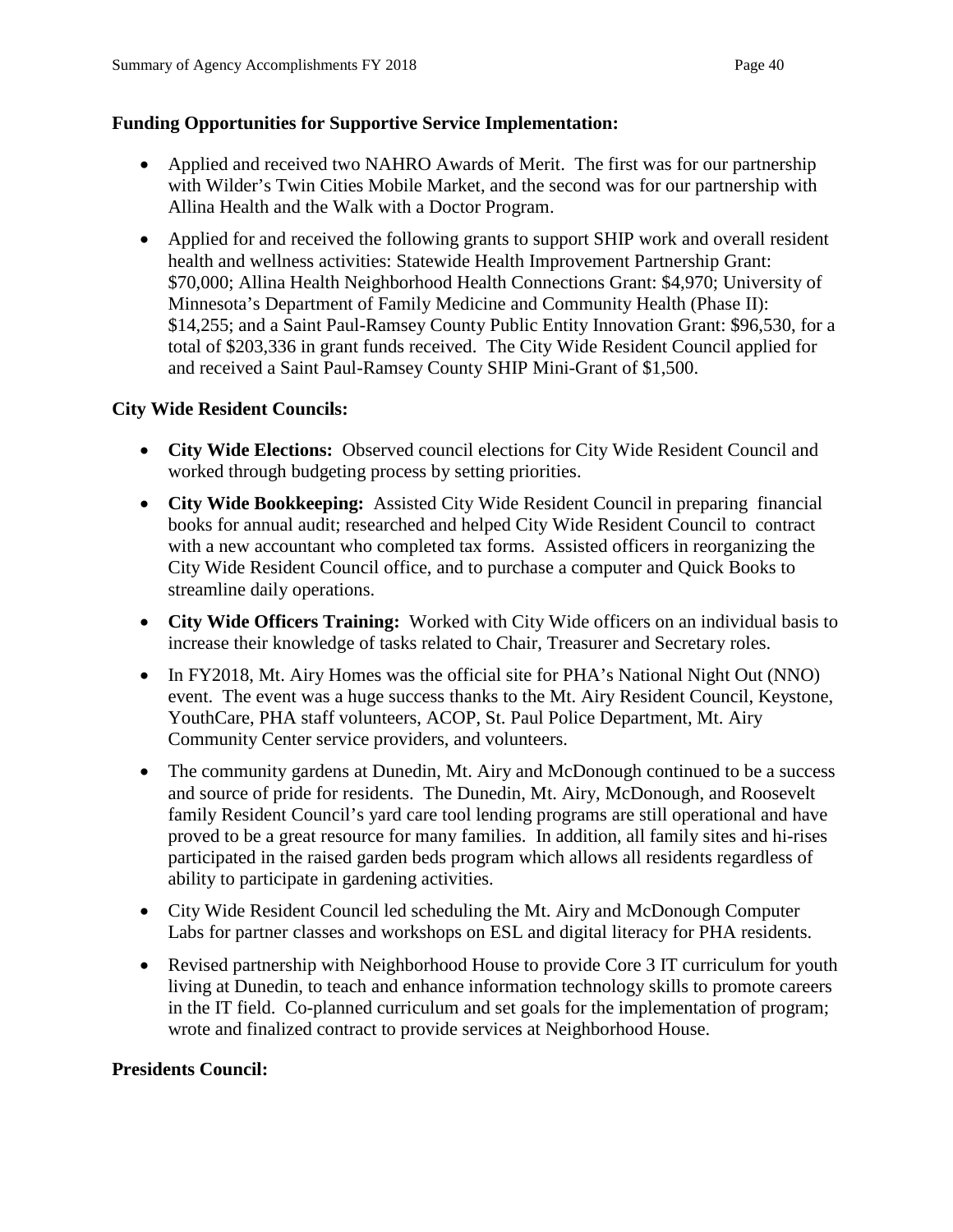- Staff attended nine Presidents Council meetings, nine Presidents Council Executive Board meetings, seven Community Building meetings, four *Community Insider* meetings, four Resident-Participation budget-planning meetings, twelve Computer Team meetings.
- Staff attended twenty-six Hi-Rise Resident Council Executive Board meetings to consult with council officers as they planned their council meeting. Staff attended fifty-three Hi-Rise Resident Council meetings.
- Staff held additional meetings with council executive boards at three hi-rises regarding resident issues such as officers' duties, Bengo, food donations and stipend protocol.
- **Hi-Rise Council Leadership Training:** Staff conducted seven training sessions for all Hi-Rise Resident Council officers as they began their elected term. In addition, worked closely with Executive Boards and the Dispute Resolution Center on communication skills for council officers.
- **QuickBooks/Audit Training:** Arranged four trainings for the QuickBooks Peers to clarify protocol and consistency in the Peers conducing "mini-audits" of the hi-rise councils finances.
- **Hi-Rise Election Judges:** Trained resident volunteers on being Election Judges to conduct the annual elections at the Hi-Rise Councils. Monitored the annual council elections for the sixteen Hi-Rise councils
- **MOU Renewals:** Monitored the signing of the Memorandum of Understanding for all sixteen Hi-Rise Councils. This memorandum clarifies the responsibilities of the PHA and the responsibilities of the Hi-Rise Council as residents participate in improving the quality of life in their community.

**Resident Opportunities for Self-Sufficiency Grant (ROSS):** The \$724,500 in ROSS Grant funding for Digital Literacy Coordinators over the period of three years helped to keep the family sites' computer labs active and meeting the grant objectives of linking residents to employment and training resources, including the following activities:

- Planned and facilitated 10 ROSS Grant Implementation Team meetings. Provided supervision for all ROSS Grant Coordinator activities: Coordinators held three job or career services fairs at Mt. Airy, Dunedin and McDonough, ranging from 20-60 residents in attendance; Vendors included: The U. S. Postal Service, Avivo (Resource Inc.), City of St. Paul, State of Minnesota, Right Track, Century College, Fed Ex Kinkos, Anderson Renewal, Indrotec, Hubbs Center and others.
- The Digital Literacy Coordinator scheduled and held five computer education classes at PHA Hi-Rises.
- From 2017-2018, 171 residents found jobs, surpassing the second year of the grant and ROSS Coordinators followed-up with 1,000 residents, and over 30 enrolled in training activities; fifteen completed them.
- An average of 100 people used the McDonough Computer Lab on a quarterly basis, while Mt. Airy averaged 30.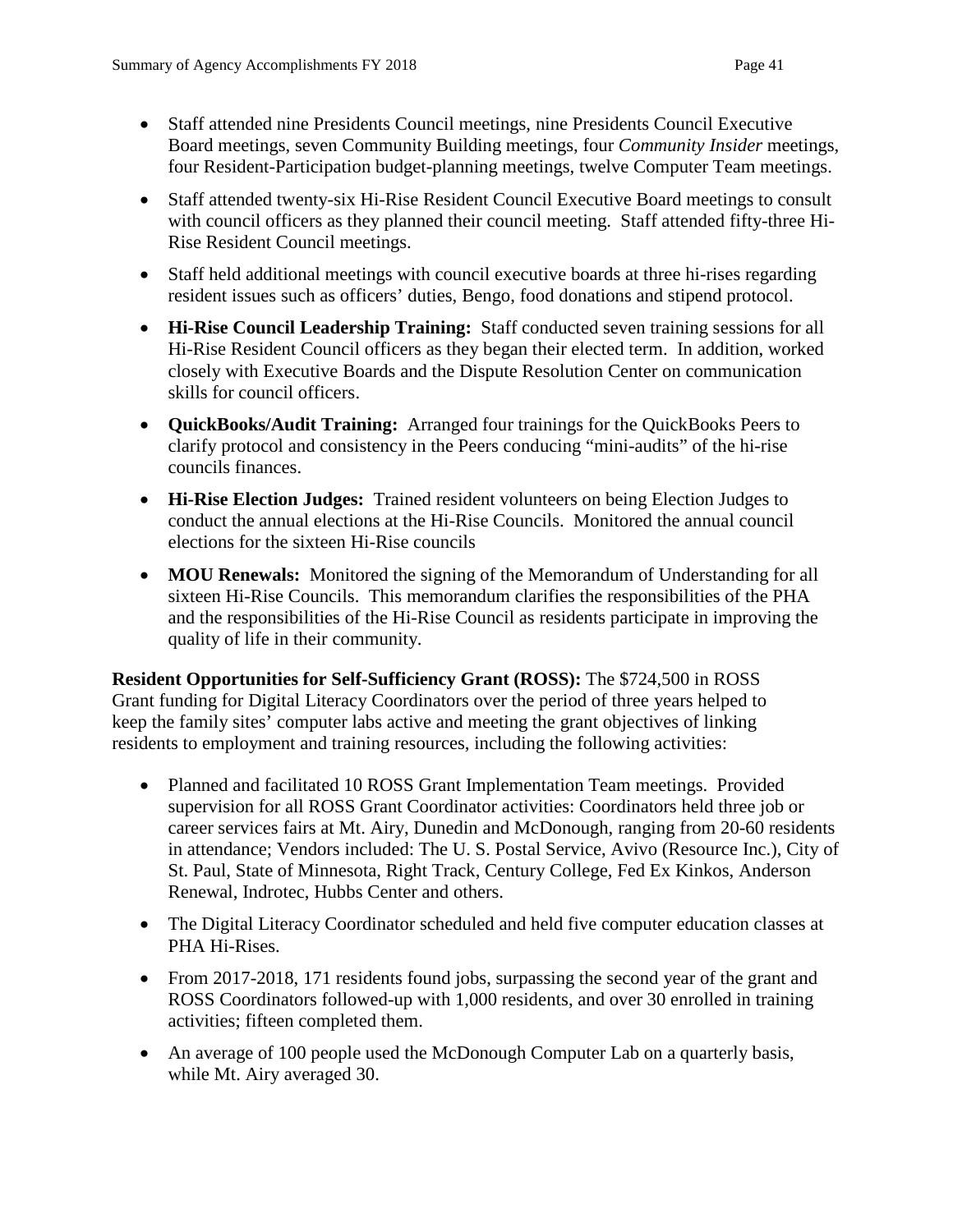- MORE Empowerment held ESL classes at the McDonough Computer Lab with a quarterly usage of 200 residents.
- Youth Care held classes for Young Women's Mentoring Program throughout 2017 and the YouthLead Program held classes for tutoring and peer mentoring in the McDonough Computer Lab. Attendance ran between 4-8 youth.
- Completed the final ROSS report and successfully closed out the three-year ROSS grant. Staff and ROSS Coordinators met with AVIVO staff create and implemented a transition for activities following the end of the ROSS grant.
- Staff is overseeing the Mt. Airy and McDonough Community Center Computer Labs; scheduling lab time for partners to support digital literacy in the computer labs

# **Section 3 Computer Labs and Youth Literacy Training:**

- Continued youth education and training, and youth literacy in the family site community centers. Worked collaboratively with the City Wide Resident Council and other community partners to link youth and their parents to services and/or trainings that positively impact student academic success, promote the joy of learning, provide youth leadership opportunities and expose them to employment and educational opportunities that lend themselves to future self-sufficiency.
- **Summer Reading:** Organized and coordinated summer reading programs at Mt. Airy family site. Coached two youth on reading and analyzing books for improved comprehension.
- **St. Paul Urban Tennis Program:** Offered 90 minute tennis lessons followed by group reading to 12 children ages 6-14 at Roosevelt Homes Community Center. The program ran for 6 weeks during summer and the children learned the basics of the game, the value of team play, and the value of shared rest by sharing books and reading to each other.
- **Movie Fridays:** Screened fun and educational films for children ages 5-14 at Roosevelt Homes Community Center during July and August. Had an average attendance of 15 every week.
- **DRC and Peace Builders Junction:** Entered into a programming partnership with Dispute Resolution Center to provide daily youth activities that inspire collaboration, conflict resolution, productive conversation, relationship building, skill development and leadership. Activities included art projects, Movie Fridays with discussion, book group discussions, conflict role plays and family events. A total of 74 Youth participated at least 5 times in FY18.

**Section 3 Resident Education and Training:** Identify resources and services to provide Section 3 related education and training to public housing residents in the following five areas:

- Hired a contracted Resident Education and Training Coordinator to spend half of their time (10 hours/week) focused on Section 3 programs.
- **Avivo:**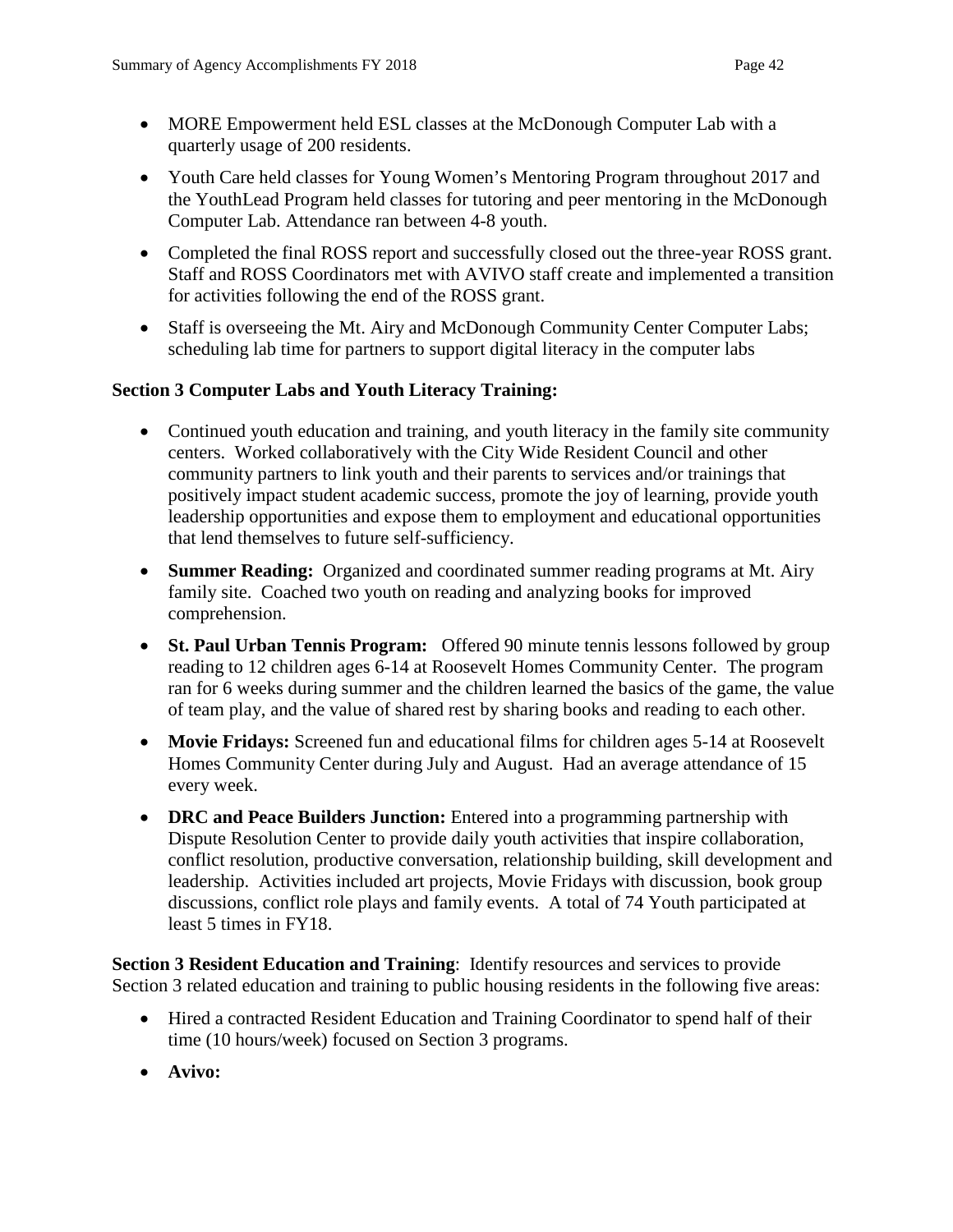- o Contracted with Avivo (formerly Resource, Inc.) to provide residents 18 and older with two levels of learning; those looking for immediate job placement and those who are interested in career education and training programs. The contract is on-going for up to 3 years and Avivo is currently on site at Mt. Airy Community Center every Thursday offering Work Readiness training such as resume building, job seeking skills and financial literacy. Counselors also visit other sites by appointment.
- o **Dress for Success:** Continued our partnership with Dress for Success to assist Resource, Inc. graduates who needed support for workplace-ready clothing. Three (3) students received workplace-ready clothing from Ready for Success.
- **African Economic Development Solutions:** Continued the partnership with African Economic Development Solutions to provide Small Business Workshops at Dunedin, Roosevelt, Mt. Airy and McDonough Community Centers in January 2018. Thirteen residents from across the system took part in these workshops and five continued on and completed an intensive twelve week course on "How to Start a Small Business" held at McDonough Homes Community Center.
- **Twin Cities Rise**: Partnered with Twin Cities Rise and provided internships to three (3) women, all of whom worked in the Resident Initiatives department assisting with administrative duties as well as community outreach support.
- **Minnesota Office of Higher Education:** Partnered with the Minnesota Office of Higher Education to present four workshops, one at each of the family site computer labs, on "How to Choose a College."
- **Resident Business/License/Certificate/Exam Scholarships:** Offered scholarship funds of up to \$200 per resident for new business licenses, business license renewals, certificate and/or exam fees that allowed them to move forward with employment or higher education: Five (5) scholarships were awarded to applicants in the following areas: Cosmetology, Pharmacy, EMT, CDA certification, and Nursing.
- **Resident Education/Employment Scholarships:** Provided scholarships to two resident council leaders to attend the 2017/2018 Wilder Leadership Training Program. Both residents successfully completed the training program.
- **Step-UP Apprenticeship Program:** Successfully placed a public housing resident with Minnesota Construction for the Mt. Airy siding project. Once that phase was completed, the same resident was hired by Frerich's Construction for the Ravoux plumbing project. The resident was hired by Frerich's as a longer-term employee and placed in the Carpenters Union.
- **ISS Janitorial Services**: Worked with Maintenance to identify employment opportunities for PHA residents in the Janitorial field. Two residents applied for the position. One PHA hi-rise resident, a graduate of the employment readiness partnership between the PHA and Resource, Inc., was hired to work with ISS Facility Services.
- **Ramsey County Section 3 Hiring Connections:** Continued in the Ramsey County Section 3 Hiring Connections Subscription work group.
- **Job and Resource Fair:** partnered with Renewal by Anderson, The Science Museum of Minnesota and the Hmong Chamber of Commerce to present a comprehensive Job and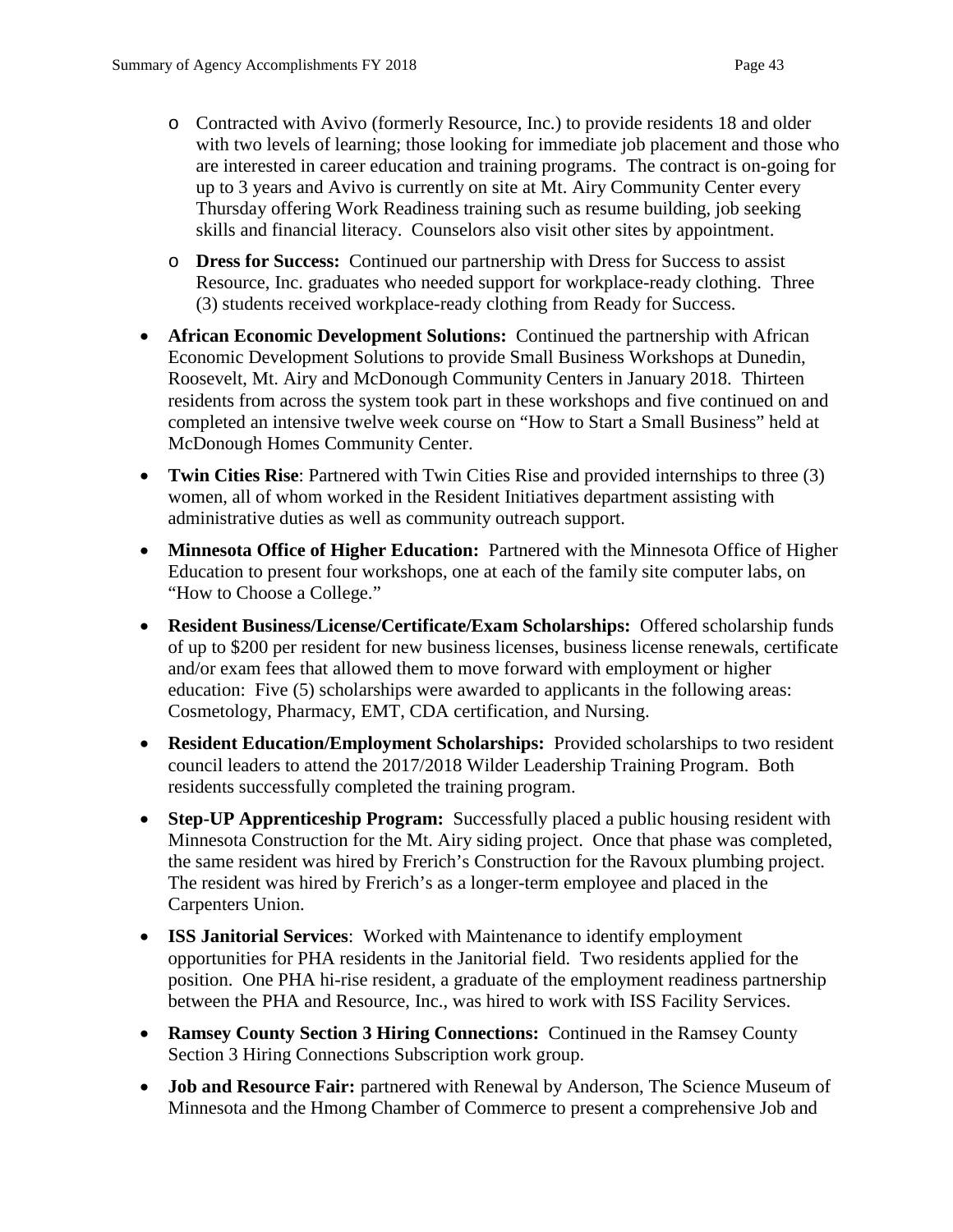Resource Fair to all PHA residents and the public. Hosted a panel discussion at Mt. Airy Community Center, offering tips on how to navigate on-line applications and business social media preceded the fair with 6 employers and 22 participants. 25 Employers and Community Organizations tabled at the fair and over 100 job seekers attended.

- **Opening a Window to Opportunity:** Continued to distribute a monthly newsletter to inform over 275 public housing residents, PHA partners, and staff about PHA-sponsored education and training programs taking place at our sites.
- **Partners Recognition Event:** Hosted a successful partner's recognition event at the Envision Center for Board members and staff to recognize the approximately 104 individuals and organizations that provide services and support to public housing residents.

**Agency Goal #11: Economic Opportunities for Section 3 Residents and Businesses:** To achieve Section 3 goals, the PHA will, to the greatest extent feasible, hire qualified residents and participants in PHA housing programs and other low income residents of the metropolitan area and promote training opportunities. Contract with Section 3 businesses and require other businesses seeking PHA contracts to comply with Section 3 requirements. Explore regional partnerships which may require the PHA to play a lead coordinator role.

Maintenance Contracts:

- During FY2018, Maintenance staff issued 136 separate purchase orders and contracts to Section 3 businesses, helping the Agency to meet the HUD standard for Section 3 "safe harbor" goals (10% Section 3 contractor participation in Construction contracts and 3% Section 3 contractor participation in Non-Construction contracts) in 4 of the 4 categories. Operating Budget Construction, Operating Budget Non-Construction, Capital Fund Construction and Capital Fund Non-Construction participation goals were met at 20.8%, 10.0%, 19.7% and 22.5% respectively.
- Section 3 contract provisions were included in all applicable formal and informal bid documents, and Maintenance staff, emphasized the HUD requirements for Section 3 participation at all pre-bid meetings for applicable contracts. Where bidders on applicable contracts and purchase orders could not meet the PHA's requirement for Section 3 participation, the contractors agreed to contribute 2.5% of the contract amount to the Section 3 training fund.
- During FY2018, Section 3 data relating to each contract and purchase order was entered into a database and is used to quantify the information needed for HUD Section 3 reports.
- During FY2018 staff awarded \$1,485,557 to Section 3 businesses.
- Staff continued to meet with the collaborative group of Ramsey County, City of St. Paul, Washington County, Anoka County, Hennepin County, City of Minneapolis, Dakota County and Minneapolis Public Housing Agency. The purpose of the group is to maintain a Twin City area-wide on-line Section 3 database. This database will contain self-certified Section 3 residents that would list their area of work interest. In turn, contractors can access the site to look at the list of Section 3 residents for job interviews.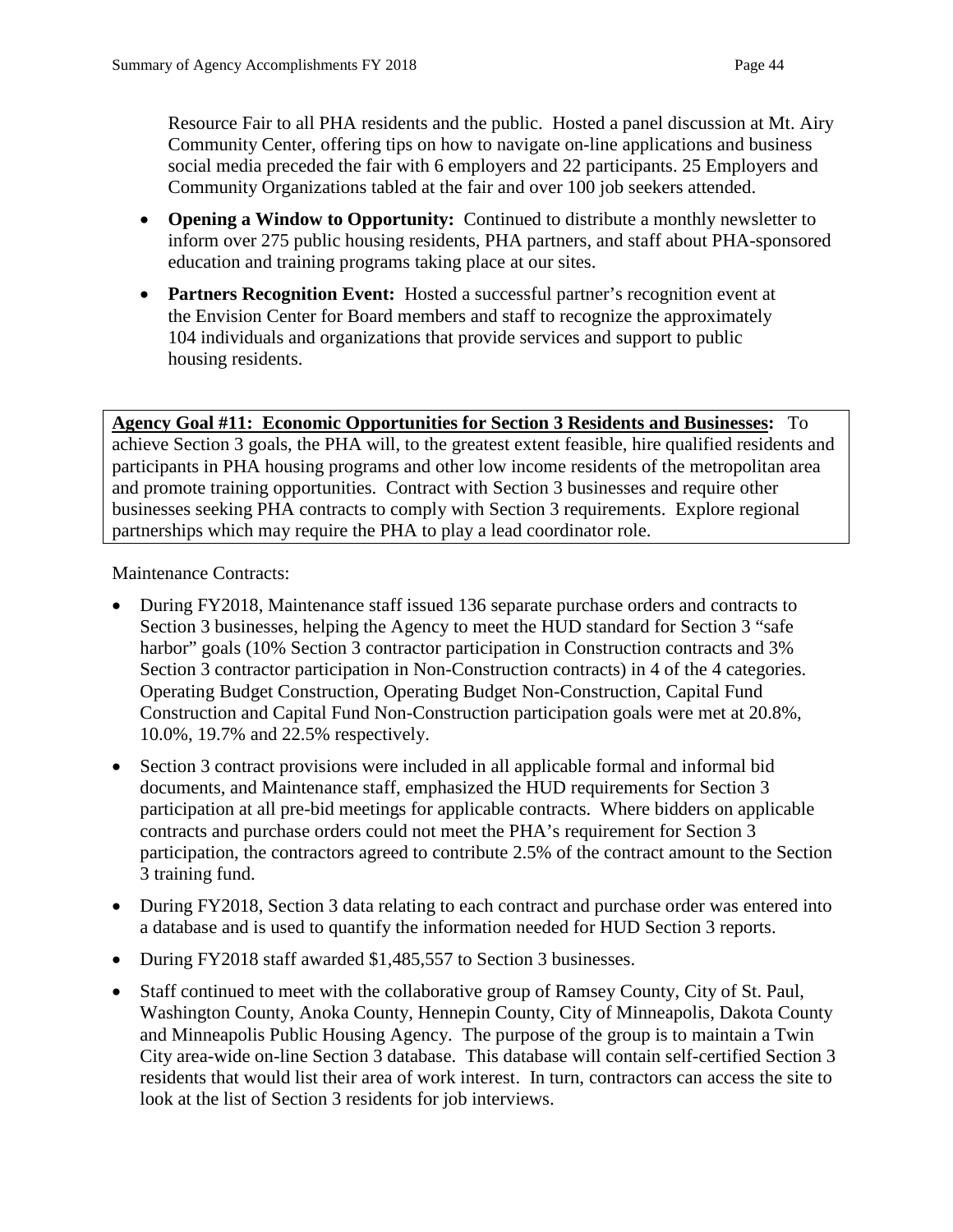**Goal #12 National and State Leadership Responsibilities: Continue** active leadership in national and state housing organizations especially to advocate for full funding and program reform, with special attention to the Rental Assistance Demonstration (RAD). Continue to provide assistance to other housing authorities and organizations seeking organizational development, business systems, or program support. Continue to lead by example, modeling a strong commitment to Equal Employment Opportunity, Fair Housing and Section 3 implementation, including linking residents to economic opportunities.

### **12A. National leadership:**

- **Public Housing Authorities Director's Association (PHADA):** The Executive Director and other staff maintained contact with PHADA staff on a variety of issues related to HUD budgets, proposed authorization legislation, HUD regulations, and responded to PHADA surveys and inquiries as requested. Since Jon Gutzmann's twoyear term as President of PHADA ended in May 2007, he has continued to be active as Past President and a member of the Board of Trustees and Legislative Committee. Al Hester attended PHADA's 2017 Annual Convention & Exhibition conference in Chicago in May 2017. Al Hester and Alicia Huckleby attended PHADA's Legislative Forum in Washington in September 2017. Jon Gutzmann, Alicia Huckleby, Mai Moua along with PHA Commissioners Reding, Chang and Rutz attended the PHADA Commissioners' conference in San Diego in January 2018.
- The Executive Director continued to expand the number of PHA staff participating in the governance and advocacy of the national organizations. For example, Al Hester continued his service on the PHADA Housing Committee. Al Hester and Alicia Huckleby met with staff for Senators Klobuchar and Franken and Congresswoman McCollum when they participated in the PHADA legislative conference in Washington DC in September 2017.
- **CLPHA:** General Counsel Louise Seeba, Section 8 Programs Manager Dominic Mitchell and Assistant Resident Services Director Kim Nguyen attended the CLPHA fall meeting in Washington, DC in October 2017.
- **NAHRO:** Section 8 Programs Manager Mitchell is active in national NAHRO, serving on the national Professional Development committee. He also serves on the Board of MN NAHRO. Assistant Section 8 Programs Managers Cynthia Yuen and Corina Serrano serve on MN NAHRO's Professional Development committee. Staff responded to NAHRO surveys and inquiries as requested to lend St. Paul's name and experience to the national debate, especially regarding HCV budgeting and utilization.

The Executive Director was appointed the national NAHRO International Committee. He and Section 8 Programs Manager Dominic Mitchell attended the NAHRO summer conference in Indianapolis in July 2017. Jon Gutzmann and Dominic Mitchell attended the NAHRO fall conference in Pittsburgh in October 2017.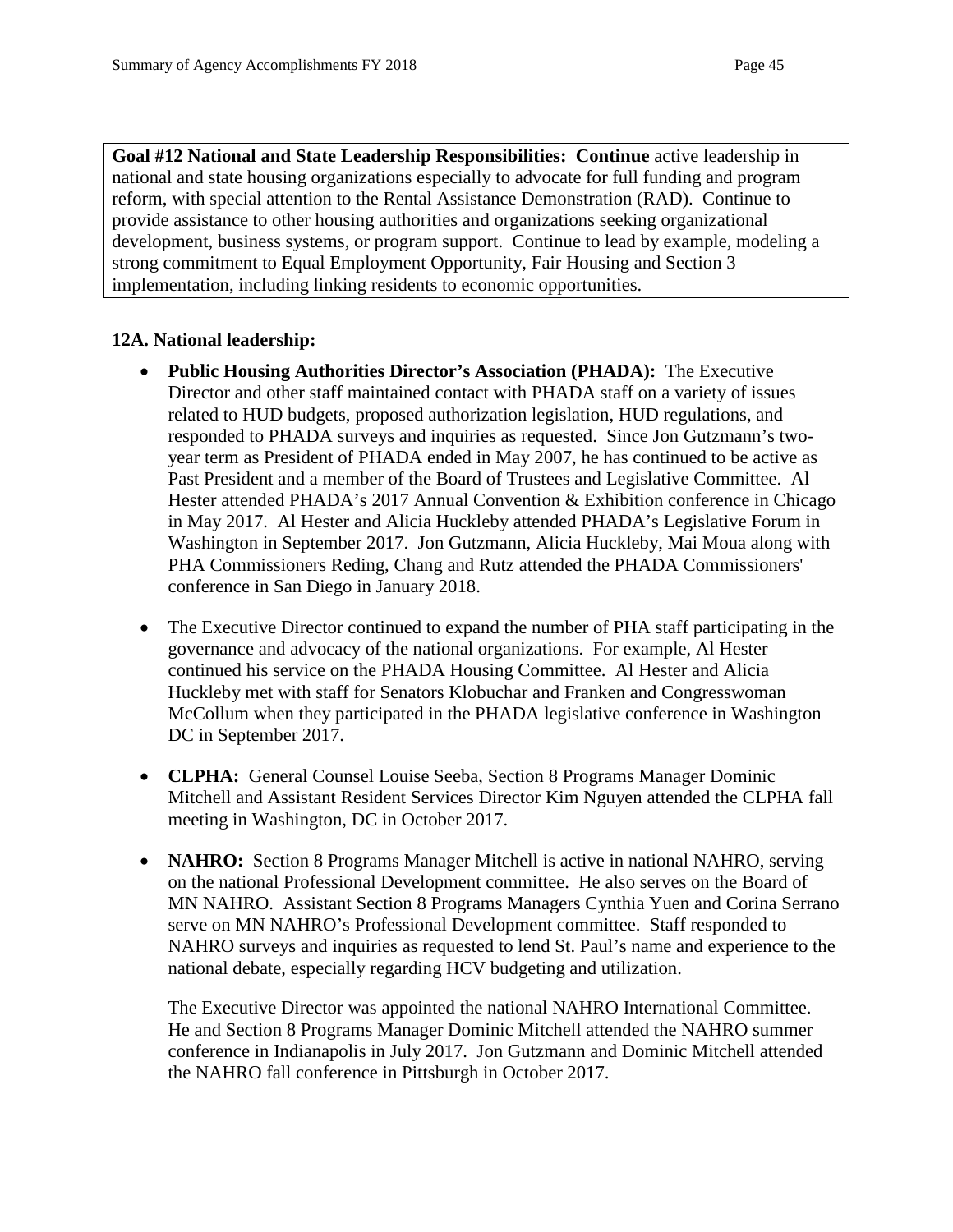• With assistance from Al Hester and Alicia Huckleby, the Executive Director led the PHA's efforts to advocate for adequate funding for the Public Housing and Section 8 Programs. We contacted staff for U.S. Senators Franken and Klobuchar and Representative Betty McCollum by telephone, letter and e-mail during the year on various housing issues.

#### **12B. Regional and State Leadership:**

- The Executive Director, assisted by General Counsel Louise Seeba, Dominic Mitchell and Al Hester spoke with several State legislators to explain the need for funding to preserve public housing and other affordable housing in the State and to expand the supply of affordable housing. The education campaign was a joint effort by Minnesota NAHRO, Minnesota Housing Partnership, and the Minnesota Coalition for the Homeless and many other organizations from the public, private and non-profit sectors. In its 2017 session the Minnesota Legislature passed a \$77 million bonding bill, authorizing \$10 million for public housing preservation. Another \$120 million for housing was approved in the 2018 session, including another \$10 million for public housing preservation.
- To date MN Housing has awarded six allocations of State funding (grants and loans) to the PHA:
	- o \$825,000 for the rehabilitation of Dunedin Terrace
	- o \$540,000 for the new construction of the Roosevelt 6-plex
	- o \$360,000 for the construction of a 4-plex at Mt. Airy Homes )
	- o \$1,080,000 for the construction of 12 additional units at McDonough Homes.
	- o \$1,200,000 for the rehabilitation of Dunedin Terrace; and
	- o Another \$1,000,000 to complete the rehabilitation of Dunedin Terrace.
- With the latest award from Minnesota Housing, the PHA will have received a total of \$5,005,000 in State funding to preserve and increase deeply affordable rental housing in St. Paul. With the new \$1 million POHP award and the two previous awards for the same family housing development, the PHA will have received \$3,025,000 from Minnesota Housing for Dunedin Terrace modernization.
- The Executive Director continued to serve on the MN Housing Advocates Group chaired by Commissioner Mary Tingerthal. This coalition of housing advocates (including MN NAHRO representation) strategizes and coordinates efforts to strengthen State funding for affordable housing. Work included making recommendations for consideration in the Governor's budget, State bonding legislation, Homes for All.

**12C. Technical assistance to other housing authorities:** PHA Senior Staff responded to numerous inquiries from other housing authority staff, students, public officials and staff, and general public about public housing and Section 8 regulations and policies:

• The PHA increasingly provided technical assistance through its website, which includes a variety of form notices, manuals and other documents for use by other agencies.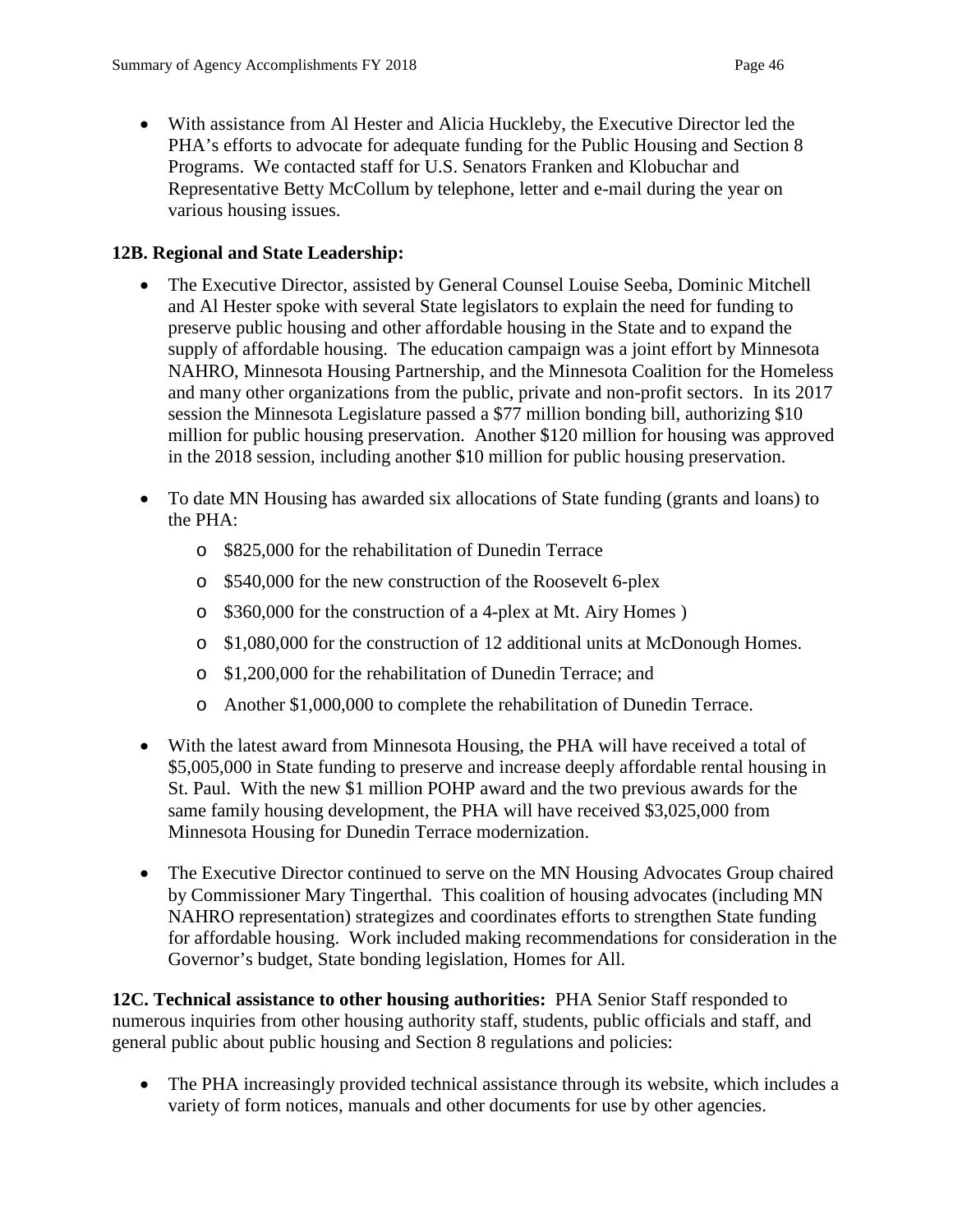- Finance Director Ron Moen worked with a group of nine other Chief Financial Officers to review and advocate for changes and modifications in the Emphasys software used as the Agency's primary business application (used for Low Income Public Housing, Section 8, general ledger, bankbook, accounts payable, and materials inventory).
- Resident Services and Section 8 staff meet on a regular basis with their counterparts from other Metro area housing agencies to share policies and procedures and discuss emerging issues.

### **Other Significant FY2018 Agency Accomplishments Included:**

**1. FY2019 budgets:** Finance Department staff worked closely with the Executive Director and the other departments to create and manage all of the required budgets to support PHA operations during the fiscal year:

- **Low Rent Public Housing.** On March 28, 2018, the PHA Board approved the FY2019 public housing budget in the amount of \$36,658,105. The budget is comprised of nine Asset management projects and the Central Office Cost Center. The PHA requested CY18 subsidy from HUD in the amount of \$13,010,915, the full subsidy amount. The PHA budgeted to receive \$11,169,824 after adjustments and proration.
- **Section 8 HCV Programs.** On March 28, 2018, the Board approved the FY2019 Section 8 HCV administrative budget in the amount of \$3,720,452, projecting revenues of \$3,722,852. Housing Assistance Payments (HAP) to property owners are projected to be \$37,159,960, to be paid from HUD HAP subsidies estimated at \$36,722,467, supplemented by approximately \$437,493 from prior years' excess HAP budget authority held by HUD on behalf of the PHA.
- **W. Andrew Boss Building Fund.** On March 28, 2018, the Board approved the annual budget for the Building Fund with revenues in the amount of \$866,990and expenditures in the amount of \$745,670.
- **Congregate Housing Services Program.** On October 26, 2017, the PHA Board approved a grant extension for the period January 1, 2018 through December 31, 2018 in the amount of \$822,996.

# **2. Green Initiatives:**

• FY2018 began with good news for the PHA's "green initiatives." On April 19, 2017 the PHA was awarded the 2017 Sustainable Saint Paul award for Green Practices. The award was granted to the PHA "for setting precedent to use clean solar energy to provide electricity for 10 public housing hi-rises and the W. Andrew Boss office building by entering into a Solar Gardens Subscription Agreement with Geronimo Energy, a utilityscaled wind and solar energy developer." And for the PHA's sustained record of other green initiatives including but not limited to LED lighting improvements in 1318 family townhome units, resident recycling, community gardening (including 220 raised garden beds for hi-rise residents plus over 35,000 square feet of in-ground community gardens in the family developments).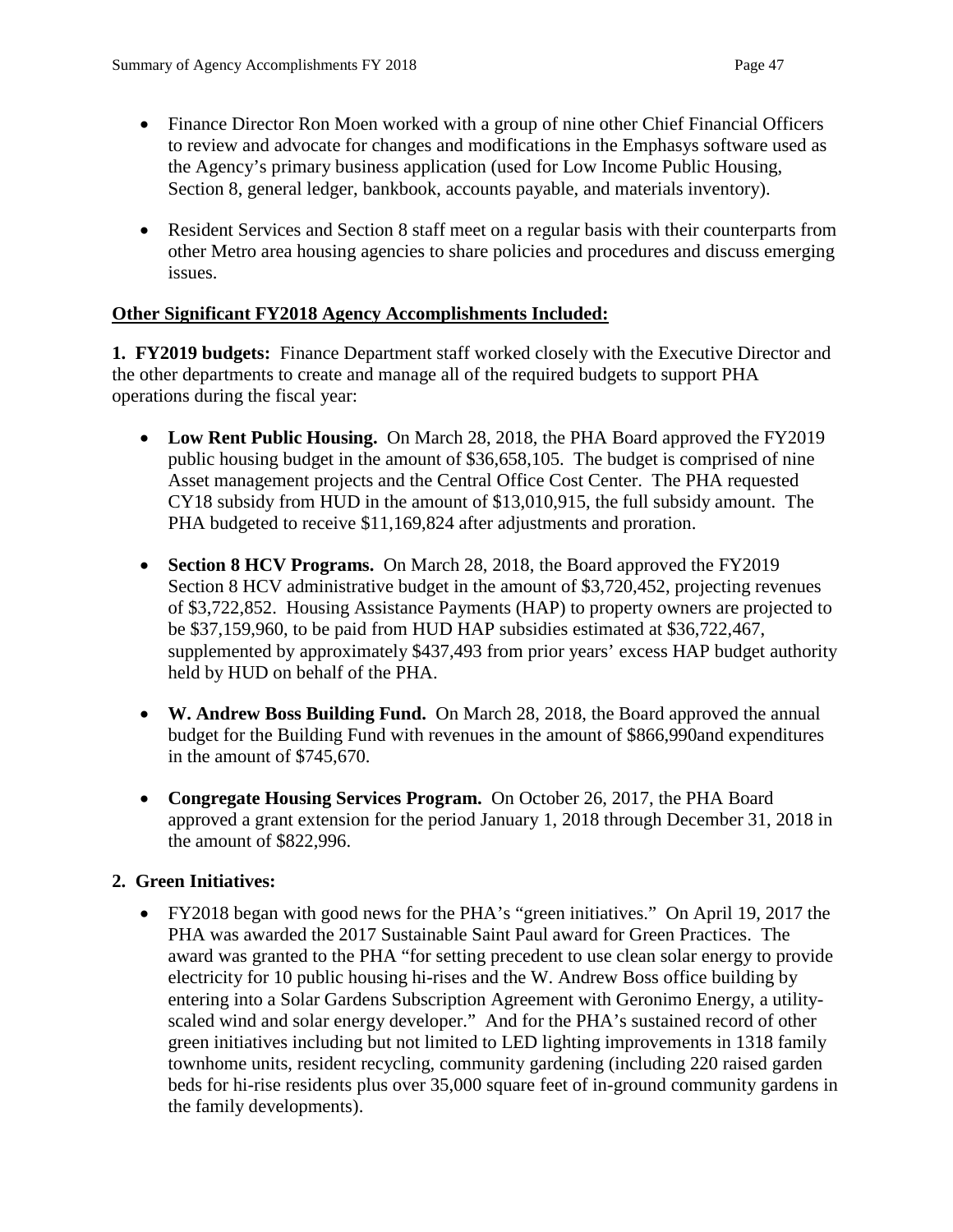- On February 28, 2018 staff provided a cost verification and analysis spreadsheet for the Board documenting the PHA's first full year of activity with community solar gardens. The spreadsheet was designed to verify the solar garden credits issued by Xcel Energy with the energy upload to the power grid by BHE Renewables. In the first year of operation, the PHA realized a direct cost savings for electricity of \$112,075. This spreadsheet allows the PHA to track this information for the next 25 years and will be reported to the Board annually.
- Ramsey County Public Entity Innovation Grant (Waste-reduction): Worked with the Maintenance and Resident Services departments, Eureka Recycling Services, Macalester College, the City of St. Paul, and Ramsey County to reinvigorate the recycling program at the 16 hi-rises and pilot an organics collection program at Dunedin Terrace using a \$96,000 two-year grant provided by Saint Paul-Ramsey County Public Health. Provided 64 recycling stations, paired with trash bins and improved labels to the 16 Hi-Rises. Provided recycling coordinators the opportunity to receive an extra \$10 stipend to conduct weekly visual assessments of the recycling cart capacity for 12 months. Contracted for two Youth Connections Community Educator Interns to implement environmental education programming with the youth program(s) at El Rio Vista Recreation Center and Neighborhood House. Purchased compost bins and supplies for the organic collection program to service 88 family units. Dunedin Terrace residents collectively deterred 5,715 pounds of organic waste from entering the landfill.
- Raised Bed Gardens (McDonough, Mt. Airy, and Roosevelt): Continued to work with site staff at three family locations to oversee the use of small (30 beds each) raised garden beds for family site residents.
- Encouraging Hi-Rise Community Gardening: Continued to work with Hi-Rise gardening committees to encourage resident gardening, assign Garden Mentors, and purchase gardening tools and supplies as needed.
- CAO Rooftop Beehives: Contracted with Mademoiselle Miel to manage and process honey from three beehives on the rooftop of the W. Andrew Boss Building, Central Administrative Office. The honeybees produced ten (10) gallons of honey.

**3. Accounting systems, reports, maintenance of sound fiscal operations:** Finance Department staff under the leadership of Director Ron Moen accomplished much in FY2018, including the following:

- Proper and timely reporting to HUD of Section 8 monthly financial data and unit utilization through the Voucher Management System. Continued to provide utilization trend analysis to assist management in decisions regarding unit and funding utilization.
- Proper and timely reporting to the State of Minnesota of the PHA's financial position via Special District Reporting.
- Proper and timely reporting to the U.S. Department of Commerce of the PHA's financial position via the Survey of Government Finances.
- Proper and timely reporting to Ramsey County on the PHA's Outstanding Indebtedness.
- Provided internal training to PHA staff on accounts payable processes, budget best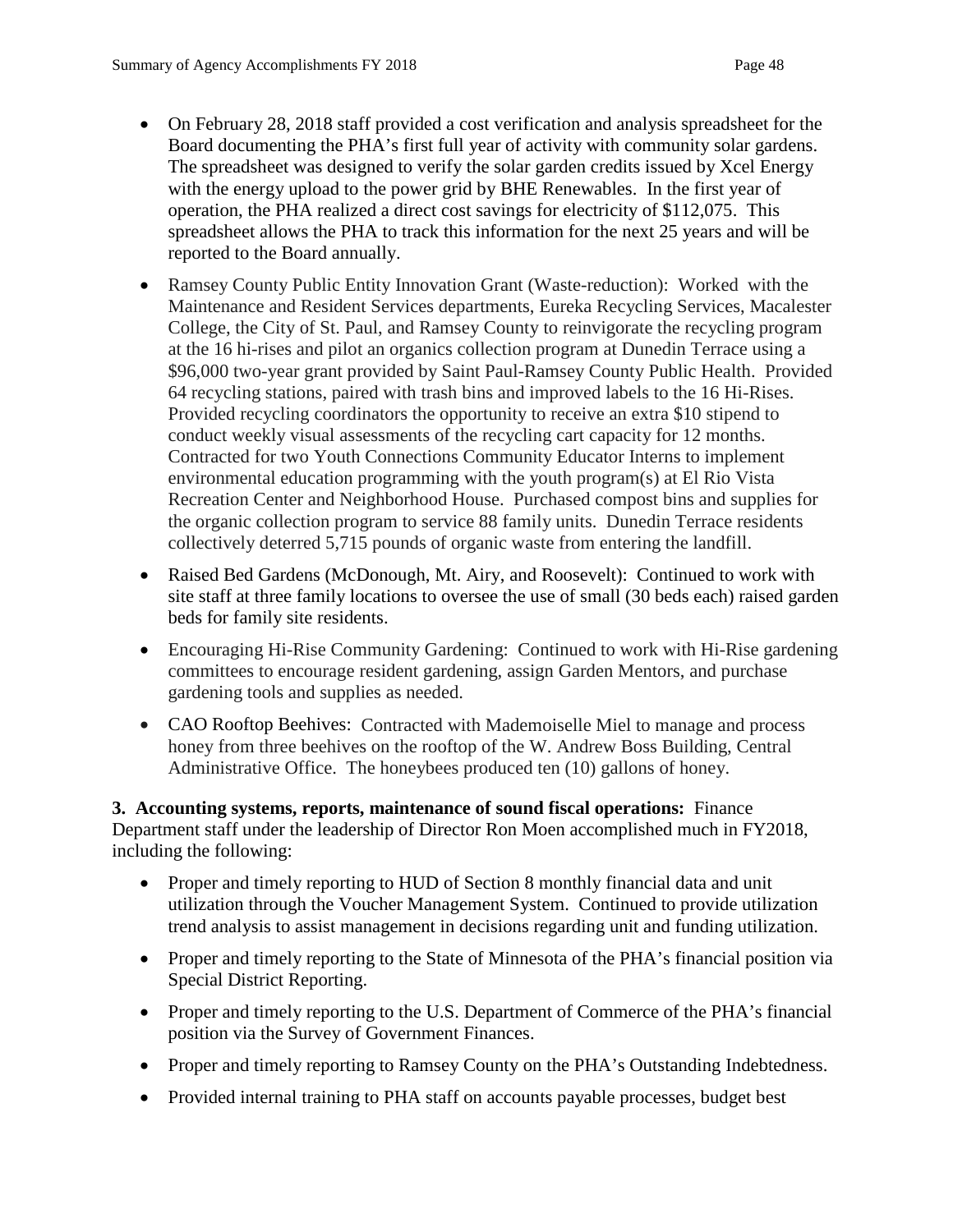practices, asset management, insurance reporting procedures, and tenant accounts receivable processes.

- Continued and increased the practice of direct deposit utilization for Section 8 landlords, allowing the landlords to receive their monthly rent payments quicker and reduce concern over lost checks.
- Issued 6,402 payroll direct deposits (6,573 last year) and 3 payroll manual checks (25 last year), 7,407 LIPH accounts payable checks to vendors (7,732 last year) and 12,261 checks and 3,030 direct deposits to Section 8 landlords (13,261 checks and 2,643 direct deposits last year). Prepared and mailed 50,767 rent statements (50,335 last year).
- Prepared and mailed 6,208 Certificates of Rent Paid (5,973 last year). These documents are sent to all adults age 18 and older who lived in PHA units at any time during the calendar year and enable them to claim a renter's tax refund from the state of Minnesota.
- Continued bank Lockbox payments and Web Online payments for current tenants For March 2018, lockbox payments constituted 64% of rent payments while online payments accounted for 33% of rent payments.
- Scanned into Laserfiche: accounts payable payment documentation, bank Statements, collection loss files, insurance policies, A/P check payments, purchase orders, journal vouchers, payroll support documentation, sales and use tax documentation, W-9 documents.
- Monthly review and maintenance of audit trail information for A/P invoices, journal vouchers, and bankbook activity.
- Distributed quarterly financial statements to the Board and staff; internal cost center reports; encumbrance reports; and reports for payroll distribution, etc.
- Provided timely and accurate distribution of all required IRS and HUD financial quarterly and year-end reports.
- Managed the agency-wide investment portfolio that at March 31, 2018 was \$29,295,813.
- Recaptured \$125,587 in written off balances in FY2018 from former tenants, assisted by participating in the State of Minnesota Revenue Recapture Program. The PHA has collected \$2,439,584 since 1997. These are funds that the PHA would likely not have received without these efforts.
- Continued participation in the construction sales tax rebate program, filing for, and receiving, refunds in FY2018 totaling \$53,640.
- Participated in the State of Minnesota's Unclaimed Property program, clearing outstanding stale-dated accounts payable checks and submitting the amount to the State.
- Properly submitted 1,149 1099-MISC tax forms to the IRS for LIPH accounts payable and Section 8 landlords, and 155 1099-R tax forms for the pension fund life insurance.
- Participated in "Positive Pay" and Automated Clearinghouse (ACH) filtering capabilities with our bank, preventing fraudulent access to federal dollars.
- Maintained Section 8 Housing Choice Voucher portability accounts receivable for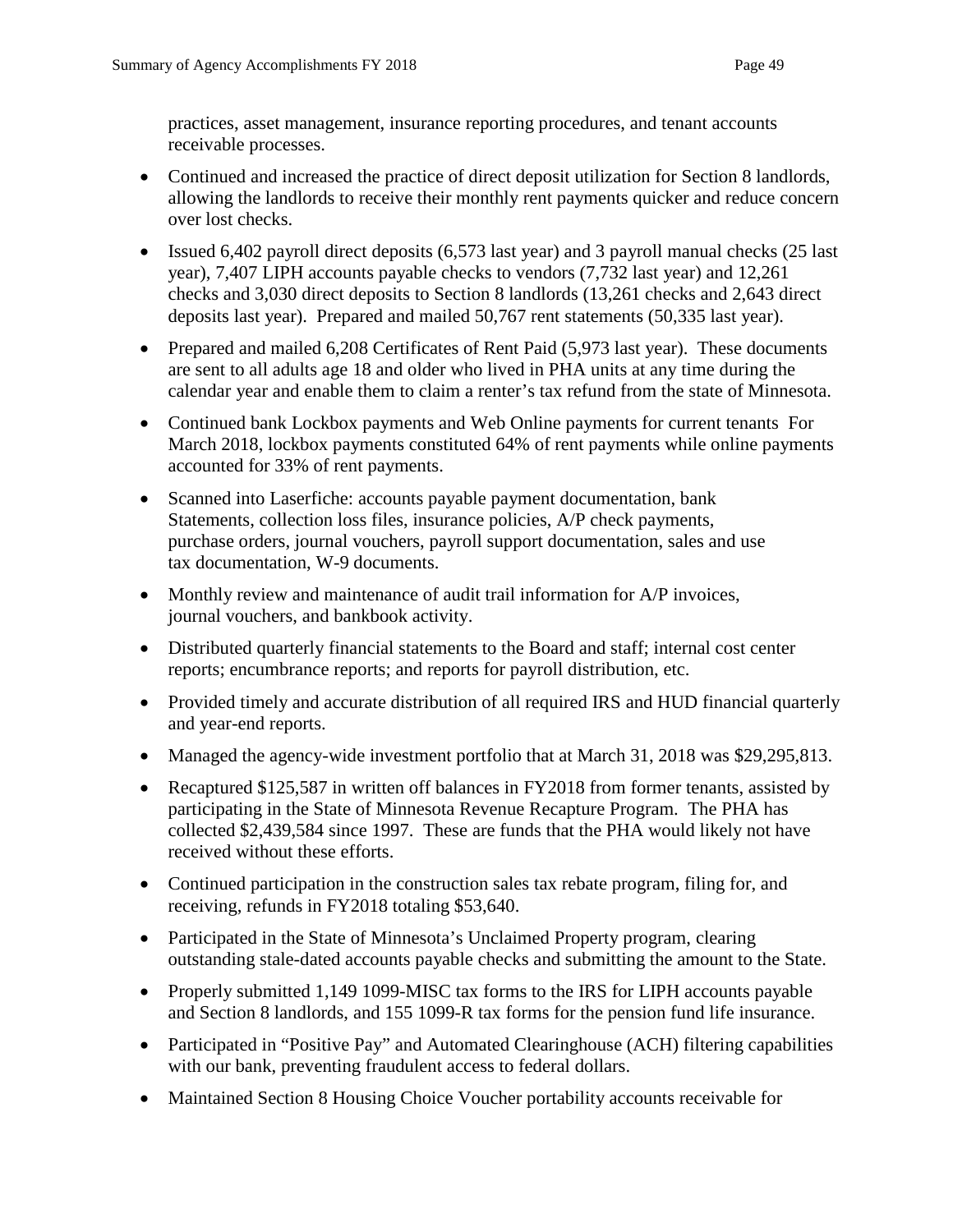incoming portability vouchers. Worked with other housing authorities to maintain proper records of porting tenants.

- Maintained Family Self Sufficiency (FSS) escrow accounts for program participants.
- Maintained a monitoring process for utility bills to ensure that the PHA isn't billed for vacated tenant utilities.

# **4. Audits:**

- **The annual agency-wide financial and compliance audit was completed with no finding (there has been only one finding in the past 19 years).**
- Submission of the Agency's FY2017 Financial Data Schedule to HUD was completed and no issues were noted by HUD.
- The audited report for FY2017 was awarded the Government Finance Officers Association's Certificate of Achievement for Excellence in Financial Reporting (13<sup>th</sup> year in a row).
- Supported the FY2017 worker's compensation audit, which had no findings.
- The FY2017 PILOT audit was completed with no adjustments necessary.
- Performed Resident Council internal audits for their fiscal year end.
- Underwent an annual Housing Authority Insurance Risk Management assessment of the PHA's property and management plans (the risk assessment program is ending). Participation is voluntary. The review covered the PHA's risk awareness, risk control administration, preventative maintenance, training and education, and business continuity plan. PHA received a score that allowed for a distribution return to the Agency in the amount of \$15,408.

**5. Insurance:** Finance Department staff properly maintained the necessary insurance to protect the Agency in matters of general liability, property loss, automobile, Section 8 lead-based paint, fiduciary risk, commercial crime, boiler & machinery protection, cyber security, and Director and Officers protection. The PHA participated in the Housing Authority Insurance's Risk Control Work Plan. This plan relates to safety and risk management efforts throughout the PHA. The PHA received 425 out of 500 points, (the same number as last year). As a direct result of staff efforts, the PHA received a dividend of \$15,409 for FY2018 (\$2,083 more than last year). Also the Finance Staff organized "Safe Driving is not an Accident" training with Housing Authority Insurance for PHA maintenance staff who drive PHA vehicles.

# **6. Management information systems (computer and phone systems):**

# **Computer Systems:**

- Maintained 34 virtual servers on 3 physical virtual host machines, as well as 8 additional physical servers.
- Maintained Mt. Airy Room 709 disaster recovery system.
- Produced detailed documentation for failover of systems to the disaster recovery system.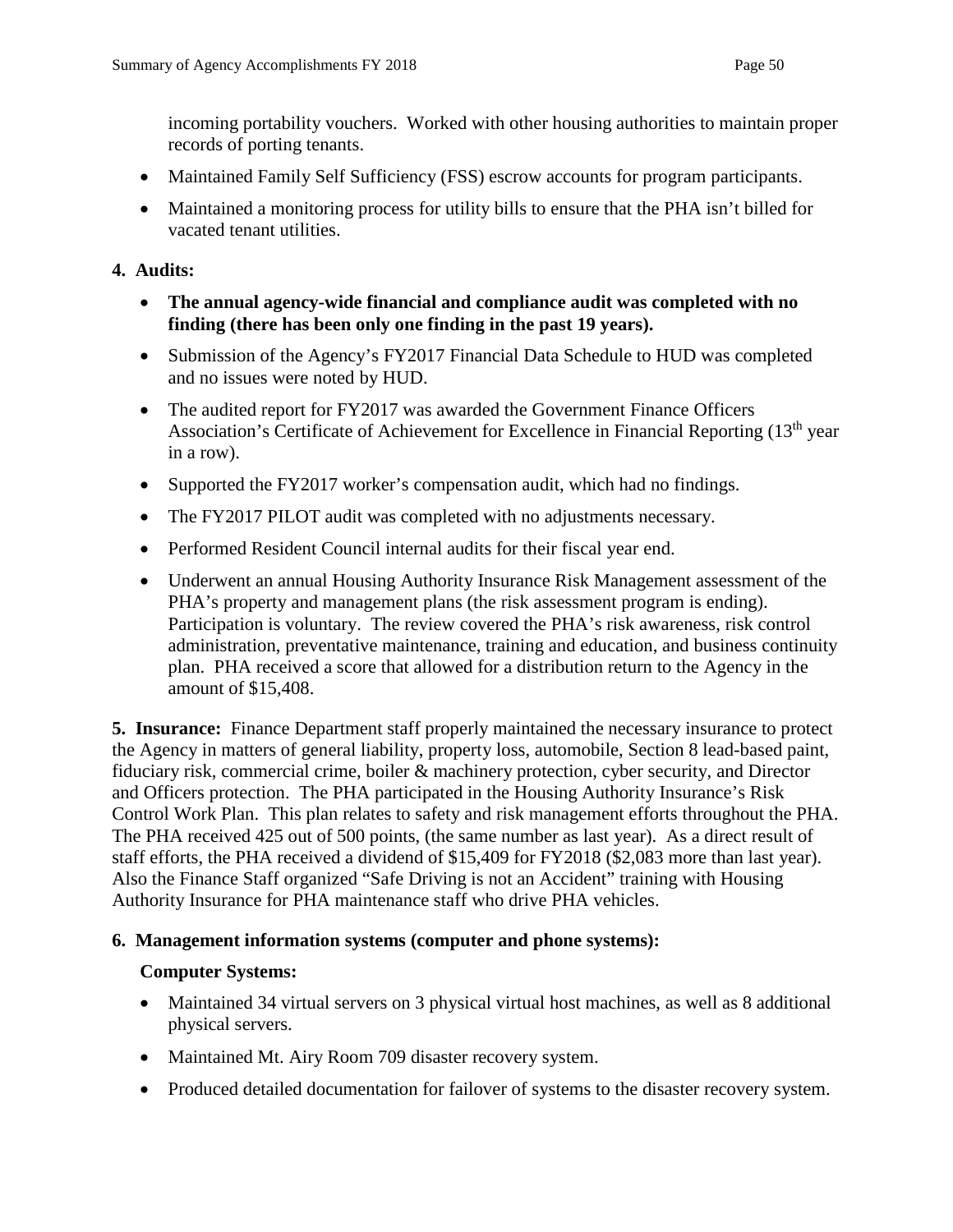- Managed centralized fax services that processed thousands of incoming and outgoing faxes every month.
- Network Communications monitoring processes are in place, using 69 active monitors and monitoring 1,291 separate network interfaces.
- Manage data backup systems. Data is available for restore from effectively any time in the last year. Also, backups are replicated off-site daily in the event of a disaster at the Central Administration Office.
- Continued to review documents describing end-user and internal IT procedures, equipment and software inventories, and communications architecture diagrams to our support library.
- Coordinated security of HUD REAC/PIC/WASS/EIV systems, including support of HUD-50058 submissions. Assist with maintenance of HUD's PIC system.
- Provided technical support to assist staff who keep the Agency's housing inventory listing current in HUD's tenant data system, PIC (Resident Services for vacancies & OIR's, Maintenance Contracts for disposition, and IT for acquisitions).
- Maintained anti-virus, firewall, and other security applications. Monitored the Agency's anti-SPAM services.
- Managed Agency investment of computer equipment, including 300 desktop computers, 6 laptops, 6 iPads, and 175 printers across the Agency.
- Managed 39 Ethernet switches required for PHA network communications.
- Maintained AutoCAD for Maintenance Contracts division, maintaining server and desktop software and licenses.
- Maintained Section 8 inspections on handheld devices.
- Closed 3,129 help desk tickets

# **Phone Systems:**

- Maintained the Agency Phone, Voice Mail, and Call Accounting systems that includes 350 phones.
- Managed smart phone base of 176 devices by upgrading to the most current model each year. Maintained analog phones to support 12 election polling sites at PHA locations.
- Managed a system of over 300 voice mail boxes. Maintained a phone extension database for all PHA phones to coordinate with 911 emergency services. Implemented updates to our voicemail, live record, PBX, and Unified Communications servers and software. Maintained database of phone information and data.
- Maintained an Integrated Voice Response system which averages 500 calls per month.

# **Other Technology Systems:**

• Managed 7 leased Ricoh copy machines.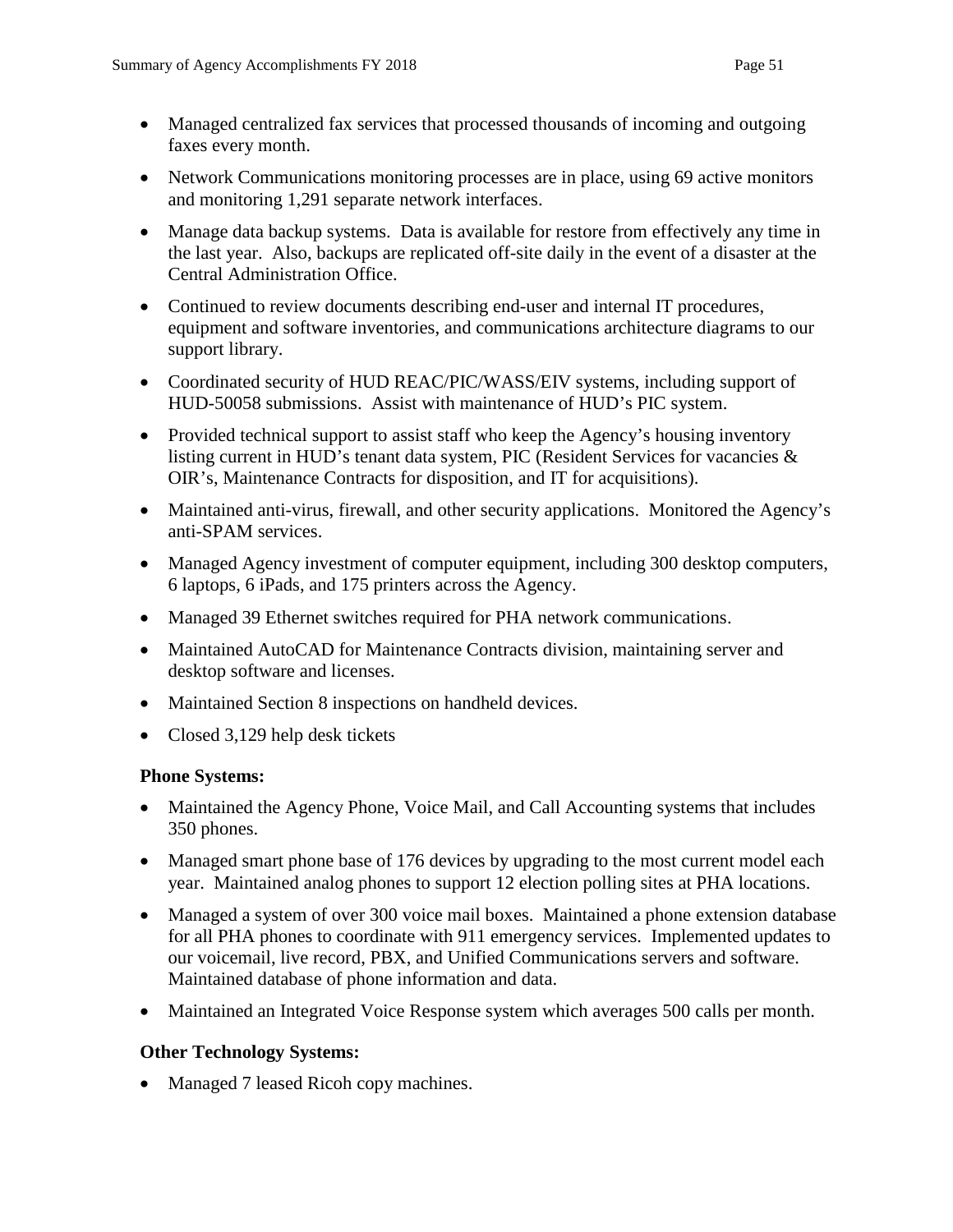- Supported 42 Uninterruptable Power Supply (UPS) batteries to ensure business continuity.
- Maintained and supported over 200 security cameras and 21 digital video recorders.
- Provide communications support for service providers at Community Centers and selected commercial tenants at the CAO.

**7. Public housing rent certifications:** Goals included: Perform interim rent determinations and annual re-exams with accuracy within established time frames. Continue to develop processes to increase efficiency and ensure compliance with current HUD guidelines. Fully integrate HUD's Enterprise Income Verification (EIV) application into our business systems.

- Management staff completed 5,054 interim income reviews consisting of interviews with residents, verification of all income, assets and deductions, confirmation of income information through HUD's Enterprise Income Verification (EIV) system, determination of eligibility for earned income disregard (EID) or other special programs, calculation of new rent, certification of accuracy, and notification to resident of new rent amount.
- All EIV users continued to participate in reviews of EIV security requirements as mandated by HUD. EIV data was accessed for all annual income reviews. Discrepancies between EIV income data and income information reported by residents were discussed with the residents and acted upon as necessary. Residents who reported increases in income late were charged the appropriate higher rent retroactively. Residents who failed to fully report income at an annual income review or during the interim rent-change interviews, were charged the higher rent retroactively and also received notices of termination. In FY2018, there was a slight increase in lease terminations from FY2017 for residents who failed to report their higher income. In FY2017 there were nine lease terminations for falsification of income/fraud; in FY2018, there were ten.

Re-exam staff completed 4,274 Annual Continued Occupancy (ACO) reviews. This included interviewing residents, verifying all income, assets and deductions. Staff confirmed income information through HUD's EIV system, determined eligibility for earned income or other special programs, calculated new rent amounts, certified for accuracy and notified residents of their new rent amount.

#### **8. Heating, ventilation and air conditioning (HVAC) systems/energy consumption:**

Maintenance staff maintained all HVAC systems in a safe and efficient manner to ensure resident/staff comfort and safety, and assured that all HVAC systems are in compliance with City and State regulations, including:

- All State required inspections and safety checks were performed as required this fiscal year. All boilers passed these inspections; performed by the PHA's insurance company. These inspections also meet HUD requirements.
- The Energy Management System (EMS) is constantly being examined and studied to provide the maximum energy savings for the hi-rise HVAC systems.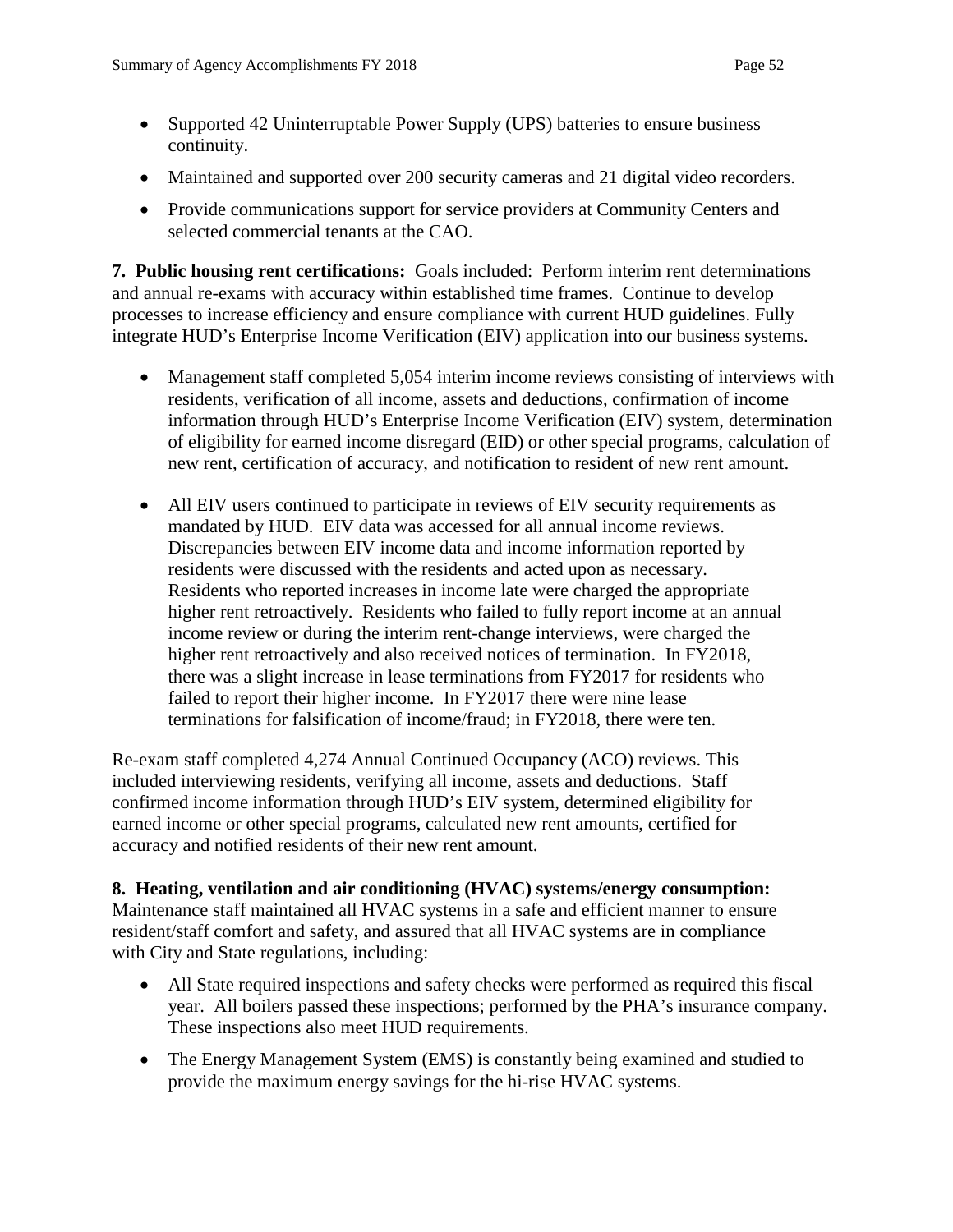• The Maintenance Manager/Chief Operating Engineer and Assistant Chief Operating Engineer continued to replace obsolete and inefficient HVAC equipment through the use of assigned funding sources. Capital Fund projects that were completed during this period included the replacement of the Community Room and Corridor Air Handling Units at Front Hi-Rise. A new key/card access software system was installed to replace the obsolete software.

**9. Appearance of buildings and grounds:** Staff work hard to maintain and upgrade the appearance and condition of all PHA properties as well as comply with City of St. Paul inspection orders.

Maintenance supervisors, along with Property Managers performed joint monthly inspections and provided written documentation of their findings (including assignment of noted corrective actions). Maintenance staff completed corrective action on any noted Maintenance assigned deficiencies prior to the next scheduled monthly inspection. The Assistant Resident Services Director, Assistant Principal Manager, and the Maintenance Supervisors performed random grounds and building inspections of both hi-rises and family sites. They also completed systematic "Health and Safety" inspections of all scattered sites units.

All citations/referrals from the City's Department of Safety and Inspections are sent to the Assistant Maintenance Director who assumes the primary responsibility for ensuring all corrections are completed within the required amount of time. A considerable amount of staff time is put into accompanying the inspectors on all inspections and completion of noted deficiencies. All required testing and certifications were performed and provided to the Fire Department.

# **10. HOME (Home Ownership Made Easy):**

The HOME Program began on October 25, 1989 and regretfully ended on September 30, 2014. A total of 302 homes were purchased by PHA residents (PH- 175 & S8 - 127). Over 1,700 counseling and education sessions were held with PHA residents over this period of time. The program was extremely successful. A variety of ideas are currently being explored as possible venues to advance resident homeownership as discussed.

**11. Agency Plan:** Staff successfully coordinated RAB meetings, performed data analysis, and submitted the PHA FY2019 Agency Plan (approved by HUD).

**12. Special Events:** Staff coordinated the following event:

• April 13, 2017 coordinated the Welcome Reception for Greg Russ, the new Minneapolis PHA Executive Director and Senta Leff, the new Executive Director for Minnesota Coalition for the Homeless. Speakers included Greg Russ, Senta Leff and Executive Director Jon Gutzmann.

**13. Employee and resident scholarships:** Current Commissioners Pete Verdeja along with Former Commissioners Richard Willits, John Wilking and Marty Strub donated a total of \$14,685 to the PHA for staff scholarships through FY2018. These scholarships can be used to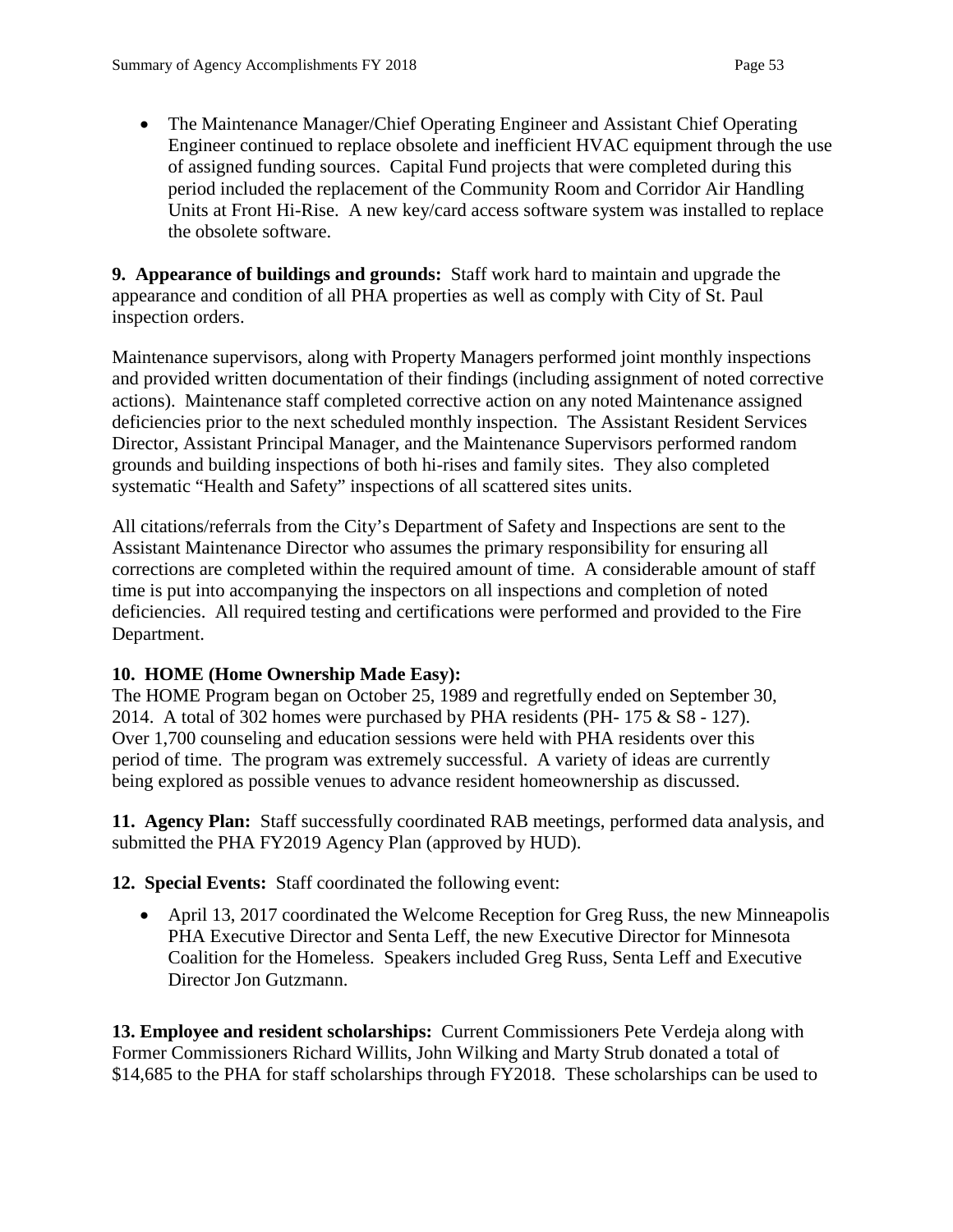supplement education related expenses not covered by the PHA's tuition reimbursement plan. The balance remaining at the end of FY2018 was zero.

The PHA awarded three scholarships of \$1,000 each to public housing residents through the PHA's George and Nancy Latimer Scholarship Program. This program was created in 1996 to help HA clients pursue post-secondary education. The scholarships are paid from the Building Fund, not from the PHA's HUD funding. This year the PHA received an anonymous contribution of \$1,000 to help pay for these scholarships. The PHA has awarded 126 scholarships totaling \$104,500 to residents since the inception of the program. Executive Assistant Mai Moua administers the program.

**14. Agency-wide employee recognition event:** This year's keynote speaker was St. Paul Mayor Chris Coleman. In addition to the Employee Length of Service Awards, staff continued the Team Awards. A total of ten teams and individuals were recognized and received a certificate award at the breakfast banquet. The 2017 awards included: Step Above, Full Voucher Utilization, The Pressure Cooker, Handheld Inspection Devices, Montreal Movers and Shakers, Work Order Wonders, McDonough Heroes, Help is Around the Corner, The Abacus Award and PHAS Take 2!

**15. Monthly Management Report:** This report continued to be the focus of detailed, semimonthly Senior Staff review of numerous operational indicators, such as: units owned, vacancy rate, turnover rate, families housed each month, waiting list and admissions, tenant accounts receivable, annual housekeeping inspections, annual preventive maintenance inspections, applications for continued occupancy, lease terminations for cause, maintenance work orders, resident satisfaction surveys, and Section 8 utilization.

**16. Monthly Human Resources Employee Activity Guide:** This monthly report provided detailed information to department directors and the Executive Director covering human resources/staffing activity indicators. Indicators include: employees hired, promoted/transferred/demoted, terminated/laid-off; recruiting activity by department; employee turnover; employee population by ethnic group; age distribution of all employees; employees on leave; health insurance cost; list of temporary employees; full-time equivalent employee count by department; and training programs attended by each employee.

**17. Transitions with new Mayor and Staff:** Conducted PHA 101's with City Attorney Lindsey Olson and PED Director Dr. Bruce Corrie. Letters of congratulations and invitations for PHA 101's were sent to the Mayor and Deputy Mayor.

**18. Legal Services:** As the Executive Director wrote in General Counsel Louise Seeba's annual performance appraisal to the City Attorney (copied to the Board with the 8/22/18 meeting materials), "Ms. Seeba continues 'to provide prompt, sound legal advice and practical guidance to assist the PHA staff and Board of Commissioners in making the necessary decisions to continue this Agency's successful operations." The rest of the PHA's legal team also provided outstanding advice and representation to the Agency. The team reporting to Louise currently includes attorneys Sean Whatley and John Stechmann, and law clerk Nikita Luyken.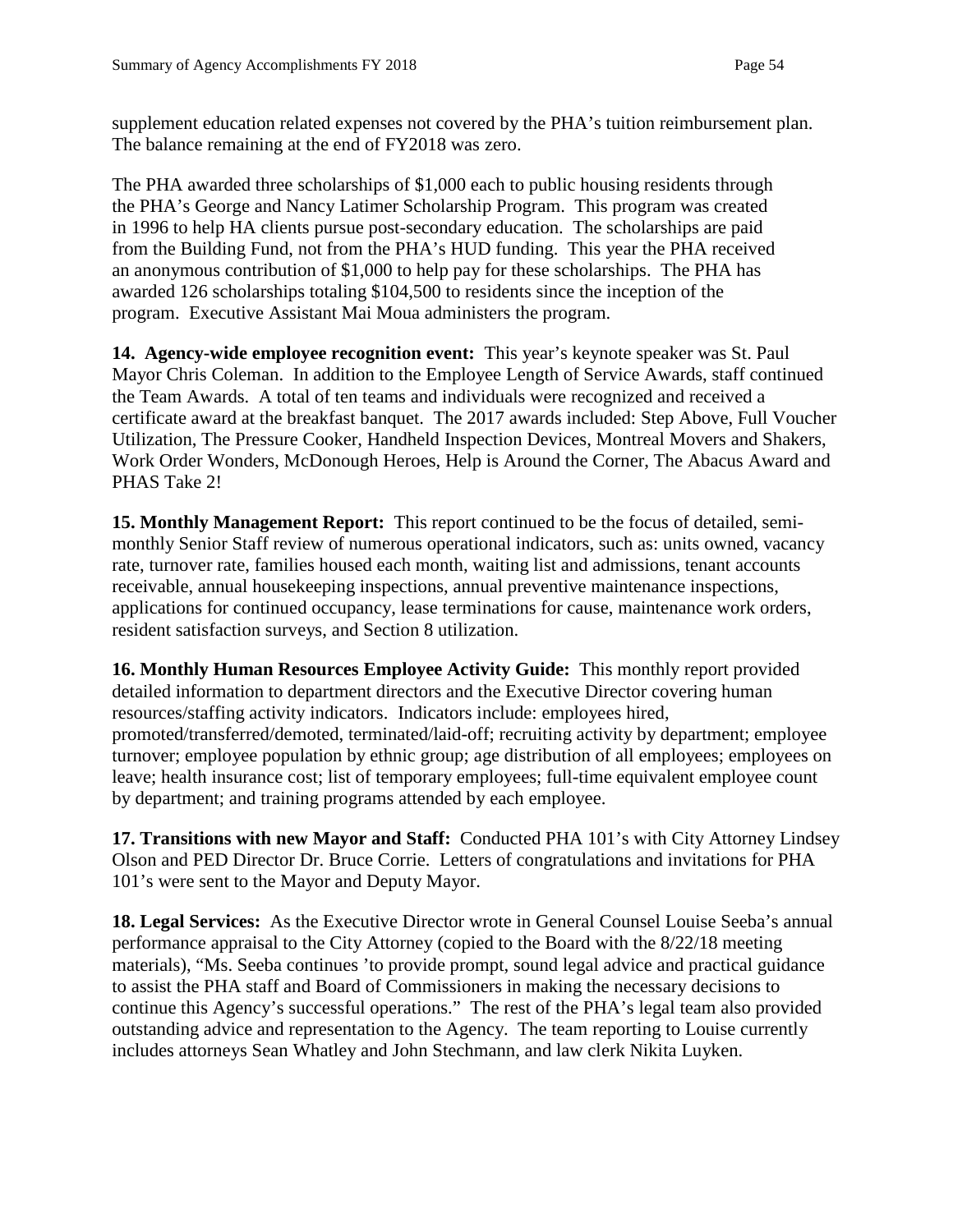As described in detail in her performance appraisal, Ms. Seeba advised and represented the PHA Board and staff on a large number of diverse and complex legal issues. The types and numbers of files of the legal team are summarized as follows:

- Contracts and Memorandums of Understanding (MOUs): 58 files
- Human Resources: 19 files
- Real Estate: 7 files
- Presentations: VAWA Presentation for Section 8 Landlord Workshop Information Requests under State and Federal Law: 25 files
	- o 33 internal requests consisting of criminal background studies (22) and DL histories (11)
- Maintenance Contracts: 11 contracts and related documents reviewed and approved.
- Section 8 Hearings:
	- o Legal department prepared for hearing and/or represented the PHA at more than 69 hearings
- General Litigation: 9 files
- Fair Housing and Human Rights Cases: 6 cases
- General Legal Advices: 98 Files

**19. Other reports and communications:** To continue improving our efforts to create a thorough record of PHA operations, staff "invented" and the Board received the following reports from April 2017 to September 2017:

- Public Housing Assessment System (PHAS) Estimated PHAS Scores for FY2017; High Performer Rating
- Section 8 Management Assessment Program (SEMAP) Certification; High Performer Rating
- FY2017 Commissioners Scholarship Fund
- Employee Turnover Report for FY2017
- FY2017 Year End Report on State and City Contract Expenditures
- FY2017 Executive Director's Discretionary Salary Increase Report: S&C and AFSCME Employees
- Summary of External Reviews and Audits
- Fraud Prevention Initiatives Update
- FY2017 Affirmative Action Accomplishments and FY2018 Affirmative Action Workforce Goals
- Terminations of Tenancy April 1, 2016 March 31, 2017
- Monthly Management Report for Fiscal Year Ending March 31, 2017
- Crime Statistics Report from St. Paul Police Department
- FY2017 Agency Accomplishments Report